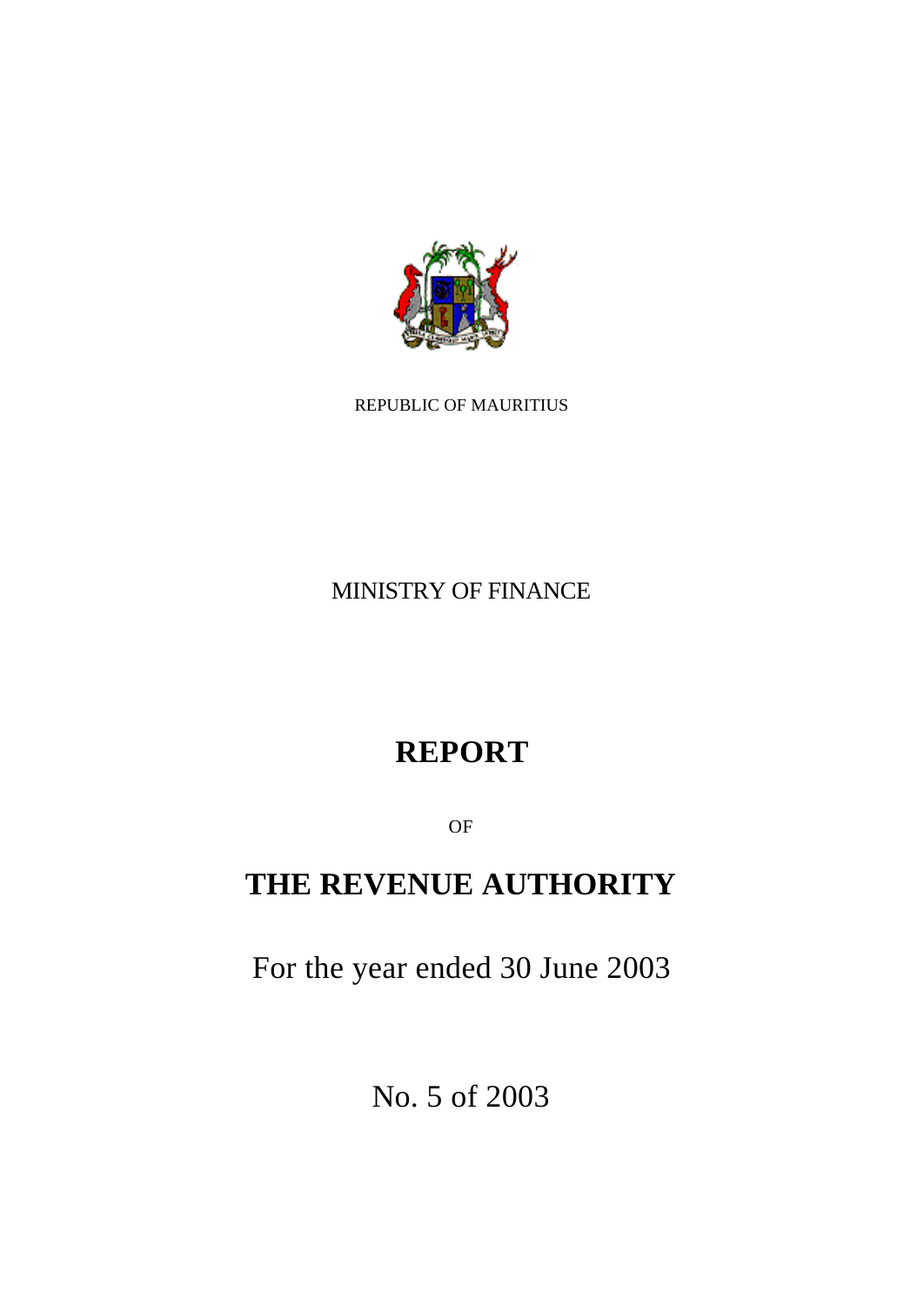*Revenue Authority Ministry of Finance Port Louis*

*29 December, 2003*

### *The Hon. Pravind Kumar Jugnauth Deputy Prime Minister, Minister of Finance and Economic Development*

*I have the honour to submit the Report of the Revenue Authority for the year ended 30 June 2003.*

> *(A. H. NAKHUDA) Chairman*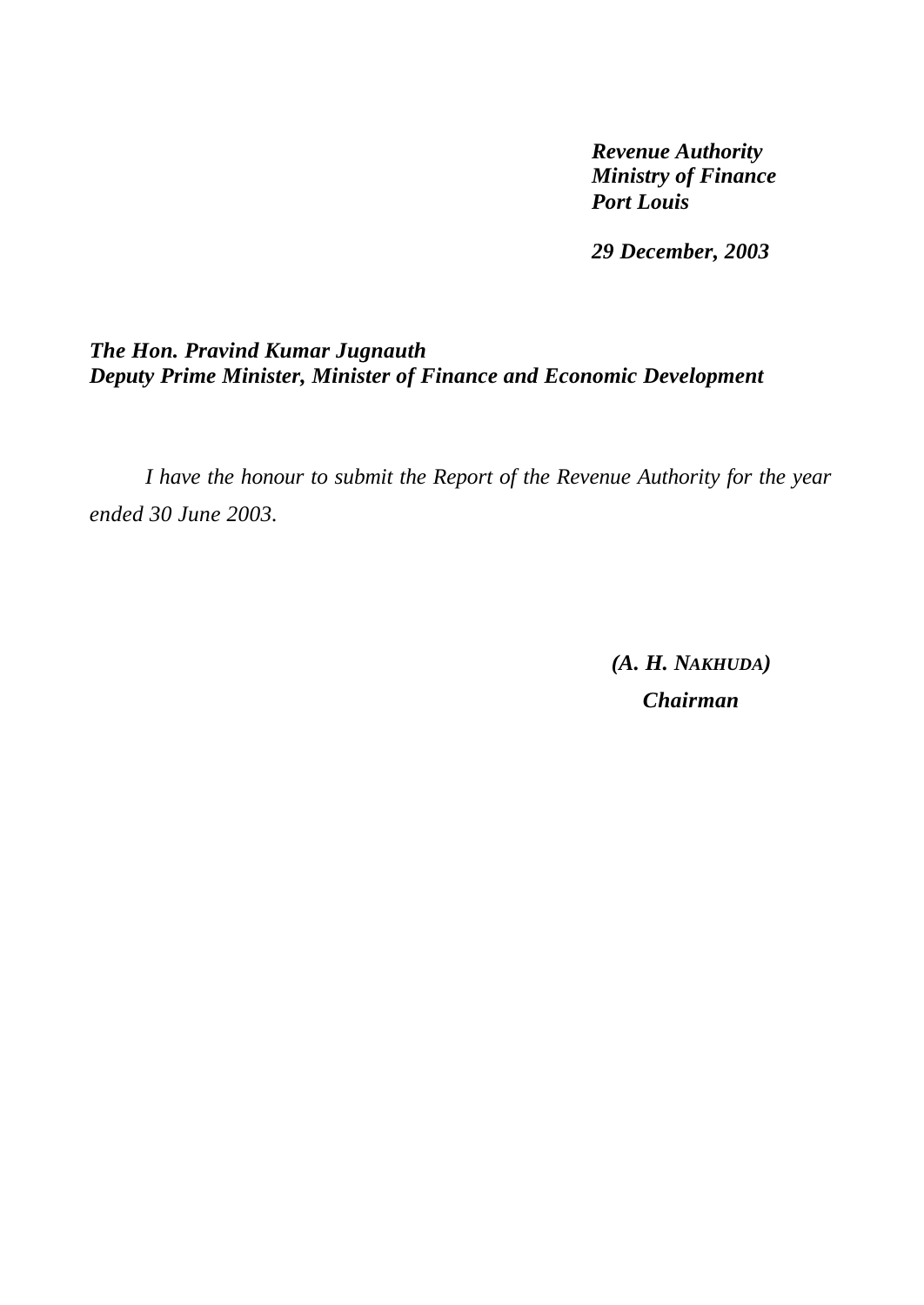## **REPORT OF THE REVENUE AUTHORITY**

## **for the year ended 30 June 2003**

### **CONTENTS**

| <b>CHAPTER</b> |                                       | <b>PAGE</b>    |
|----------------|---------------------------------------|----------------|
| 1.             | <b>THE REVENUE AUTHORITY</b>          | $\overline{2}$ |
| 2.             | <b>CUSTOMS AND EXCISE DEPARTMENT</b>  | 18             |
|                | 3. VALUE ADDED TAX DEPARTMENT         | 25             |
| 4.             | <b>INCOME TAX DEPARTMENT</b>          | 32             |
| 5.             | LARGE TAXPAYER DEPARTMENT             | 41             |
| 6.             | <b>REGISTRAR-GENERAL'S DEPARTMENT</b> | 44             |
|                | <b>LIST OF TABLES</b>                 | 57             |
|                | <b>LIST OF FIGURES</b>                | 59             |
|                | <b>LIST OF APPENDICES</b>             | 59             |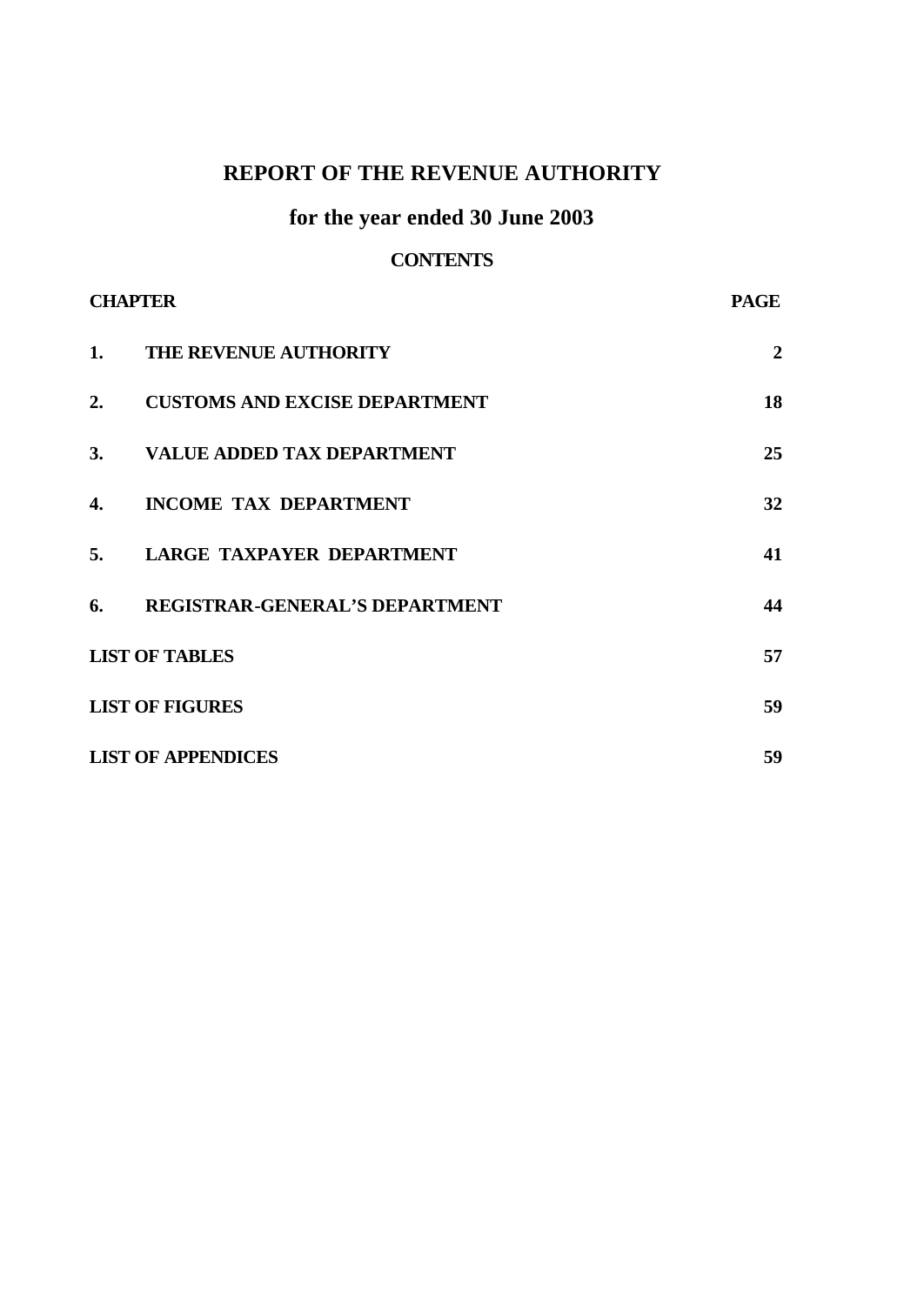### **1. THE REVENUE AUTHORITY**

#### **The Revenue Authority**

1.1 The Revenue Authority was established on 1 July 1999 as an authority under the Ministry of Finance by amendments brought to the Unified Revenue Act. It replaces the Unified Revenue Board. Under the Act, the Authority has the responsibility to oversee, coordinate, monitor and supervise the activities of the revenue departments and to ensure a fair, efficient and effective administration of the taxes and duties imposed by the revenue Acts.

1.2 The Authority is responsible for the overall supervision of the administration of the following Acts:-

The Customs Act The Customs Tariff Act The Excise Act The Value Added Tax Act The Income Tax Act The Unified Revenue Act in so far as it relates to the Large Taxpayer Department The Registration Duty Act The Land (Duties and Taxes) Act The Transcription and Mortgages Act The Gaming Act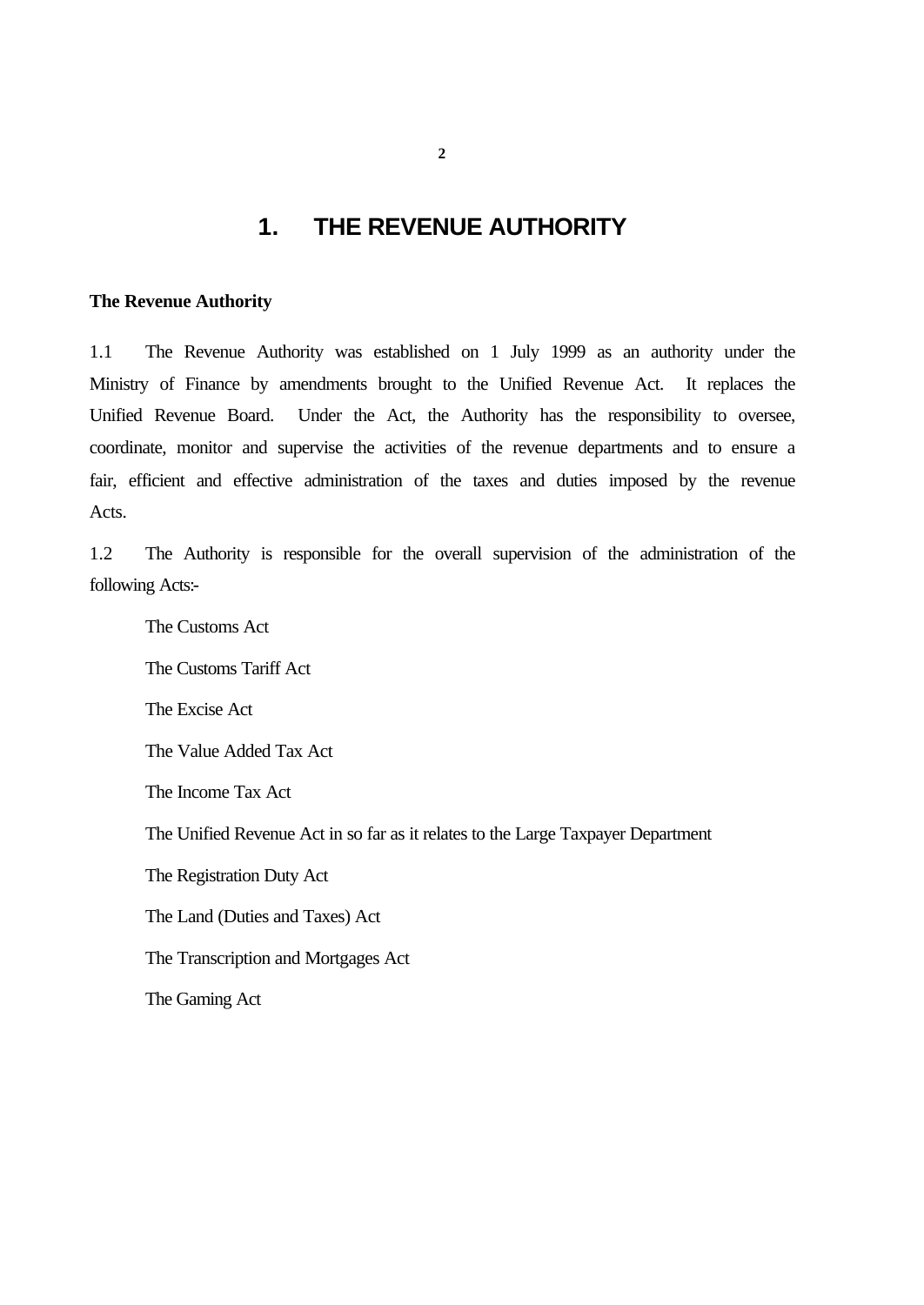#### **The Board of the Revenue Authority**

1.3 The Revenue Authority is administered and managed by a Board. The Act provides that the Board shall consist of:-

> A Chairperson who shall be a public officer designated by the Minister; The Director-General who shall be the Vice-Chairperson; The Revenue Commissioners; The Registrar-General; The Accountant-General; and Not more than two other public officers designated by the Minister.

1.4 As at 30 June 2003, the Board of the Revenue Authority was composed of:-

#### **Chairman**

| <b>Financial Secretary</b> |
|----------------------------|
|                            |

#### **Vice-Chairman**

Mr. N. Seenuth Director-General

#### **Members**

|                  | Mr. M. Mosafeer      | Commissioner of Income Tax              |
|------------------|----------------------|-----------------------------------------|
|                  | Mr. B. Cunningham    | <b>Comptroller of Customs</b>           |
|                  | Mrs. C. Gunnoo       | Acting Commissioner for Value Added Tax |
|                  | Mr. M. Hannelas      | Commissioner, Large Taxpayer Department |
|                  | Miss J. Jata         | Registrar-General                       |
|                  | Mr. J. Valaythen     | Accountant-General                      |
|                  | Mr. D. K. Dabee S.C. | Solicitor-General                       |
|                  | Mr. P. Yip Wang Wing | Director, Fiscal Policies               |
| <b>Secretary</b> |                      |                                         |
|                  |                      |                                         |

Mrs. S. D. Jugmohun Secretary, Revenue Authority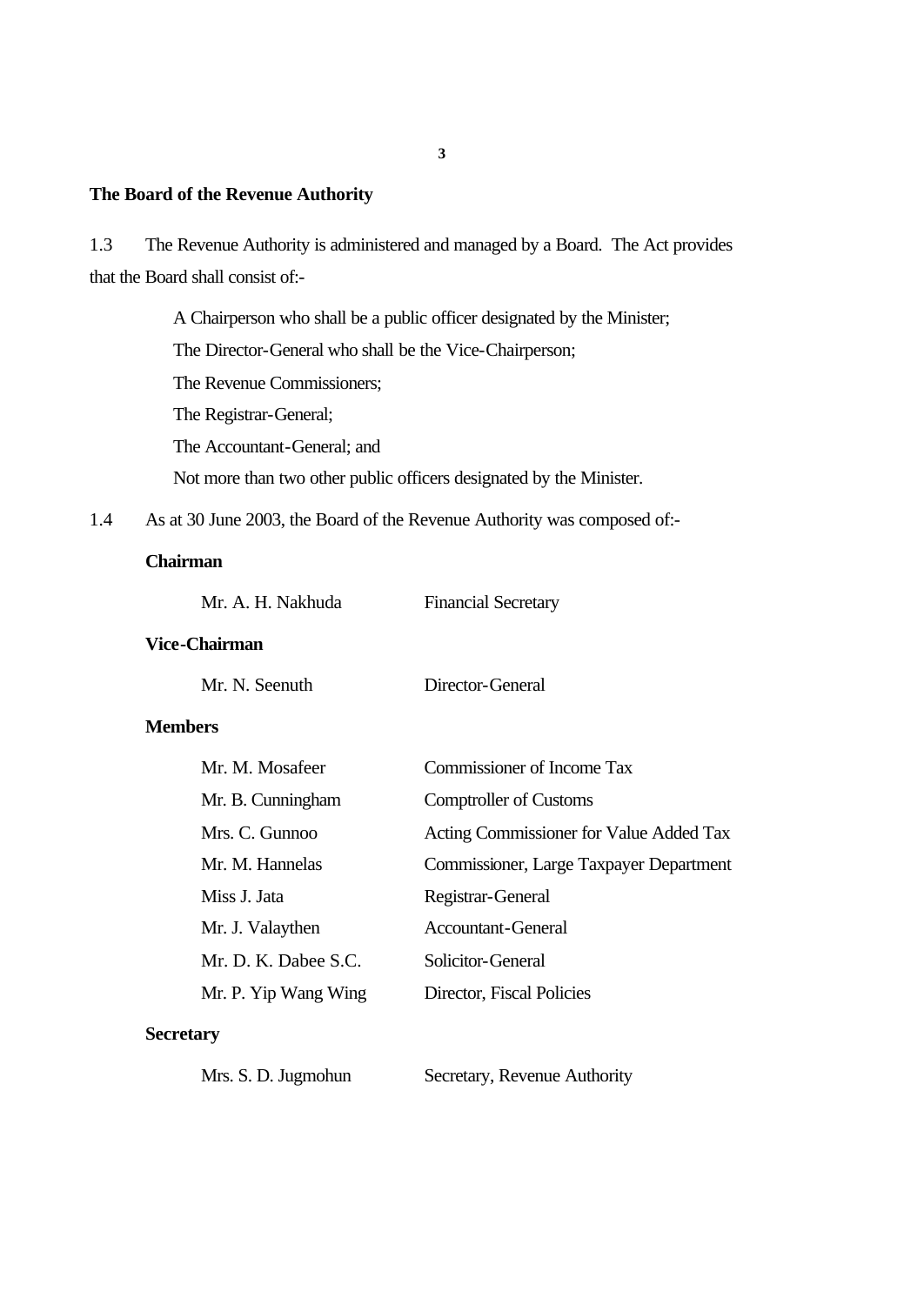#### **Functions of the Revenue Authority**

1.5 In addition to its functions of coordinating, monitoring and supervising the activities of the revenue departments and ensuring an efficient administration of the revenue Acts, the Revenue Authority is responsible for:-

- overseeing and monitoring the setting of objectives and work targets by the revenue departments;
- taking such measures as may be necessary to promote voluntary compliance with the revenue Acts and to improve the standard of service to the public with a view to promoting fairness and transparency, increasing the efficiency of the revenue departments and maximising revenue collection;
- determining the steps to be taken to combat fraud and other forms of fiscal evasion;
- promoting the training of officers of the revenue departments;
- taking such steps as may be necessary for the compounding of offences under the revenue Acts with the concurrence of the Board; and
- advising the minister on any matter relating to fiscal policy and relevant organs of the State on any matter relating to the revenue Acts and administration.

#### **Revenue Authority Secretariat**

1.6 The Secretariat of the Revenue Authority assists the Board in the formulation and execution of its policy. It services the Board's meetings, facilitates exchange of information amongst revenue departments and assists in the implementation of the Board's decisions. During the year 2002/03, 19 board meetings were held.

1.7 The Secretariat is also involved in the negotiation and processing of double taxation avoidance treaties and ensures that the legal and diplomatic requirements for their signature, ratification and coming into operation are duly met.

#### **Staffing**

1.8 As at 30 June 2003, there were 26 officers, including 10 supporting staff, at the Revenue Authority. Of these, 10 were posted to the Fiscal Investigations Unit and 5 to the Tax Training School.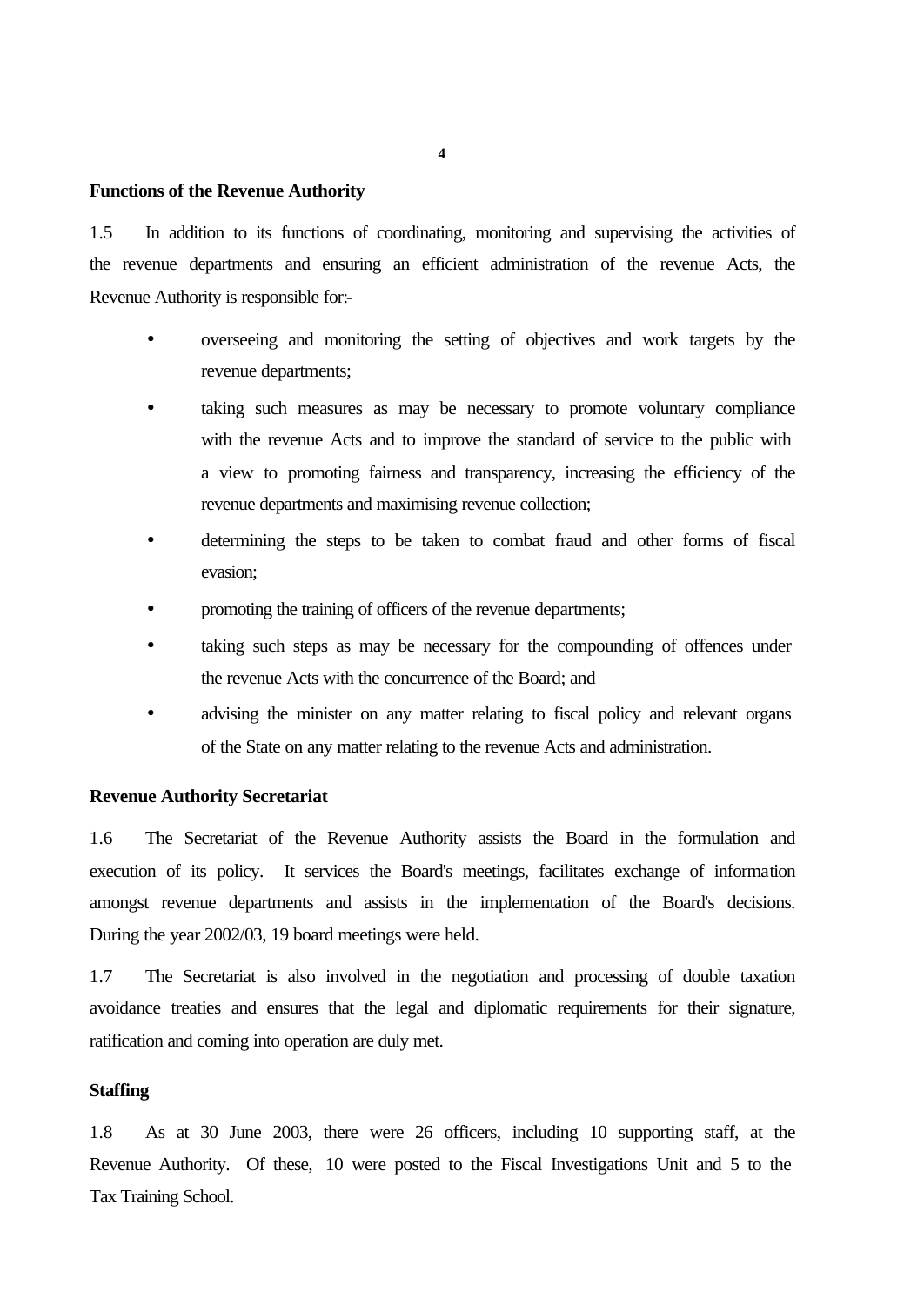#### **Taxes and Duties under the Overall Administration of the Board**

1.9 As at 30 June 2003, taxes and duties falling under the overall supervision of the Board were:-

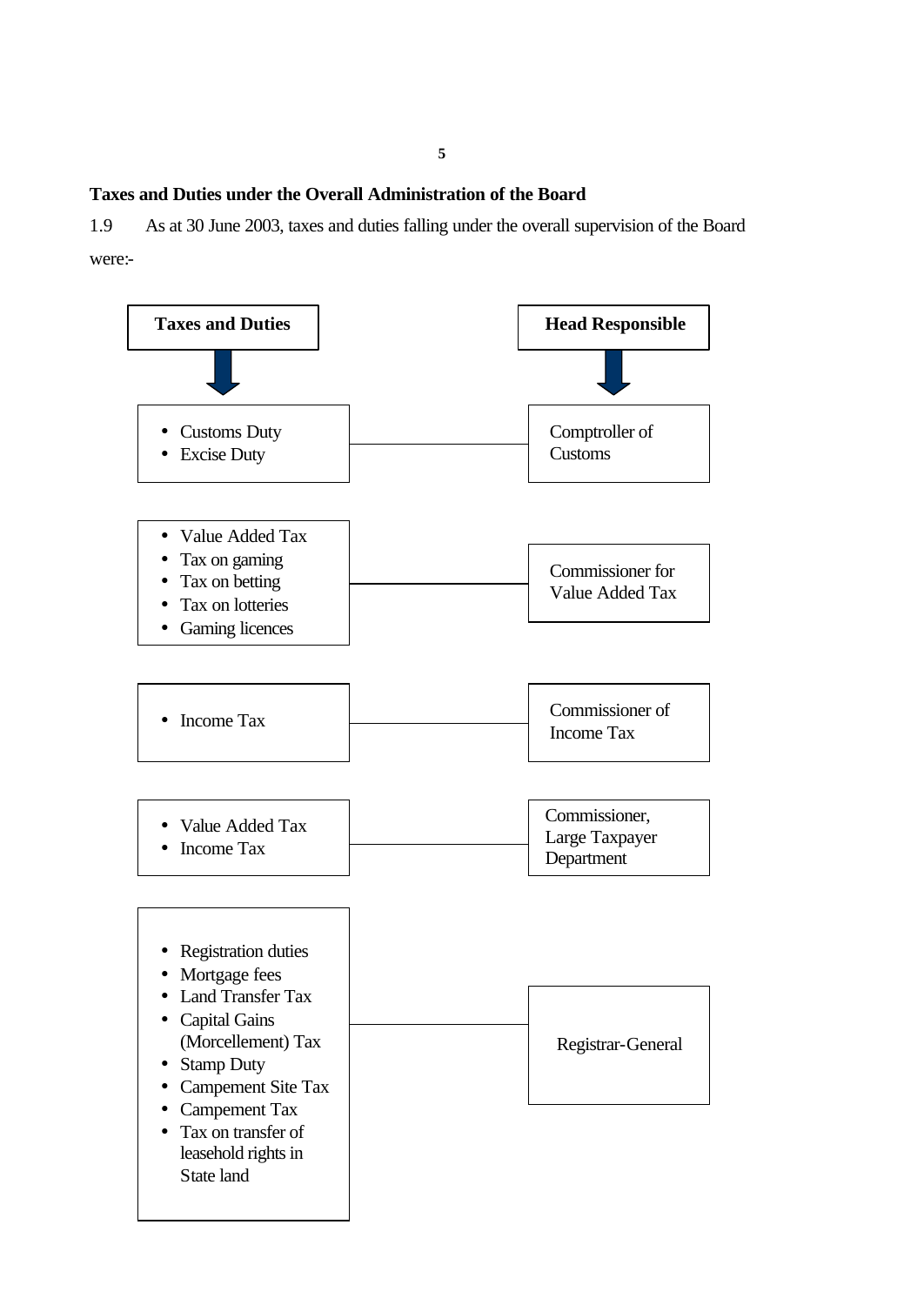#### **Revenue from Taxes and Duties**

1.10 Total revenue from taxes and duties falling under the overall administration of the Board amounted to Rs 24,904.9 million. This represented 96.3 per cent of the total direct and indirect taxes raised by central government during the year. Table 1.1 and Figure 1.1 show the evolution in revenue collection from 1999/00 to 2002/03.

|                                       | 1999/00  | 2000/01  | 2001/02  | 2002/03   |
|---------------------------------------|----------|----------|----------|-----------|
| <b>Customs and Excise Department</b>  | 9,094.7  | 8,456.1  | 8,201.8  | 8,854.8   |
| VAT Department                        | 6,527.8  | 6,687.3  | 7,823.3* | 8,769.9** |
| Large Taxpayer Department             |          |          |          | 1,889.8   |
| <b>Indirect taxes</b>                 | 15,622.5 | 15,143.4 | 16,025.1 | 19,514.5  |
|                                       |          |          |          |           |
| <b>Income Tax Department</b>          | 2,880.6  | 3,039.1  | 3,493.9* | 1,975.5   |
| <b>Registrar-General's Department</b> | 1,199.9  | 1,309.6  | 1,286.8  | 1,376.9   |
| Large Taxpayer Department             |          |          |          | 2,038.0   |
| Direct taxes                          | 4,080.5  | 4,348.7  | 4,780.7  | 5,390.4   |
| <b>Total</b>                          | 19,703.0 | 19,492.1 | 20,805.8 | 24,904.9  |

*Table 1.1: Revenue from Taxes and Duties, 1999/00 to 2002/03* Rs million

\* The amount includes revenue collected by the Large Taxpayer Department for the period January to June 2002.

\*\* The amount includes VAT collected at importation in respect of Large Taxpayers.



#### *Figure 1.1: Revenue from Taxes and Duties, 1999/00 to 2002/03*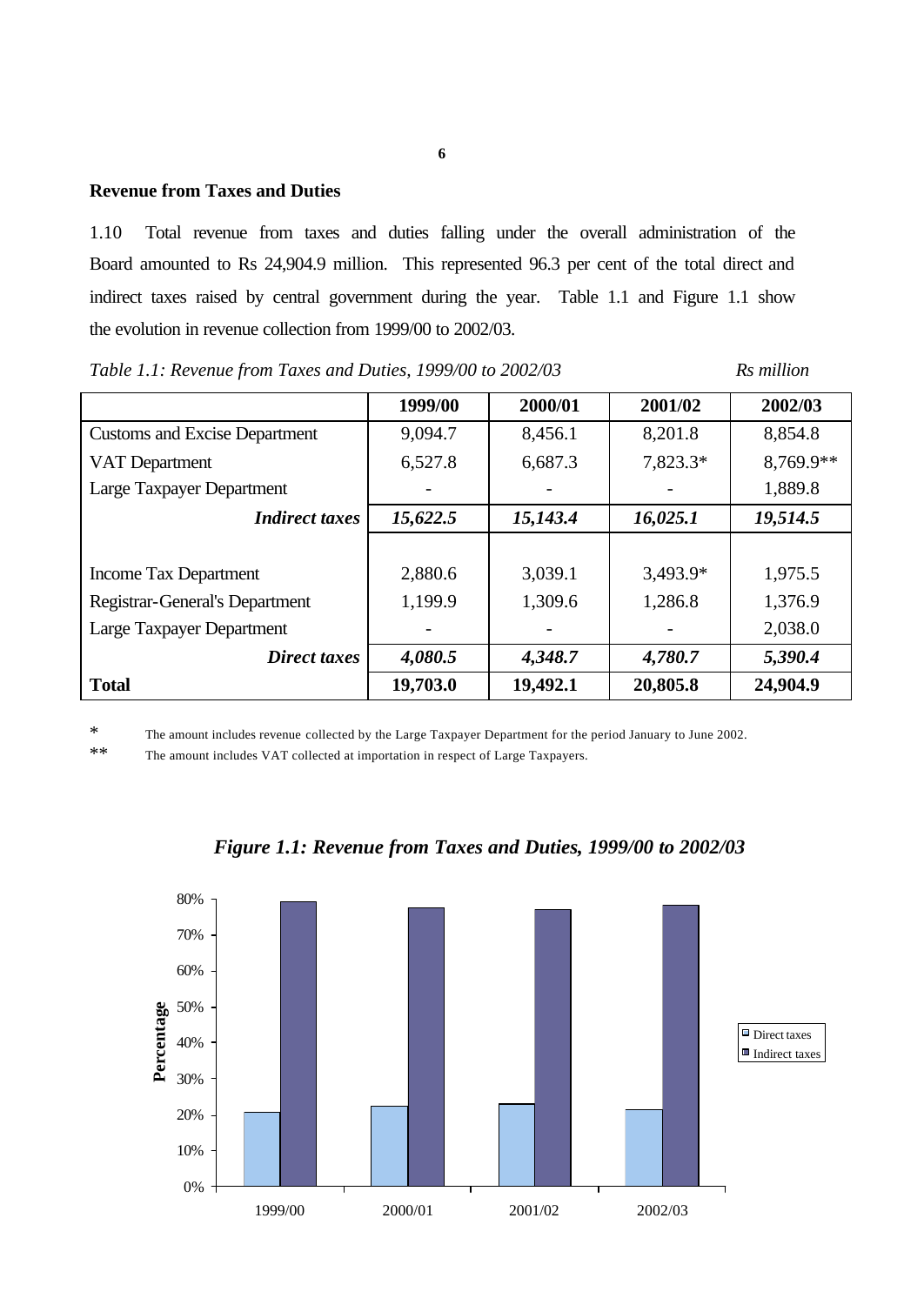#### **Operating Costs of Revenue Departments and the Revenue Authority**

1.11 In 2002/03, the operating cost of revenue departments and the Revenue Authority was Rs 339 million. This represented 1.36 per cent of total receipts from duties and taxes as against 1.4 per cent for the previous year. The main areas of expenditure were staff costs (salaries, allowances, travelling and transport), which represented 74.16 per cent of total spending. Table 1.2 shows operating expenditure by revenue department for the years 2001/02 and 2002/03.

*Table 1.2: Expenditure by Revenue Department, 2001/02 and 2002/03*

|                                | 2001/02 | 2002/03 |
|--------------------------------|---------|---------|
| Customs & Excise Department    | 158.9   | 174.2   |
| VAT Department                 | 32.9    | 39.4    |
| Income Tax Department          | 80.7    | 87.1    |
| Registrar-General's Department | 21.5    | 25.3    |
| Large Taxpayer Department *    | 0.8     | 5.6     |
| Revenue Authority              | 6.8     | 7.4     |
| <b>Total</b>                   | 301.6   | 339.0   |

 *Rs million*

\* The Large Taxpayer Department became operational on 1 January 2002.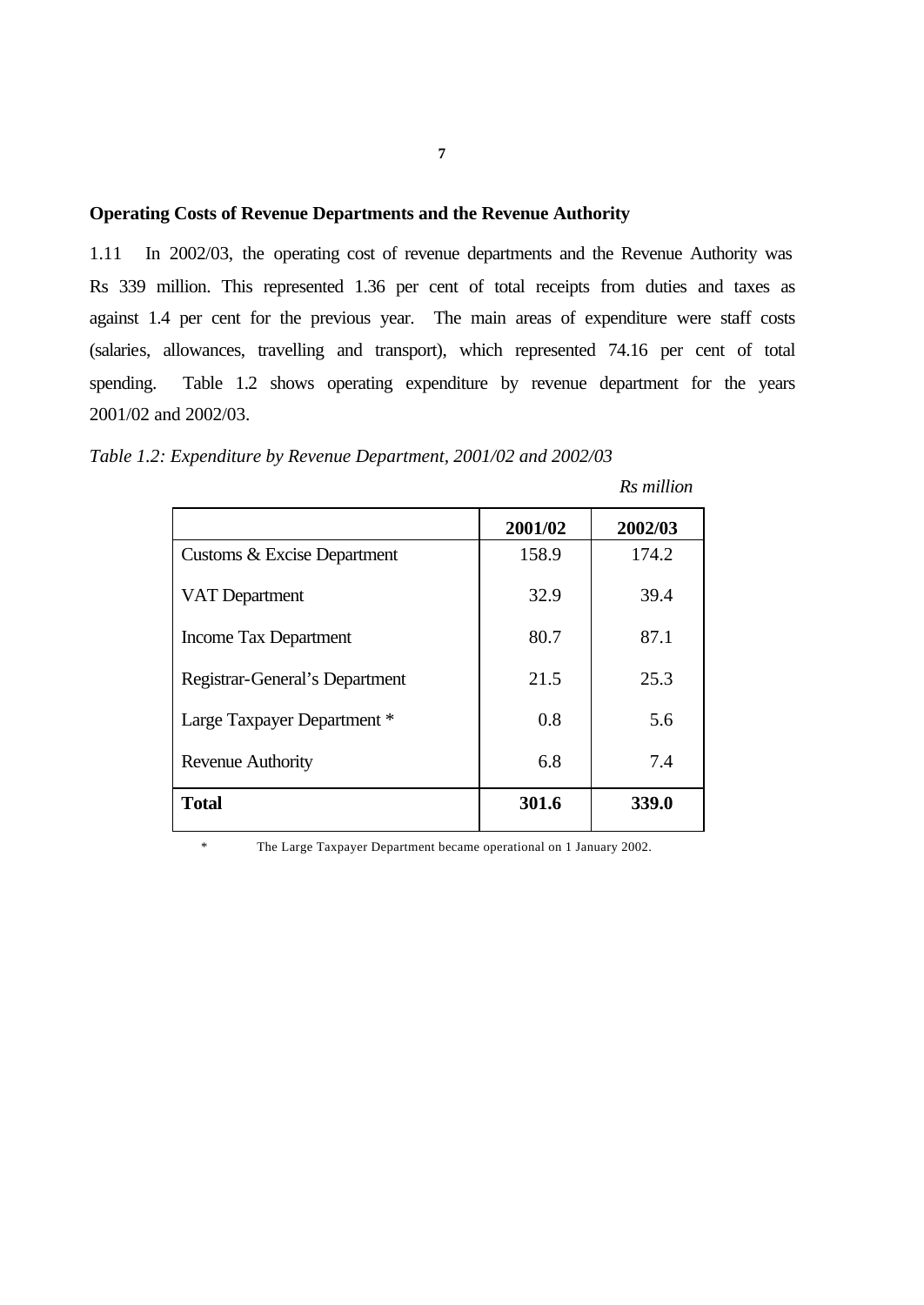**8**

#### **Changes Brought during the Year in Duties and Taxes**

1.12 The main changes brought by legislation during the year are summarised below:–

#### **Customs and Excise Duties**

- removal of customs duties on films and plates for X-Ray, ticketing machines for bus, time recorders and registers, parking meters, vegetable wax, mixture of odoriferous substances, snow-skis and equipment, water sports equipment, golf equipment, tennis, badminton and similar rackets, ice skates and roller skates, dummy spectacles and other goggles, saddlery and harness for animals, sports gloves and mittens, rivets, staples in strips, paper clips, letter clips and similar articles;
- reduction of duties on electrical transformers, converters and inductors, pocketsize disc players and radio disc players, insulator fittings for electrical machines and equipment, typewriting ribbons or other similar ribbons, electrical fittings, sunglasses, primary cells or batteries, vacuum pumps, hand or foot pumps, photographic films and plates and soya milk; and
- increase in the rate of excise duty and specific duty on cigarettes both imported and manufactured locally.

#### **Value Added Tax**

- removal of the VAT threshold for registration purposes in respect of 2 other categories of businesses and professionals, namely, general sales agents of airlines and business of car rental;
- streamlining of VAT in respect of the insurance sector and extending its scope to services provided by insurance brokers and insurance salesmen;
- exemption of unprocessed agricultural and horticultural produce supplied on the local market to persons who are not producers thereof;
- exemption of certain agricultural inputs like sharlon shade, green house, shade screens, fertilization and irrigation pumps, drip irrigation and automatic irrigation controllers imported by persons for use in agriculture;
- zero-rating of transport of passengers by sea or air and of atlases;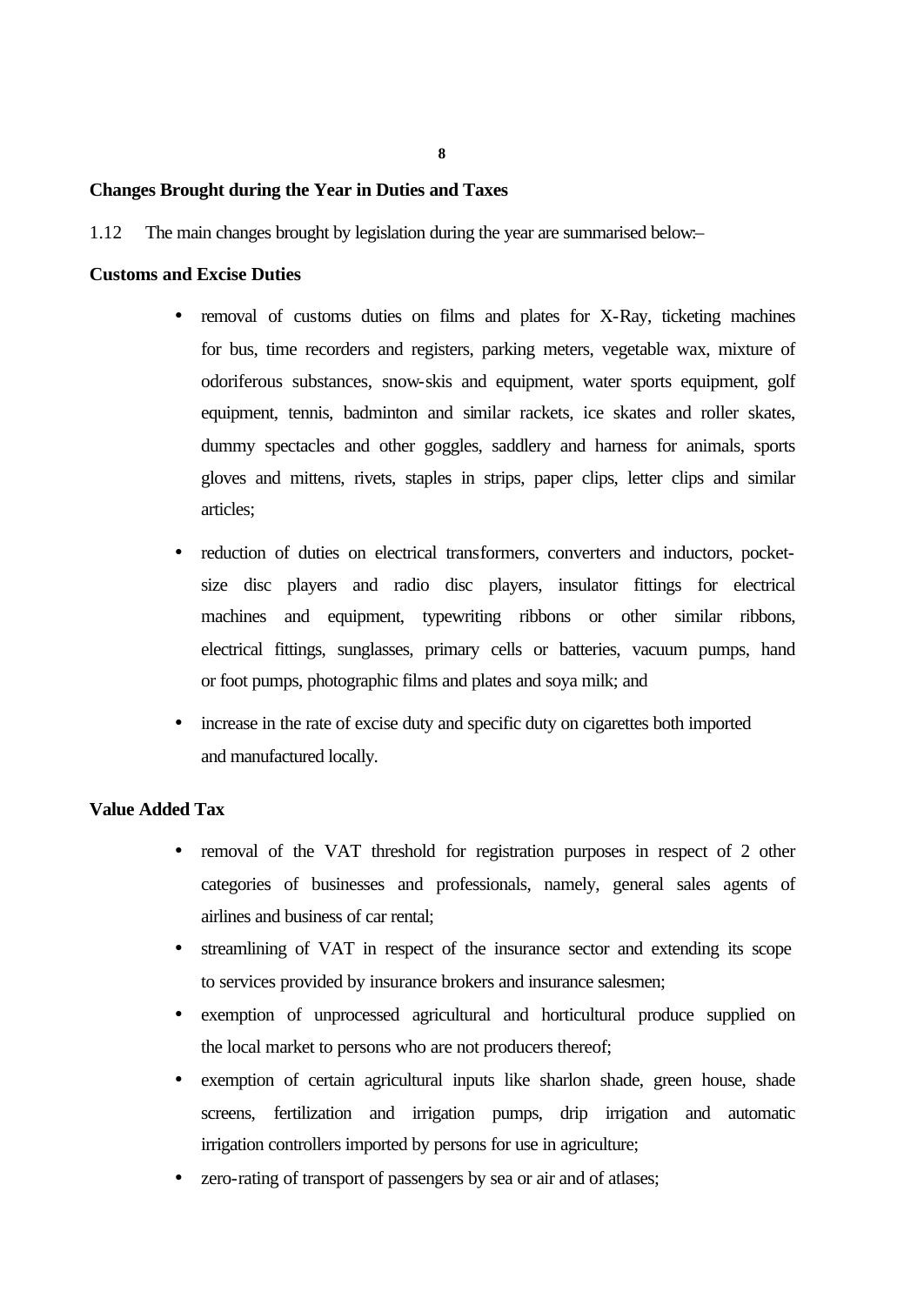- provision for levying of VAT on services in respect of credit cards issued by companies other than banks to merchants accepting such credit cards as payment for the supply of goods or services;
- exemption of services provided by banks in respect of credit/debit cards to companies engaged wholly and exclusively in the processing of bets placed on overseas sporting events by persons residing outside Mauritius;
- limiting penalty in respect of repayment of VAT overclaimed to a ceiling of Rs 200,000; and
- introduction of credit for input tax in the case of tax liability for period prior to registration provided proper invoices are available.

#### **Gaming and Betting Taxes**

- reduction in the rate of betting tax on win and place bets to 8 per cent and on other bets placed with the Totalisator to 10 per cent; and
- removal of the tax of 2 per cent on winnings and reduction in the rate of tax payable on bets placed with bookmakers and on sweepstakes to 8 per cent.

#### **Income Tax**

- child deduction of Rs 50,000 extended to a child receiving full-time postsecondary instruction of at least two years' duration at the Industrial and Vocational Training Board or at a registered training institution;
- introduction of tax deduction in respect of a child placed with foster parents by virtue of a court order;
- definition of the term "emoluments" extended to include allowance under the Rodrigues Regional Assembly (Allowances and Privileges) Act 2002;
- re-definition of the term "related company" as that in the Companies Act 2001;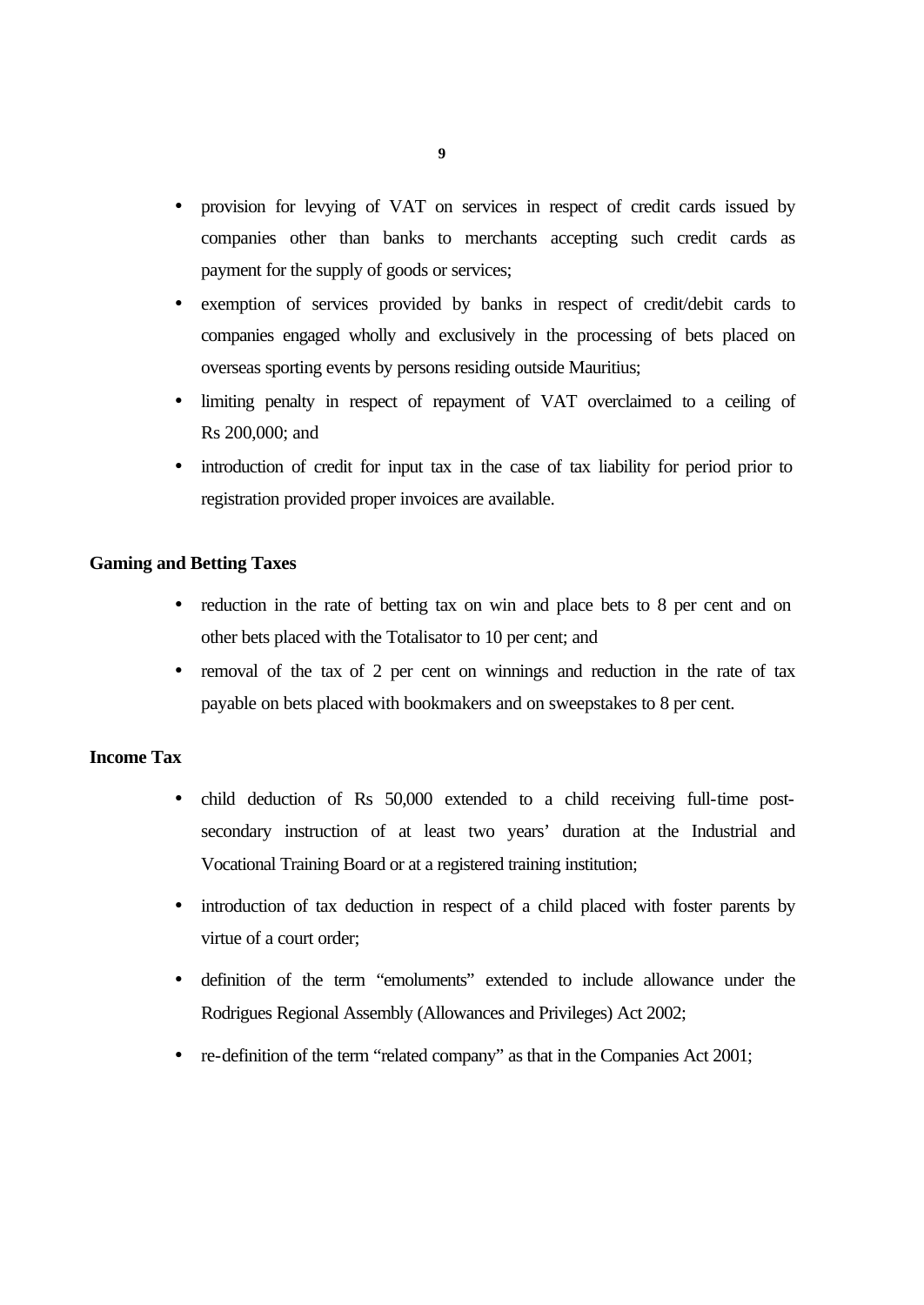- provision for net income of a company in the global business sector to be converted into Mauritius currency at the exchange rate in force at the date on which the return of income is submitted instead of at the official exchange rate in force at the date of the annual balance of the accounts of the company;
- membership fees paid to a recognized professional body by professionals in employment allowed as a deduction;
- increase in deduction in respect of expenditure incurred for attending seminars, workshops, symposiums and other training courses from Rs 20,000 to Rs 30,000;
- amendment of the method for apportionment of expenditure relating to exempt income;
- increase in deduction in respect of subscription, examination or course fees or expenses incurred for education or training from Rs 25,000 to Rs 50,000;
- amendment in the method of taxation of freeport companies engaged in different types of activities;
- provision to allow, under certain conditions, the transfer of unrelieved loss of a manufacturing company upon takeover by another company;
- provision to allow special tax credit of up to 60% of investment in spinning companies;
- exemption of income derived by companies engaged in spinning, subject to certain conditions;
- provision to allow a person who is dissatisfied with the determination of the quantum of loss to lodge an objection with the Income Tax Department instead of making representations directly to the Assessment Review Committee;
- reinstatement of interest relief for secured loans raised prior to 1 June 1996 without any limit and for loans raised prior to 1 July 1999 subject to a limit of Rs 250,000;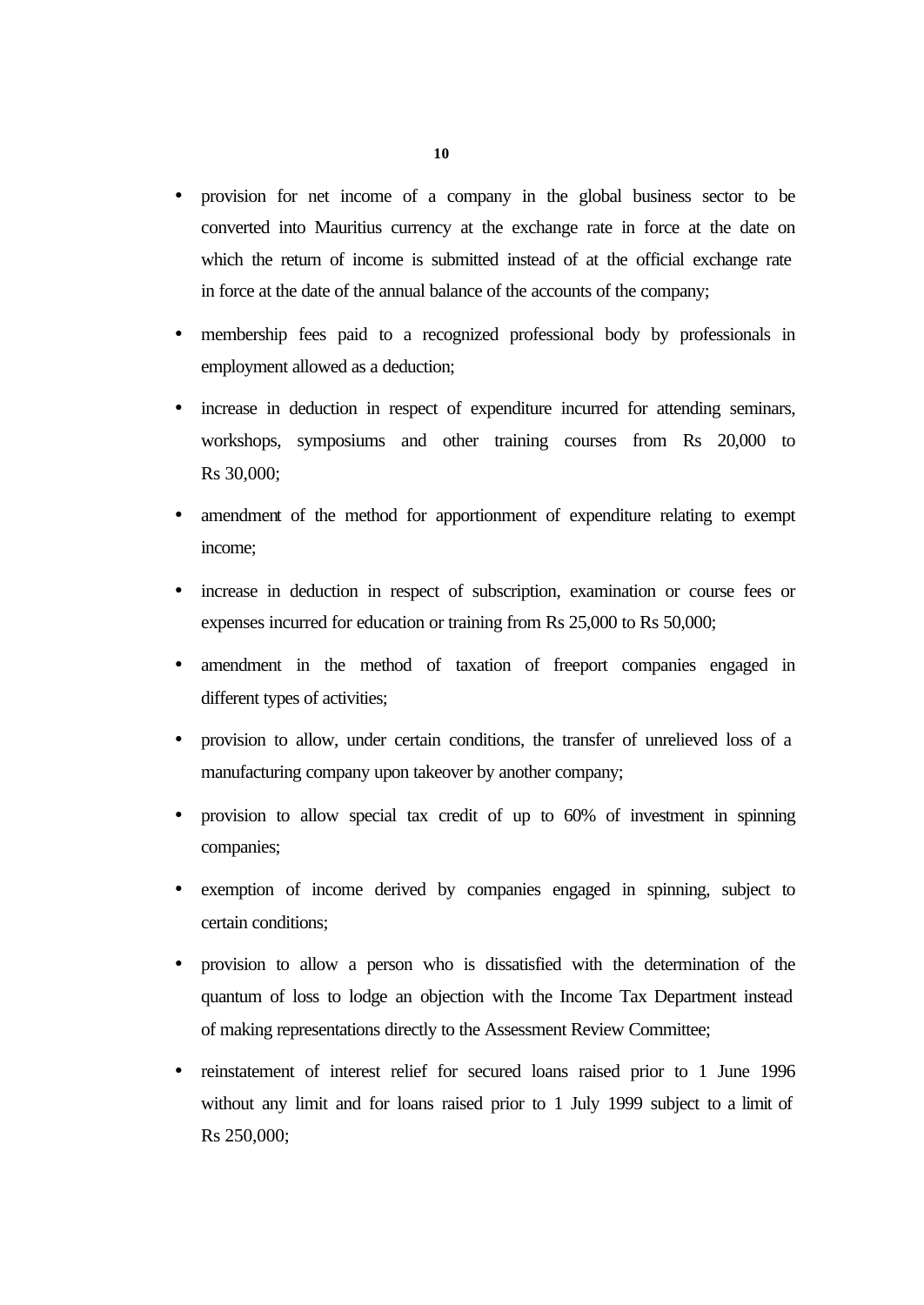- addition to list of Tax Incentive Companies of companies engaged in the provision of pre-primary and primary education as well as those licensed under section 14 of the Financial Services Development Act 2001 to conduct business activity in the financial services sector, other than insurance business;
- increase in the ceiling of exemption on severance allowance and retiring allowance from Rs 1 million to Rs 1.4 million;
- increase in the limit of exemption for transport allowance from Rs 5,730 to Rs 6,200;
- grant of annual allowance of 10% on capital expenditure incurred on the setting up of golf courses;
- increase in the monthly PAYE exemption threshold from Rs 6,000 to Rs 7,000; for field workers and non-agricultural workers in the sugar industry from Rs 5,000 to Rs 5,700 during the inter-crop season and from Rs 8,500 to Rs 9,100 during the crop season; and
- requirement for employers with 50 or more employees to submit their PAYE returns and remit the tax withheld electronically.

#### **Registration Duty**

- provision for the levy of registration duty on deed of transfer without consideration, on the open market value of the property;
- provision for the levy of registration duty at a fixed duty of Rs50/- in respect of every lot in a morcellement, on registration of a document witnessing the transfer, at a nominal price of one rupee, to an "association syndicale" set up in accordance with articles  $664 - 95$  and  $664 - 96$  of the Code Civil Mauricien, in respect of an area occupied by common amenities in the morcellement;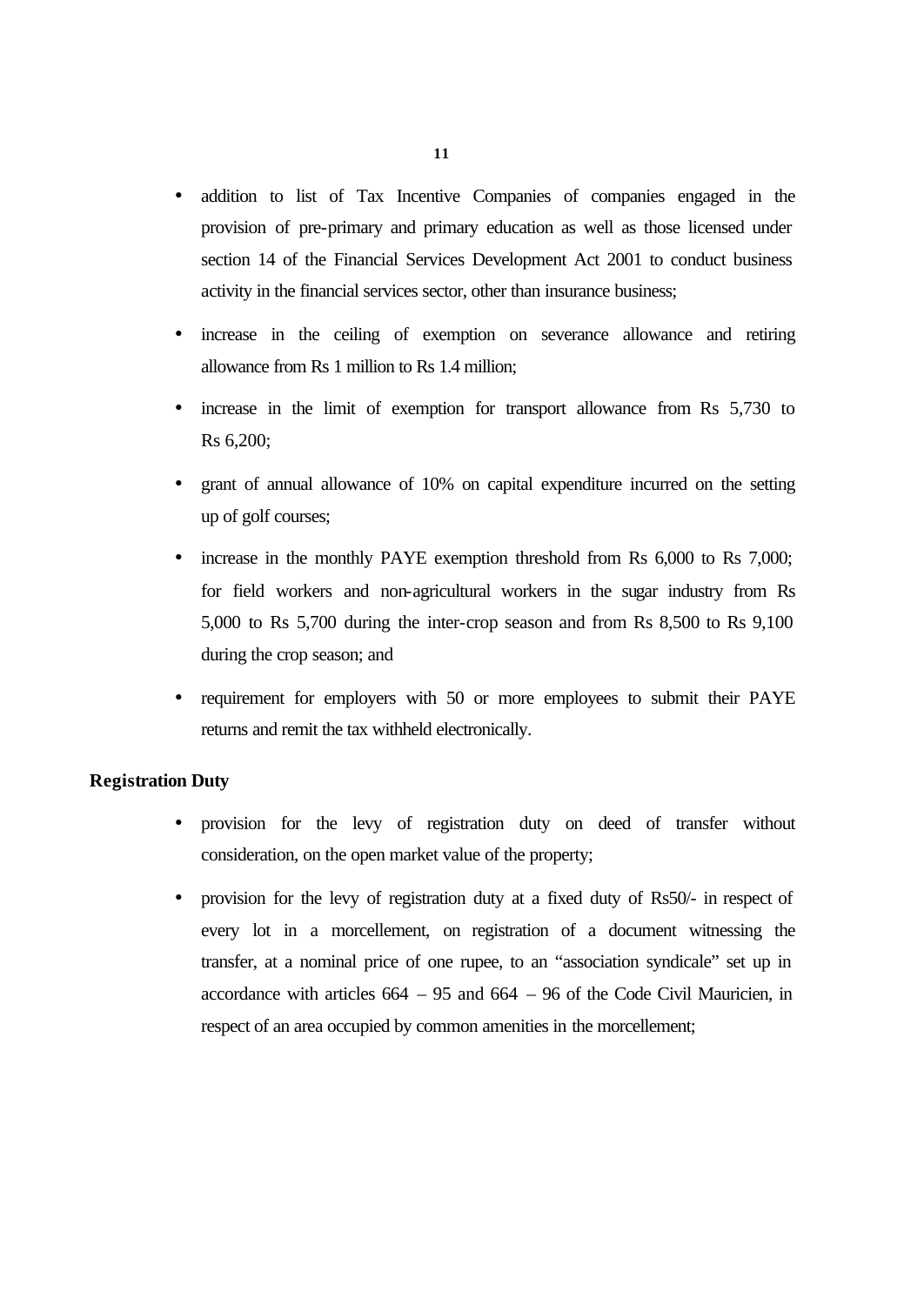- removal of the clawback provision requiring an individual, who has benefitted from reduction of registration duty on purchase of land for putting up a residential building thereon, to pay the duty exempted in case of failure to put up the building on the land within five years; and
- definition of the term "manufacturing company".

#### **Campement Tax**

• provision for the value of a campement, on a campement site used for agricultural or grazing purposes, to be computed by reference to the market value of the building or structure together with the campement site on which it is situated, the extent of which shall be 1A 25 (0.5276 hectare).

#### **Electronic Filing of Tax Returns and Payment of Tax**

1.13 Under the Contributions Network Project (CNP), some 340 taxpayers have already joined the system of electronic filing of returns and electronic payment of VAT, PAYE, corporate tax and customs duties. During the year, Rs 6,097 million have been collected through the electronic payment system.

1.14 The VAT Department, the Income Tax Department, the Large Taxpayer Department and the Customs and Excise Department are pursuing their efforts to get other taxpayers to join the system. The law has been amended to require employers with 50 or more employees to submit their PAYE returns and remit tax withheld electronically. Those employers who are VAT registered are also required to submit their VAT returns electronically. As an incentive to those employers who decide to join the system, the time-limit for payment of tax has been extended to the end of the month instead of the 20th of the month immediately following the month in which the tax was withheld.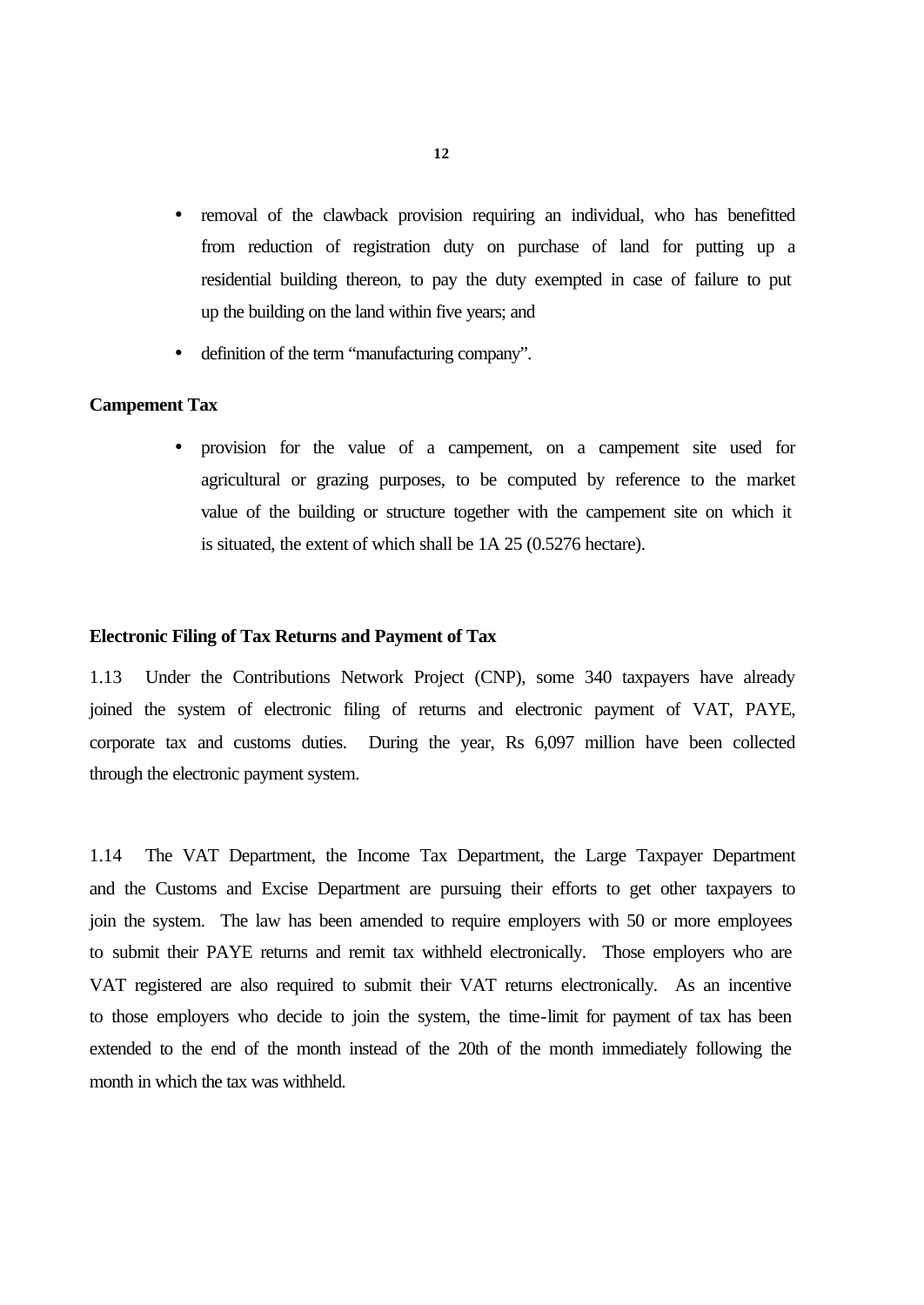#### **Fiscal Investigations**

1.15 The Fiscal Investigations Unit of the Revenue Authority carried out investigations in 47 cases; 22 cases have been completed and assessments amounting to Rs 35.7 million have been made. Investigation is continuing in 25 other cases.

1.16 The Customs Department carried out investigations in 215 cases of offences relating to wrong declaration, wrong classification, undervaluation of goods, etc. The proceeds of compounded settlements in those cases amounted to Rs 16.4 million. In addition, Customs also effected 4 seizures of heroin involving 5,315.8 grams and detected 9 cases of cannabis involving 1,359.5 grams and 3 cases of psychotropic substances involving 385 tablets. The estimated street value of the drugs seized amounted to Rs 53.7 million.

1.17 The VAT Department completed investigation in 33 cases and assessments amounting to Rs 29.2 million have been raised in 11 cases. At the Income Tax Department, investigation in 113 cases was completed and assessments totalling Rs 79.5 million in tax and penalties have been raised.

1.18 The Investigations Unit at the Registrar-General's Department verified some 16,250 deeds deposited for registration and transcription and discovered shortpayment of duties and taxes in 97 cases amounting to Rs 6.5 million.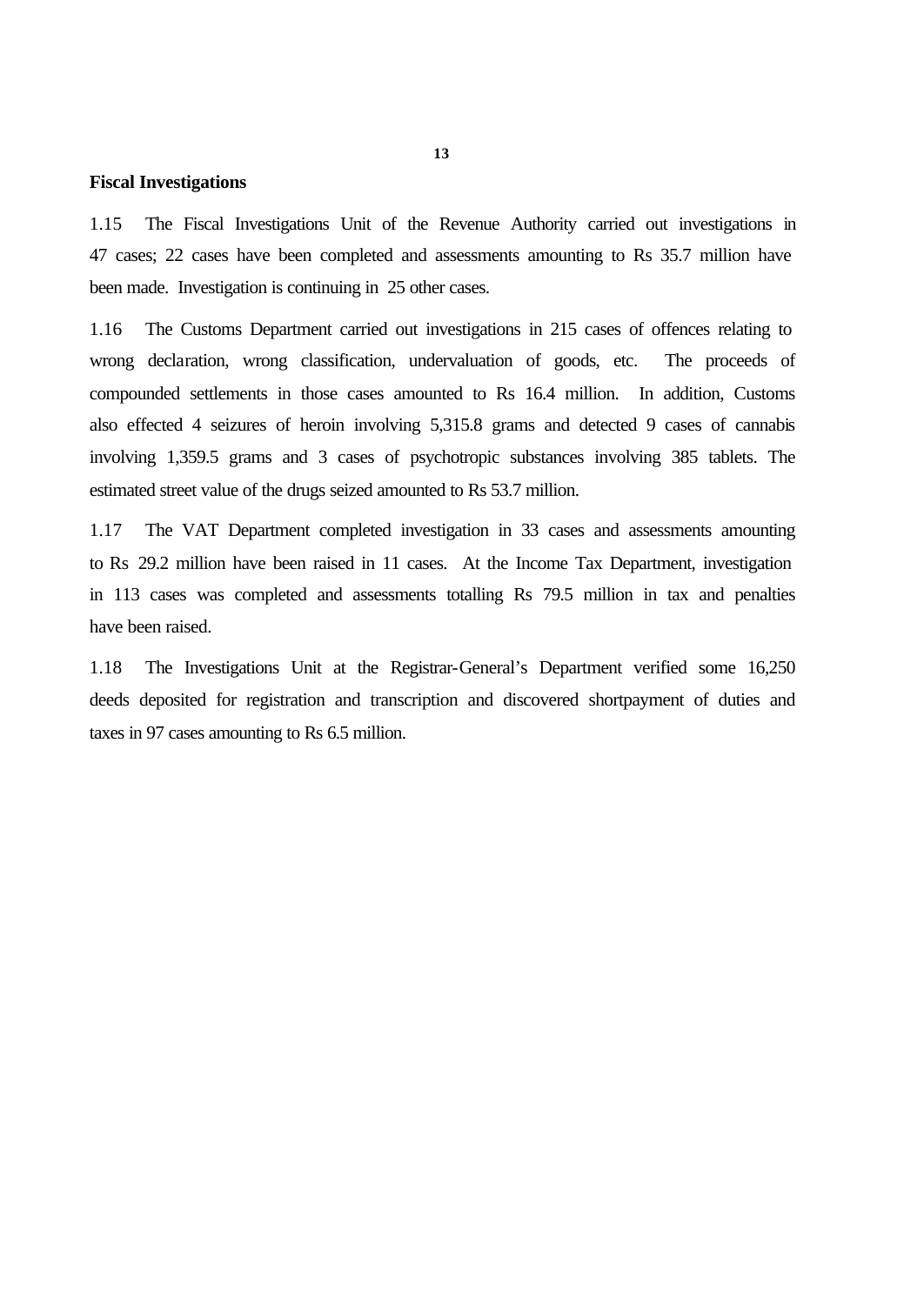#### **Appeals to Tax Appeal Tribunal**

1.19 Decisions of the Revenue Commissioners and the Registrar-General are subject to review on appeals being made to the Tax Appeal Tribunal established under the Tax Appeal Tribunal Act 1984. Any party dissatisfied with the determination of the Tribunal as being erroneous in point of law may take the case further to the Supreme Court. Table 1.3 gives details of appeals for the year 2002/03.

|  | Table 1.3: Appeals to Tax Appeal Tribunal, 2002/03 |  |
|--|----------------------------------------------------|--|
|--|----------------------------------------------------|--|

|                                                           |                |            | <b>Income</b> | <b>Large Taxpayer</b>   |                | Registrar |              |
|-----------------------------------------------------------|----------------|------------|---------------|-------------------------|----------------|-----------|--------------|
|                                                           | <b>Customs</b> | <b>VAT</b> | <b>Tax</b>    | Corporate<br><b>Tax</b> | <b>VAT</b>     | -General  | <b>Total</b> |
| Appeals pending at<br>1 July 2002                         | 38             | $135*$     | $557**$       | 18                      | 7              | 5,992     | 6,747        |
| Appeals lodged<br>between 1 July 2002<br>and 30 June 2003 | 8              | 25         | 195           | 8                       | $\overline{2}$ | 1,860     | 2,098        |
|                                                           | 46             | 160        | 752           | 26                      | 9              | 7,852     | 8,845        |
| Cases struck out                                          | $\overline{4}$ | 6          | 24            | $\overline{a}$          |                | 199       | 233          |
|                                                           | 42             | 154        | 728           | 26                      | 9              | 7,653     | 8,612        |
| Appeals determined                                        | 11             | 8          | 179           | 9                       |                | 87        | 294          |
|                                                           | 31             | 146        | 549           | 17                      | 9              | 7,566     | 8,318        |
| Settled by<br>agreement/withdrawn                         | 8              | 28         | 150           | 8                       | $\overline{2}$ | 1,358     | 1,554        |
| Appeals pending at<br>30 June 2003                        | 23             | 118        | 399           | 9                       | 7              | 6,208     | 6,764        |
| Cases pending before<br>Supreme Court                     |                | 8          | 36            |                         |                | 100       | 144          |

\* 142 appeals were recorded in the previous annual report because 7 files at Large Taxpayer Department were included.

\*\* 575 appeals were recorded in the previous annual report because 18 files at Large Taxpayer Department were included.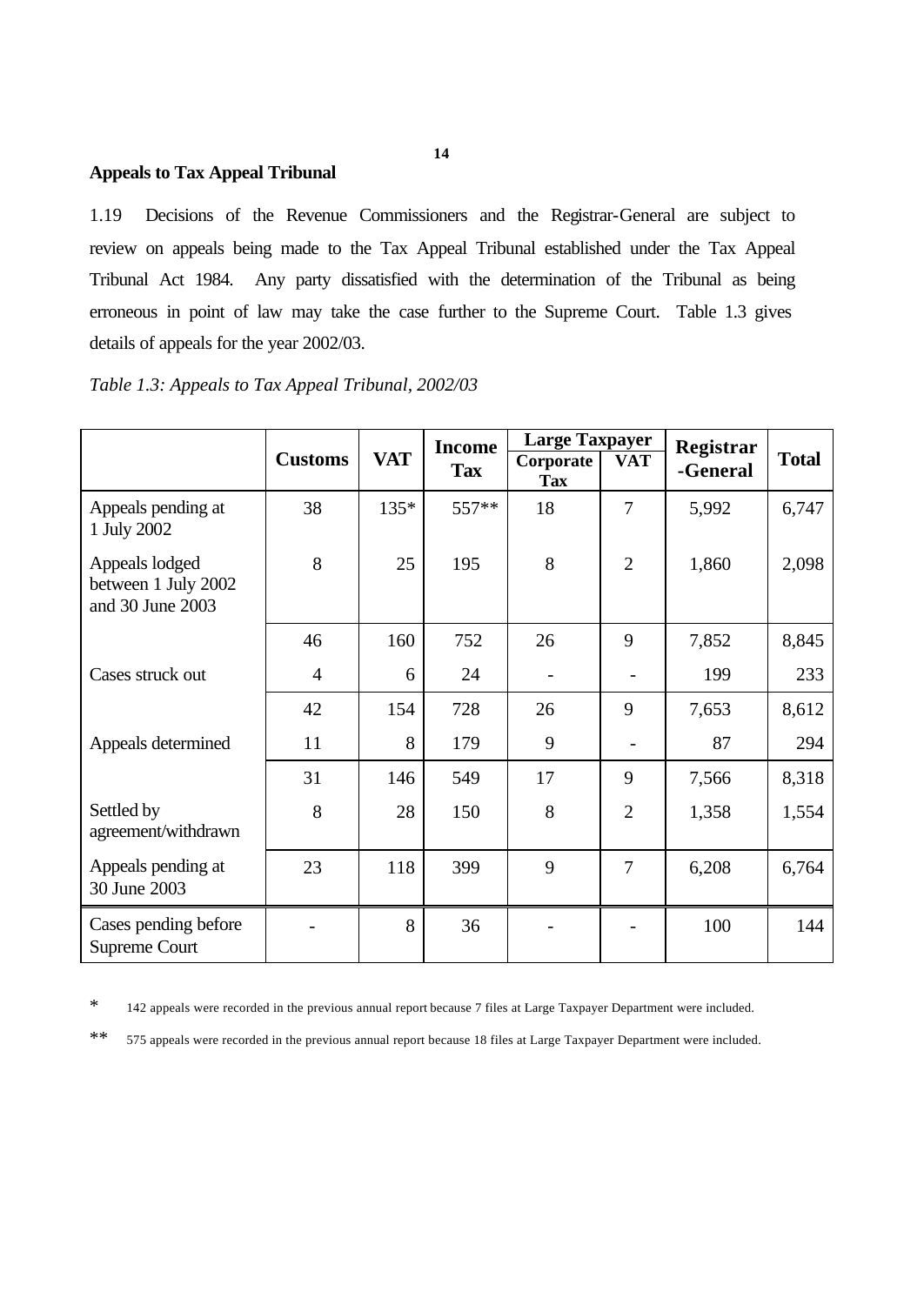#### **Representations to Assessment Review Committee**

1.20 In order to expedite the determination of tax appeals, the Finance Act 2001 made provision for the setting up of an Assessment Review Committee (ARC) to hear written representations from aggrieved taxpayers. The Assessment Review Committee became operational on 20 February 2003, and will replace the Tax Appeal Tribunal. The Committee consists of persons with expertise in areas such as law, accountancy, business administration, economics and taxation and is required to take decisions on representations lodged with it within a period of 8 weeks. Table 1.4 shows details of representations made to the ARC for the period February to June 2003.

|                                              | <b>Customs</b> | <b>VAT</b>     | <b>Income</b><br><b>Tax</b> | Registrar<br>-General | <b>Total</b>   |
|----------------------------------------------|----------------|----------------|-----------------------------|-----------------------|----------------|
| Cases lodged, 20 February to<br>30 June 2003 | 3              | 19             | 45                          | 719                   | 786            |
| Cases transferred to Tax Appeal<br>Tribunal  |                |                |                             | $\overline{2}$        | $\overline{2}$ |
| Total as at 30 June 2003                     | 3              | 19             | 45                          | 717                   | 784            |
| Cases withdrawn                              |                |                | 6                           | $\overline{2}$        | 8              |
|                                              | 3              | 19             | 39                          | 715                   | 776            |
| Cases struck out                             |                |                |                             | 2                     | $\overline{2}$ |
|                                              | 3              | 19             | 39                          | 713                   | 774            |
| Cases determined/disposed of                 | $\overline{2}$ | $\overline{2}$ | 4                           | 246                   | 254            |
| Cases pending at 30 June 2003                | $\mathbf{1}$   | 17             | 35                          | $467*$                | 520            |
| Appeal before Supreme Court                  |                |                |                             |                       |                |

*Table 1.4: Representations to Assessment Review Committee, February to June 2003*

\* Includes 116 Campement Tax/Campement Site Tax cases.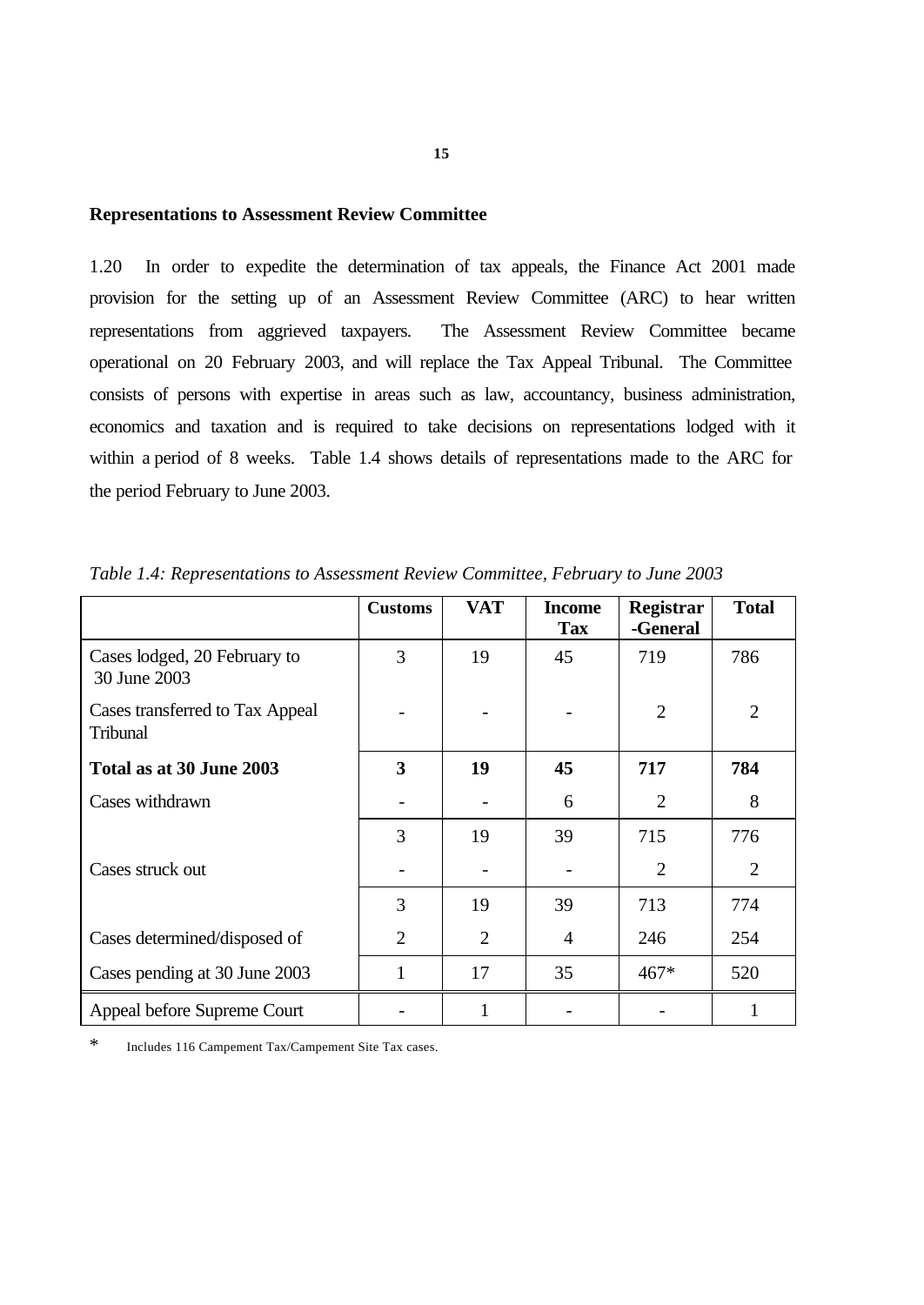#### **Tax Training School**

1.21 During the year 2002/03, the Tax Training School of the Revenue Authority organized some 38 courses and seminars on various aspects of taxation as well as on management which were attended by 779 officers. The corresponding figures for 2001/02 were 30 and 745 respectively.

1.22 In addition, the School hosted / organized jointly with external agencies 19 courses and seminars which were attended by 401 participants. The corresponding figures for 2001/02 were 3 and 80 respectively.

1.23 Thus, in 2002/03, an aggregate of 57 courses and seminars were held at the School compared to 33 in 2001/02. Table 1.5 shows the number of courses and seminars held since the setting up of the School in April 2000.

| <b>Types of course/seminar</b>                  | <b>Number of courses and seminars</b> |                             |               |         |  |
|-------------------------------------------------|---------------------------------------|-----------------------------|---------------|---------|--|
|                                                 | 1999/00                               | 2000/01                     | 2001/02       | 2002/03 |  |
| <b>Customs Courses / Seminars</b>               | 5                                     | 7                           | 10            | 16      |  |
| <b>Income Tax Courses</b>                       |                                       | $\mathcal{D}_{\mathcal{A}}$ | 3             |         |  |
| <b>VAT Courses / Seminars</b>                   | $\mathcal{D}$                         |                             | 6             | 21      |  |
| <b>Courses for Large Taxpayer Department</b>    |                                       |                             |               |         |  |
| <b>Courses on Registration Duties and Taxes</b> |                                       |                             | $\mathcal{D}$ | 5       |  |
| <b>Management Courses</b>                       |                                       | 2                           |               |         |  |
| General Courses / Seminars                      |                                       | 3                           | 10            |         |  |
| <b>Total</b>                                    | 8                                     | 15                          | 33            | 57      |  |

*Table 1.5: Number of Courses and Seminars held at the School, 1999/00 to 2002/03*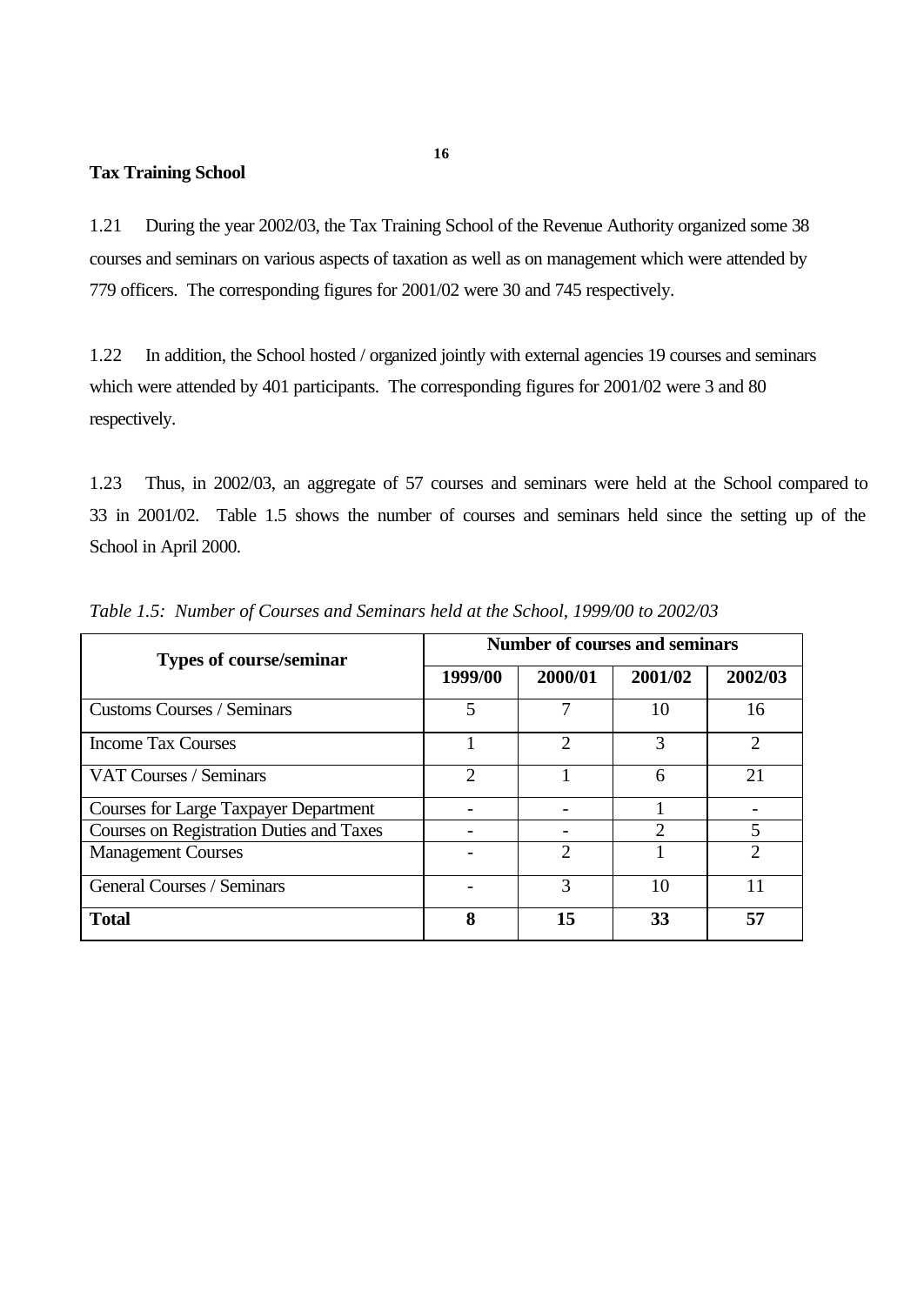1.24 In all some 1,180 participants attended courses and seminars held at the school in 2002/03, compared to 825 in 2001/02. Table 1.6 shows the number of participants from different revenue departments who have attended courses and seminars since the setting up of the School.

| <b>Department</b>                    | <b>Number of participants</b> |         |         |         |  |
|--------------------------------------|-------------------------------|---------|---------|---------|--|
|                                      | 1999/00                       | 2000/01 | 2001/02 | 2002/03 |  |
| <b>Customs and Excise Department</b> | 289                           | 521     | 437     | 417     |  |
| VAT Department                       | 95                            | 24      | 181     | 346     |  |
| Income Tax Department                | 68                            | 126     | 119     | 90      |  |
| Large Taxpayer Department            |                               |         | 36      | 14      |  |
| Registrar-General's Department       |                               | 9       | 40      | 87      |  |
| <b>Others</b>                        | 144                           | 29      | 12      | 226     |  |
| <b>Total</b>                         | 596                           | 709     | 825     | 1,180   |  |

*Table 1.6: Number of Participants in Courses and Seminars, 1999/00 to 2002/03*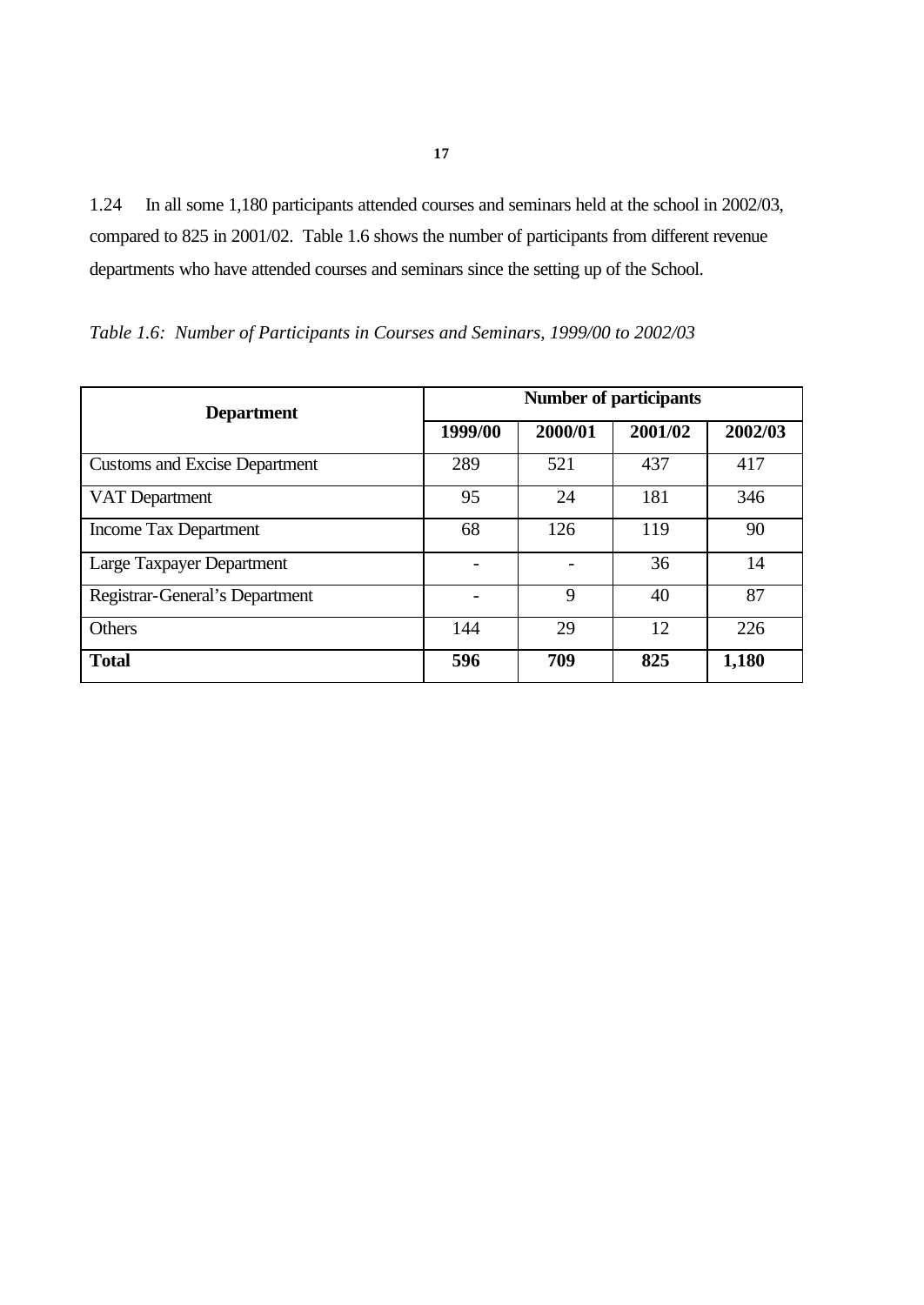### **2. CUSTOMS AND EXCISE DEPARTMENT**

#### **Responsibilities**

2.1 The Customs and Excise Department is responsible for the administration of the Customs Act, the Customs Tariff Act and the Excise Act. This involves mainly the collection of:–

- customs duties on imported goods; and
- excise duties on certain locally manufactured and imported goods such as alcohol and cigarettes.

2.2 The Department also collects VAT at importation on behalf of the VAT Department and carries out important non-revenue functions such as the enforcement of prohibitions and restrictions on imports, for example, of drugs, arms and ammunitions. Customs is also responsible for processing export entries, checking export documentation and collecting trade statistics.

#### **Customs and Excise Duty**

2.3 Customs duty is collected at importation on all manifested goods unless they are free of duty. It is also levied on merchandise and goods brought by passengers, coming from abroad, in excess of their prescribed allowances. Most of the duties in the Customs Tariff are *ad-valorem*, but a few items like footwear are subject to a specific duty.

2.4 Excise duty is levied on certain locally manufactured and imported goods such as cigarettes, alcoholic beverages and vehicles.

#### **Revenue from Customs and Excise Duties**

2.5 Total revenue from customs and excise duties amounted to Rs 8,854.8 million in 2002/03 compared to Rs 8,201.8 million in 2001/02. Table 2.1 and Figure 2.1 show evolution in revenue collection from 1999/00 to 2002/03.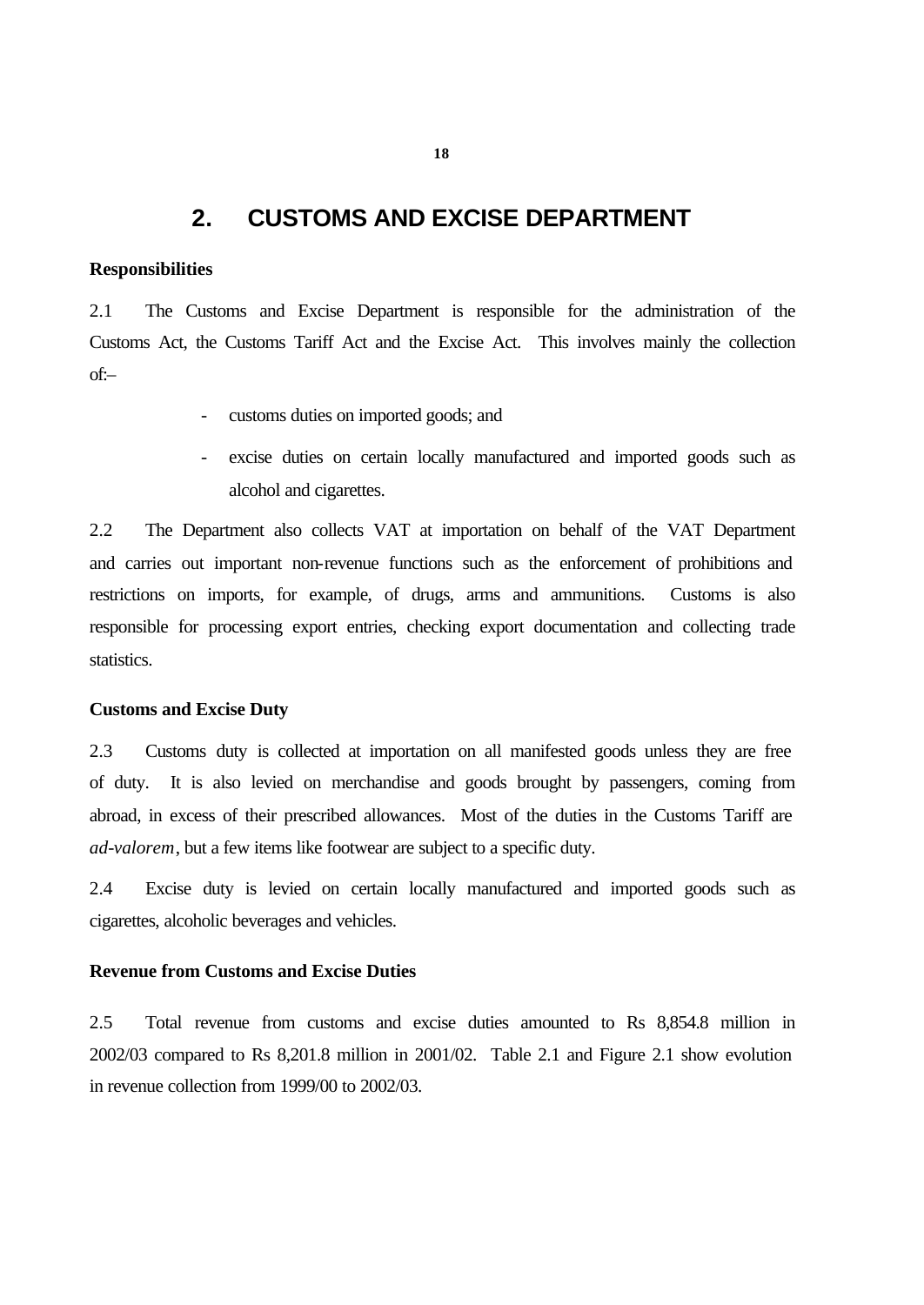*Table 2.1: Revenue from Customs and Excise Duties, 1999/00 to 2002/03 Rs million* 

| <b>Customs and Excise duties</b>               | 1999/00 | 2000/01 | 2001/02 | 2002/03 |
|------------------------------------------------|---------|---------|---------|---------|
| Customs duties                                 | 4,171.5 | 3,467.0 | 3,287.8 | 3,497.4 |
| Excise duties on imports                       | 2,763.7 | 2,882.1 | 2,605.6 | 3,025.2 |
| Excise duties on locally manufactured<br>goods | 2,159.5 | 2,107.0 | 2,308.4 | 2,332.2 |
| Total                                          | 9,094.7 | 8,456.1 | 8,201.8 | 8,854.8 |

*Figure 2.1: Revenue from Customs and Excise Duties, 1999/00 to 2002/03*





2.6 In 2002/03, the Customs Department also collected VAT on imports amounting to Rs 5,656.7 million.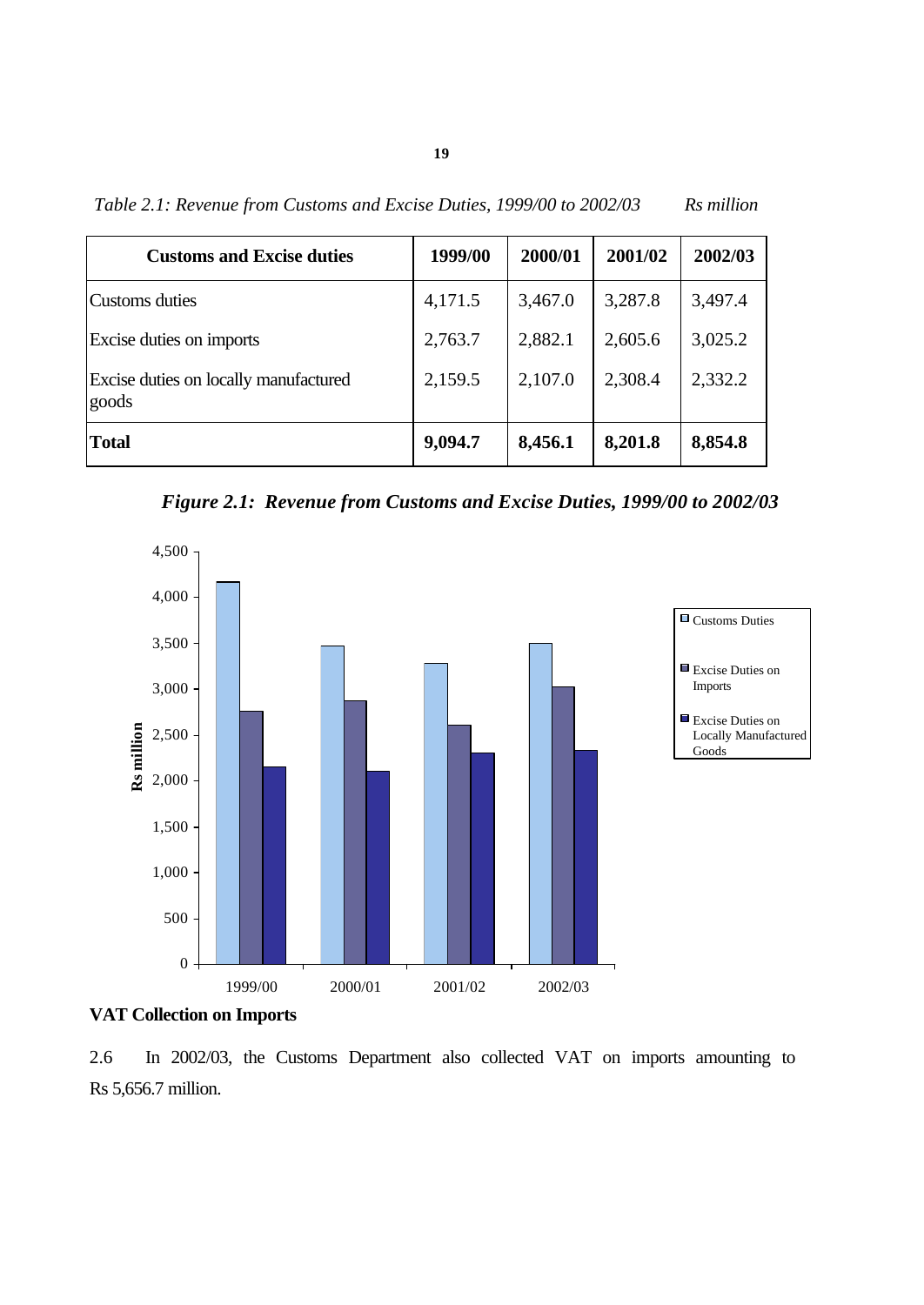### **Imports and Exports**

2.7 During the year, there was an increase in the number of both import and export entries which gives an indication of the level of activities at Customs. Table 2.2 shows the number of bills of entry and the value of imports and exports for the years 2001/02 and 2002/03.

| <b>Imports and Exports – Bills of</b><br><b>Entry and Value</b> | 2001/02 | 2002/03 |
|-----------------------------------------------------------------|---------|---------|
| Number of bills of entry:                                       |         |         |
| <b>Imports</b>                                                  | 195,037 | 218,394 |
| <b>Exports</b>                                                  | 98,878  | 112,707 |
| CIF value of imports<br>(Rs million)                            | 58,423  | 66,268  |
| FOB value of exports<br>(Rs million)                            | 45,884  | 51,400  |
| FOB value of bunkers and ship's<br>stores (Rs million)          | 1,860   | 2,310   |

*Table 2.2: Number of Bills of Entry and the Value of Imports and Exports, 2001/02 and 2002/03*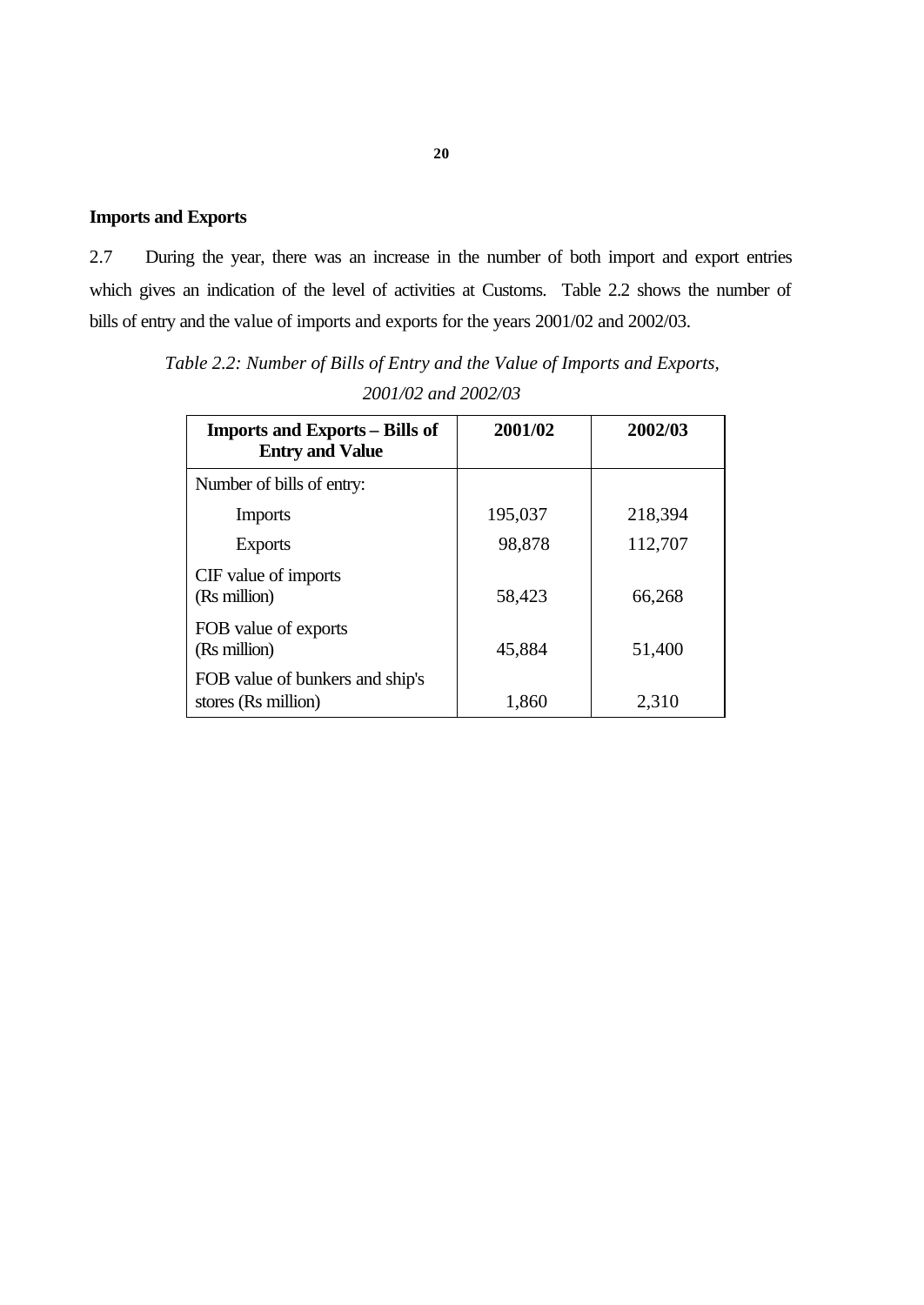#### **Reform and Modernization of Customs**

2.8 During the year, the Customs Department launched a comprehensive programme of reform to transform the Department into a modern and efficient Customs service. Several components of the programme have already been completed.

2.9 Customs procedures and work practices have been improved across the Department. A new import clearance procedure for goods has been implemented and the Customs Management System (CMS) has been reprogrammed to support the new clearance process. New systems and controls are being formulated for the operation of duty-free shops and legal provisions have been made for privatisation of auction sales.

2.10 Improved manifest procedures have been implemented by shipping agents. New procedures for valuation of second-hand motor vehicles have been introduced. Internal control and investigation capabilities have been strengthened in various areas, including duty concessions and exemptions. The targeting of consignments for inspection has been improved through intelligence and risk assessment. New procedures to control cargo moving to Rodrigues have been developed and implemented.

2.11 In an effort to intensify fight against smuggling and other fraudulent practices, a 24 hour Customs Hotline has been put into service. Drugs Teams have been strengthened and Flexible Anti-Smuggling Teams (FAST) have been set up to carry out a surprise verification of containers and spot checks on high-risk flights.

#### **IT Strategy for Customs**

2.12 As part of the comprehensive IT Strategy, various improvements have been made to secure/stabilize the current CMS. The system has been upgraded to provide for a Tariff Rulings Database, a Valuation Database, an Intelligence Database and Air Manifests.

2.13 Work has started on the preparation of a new IT Strategy for the Department with the redevelopment of the CMS using latest cluster technology and operating software. It is expected to be implemented in 2005 when the new Customs House is likely to be completed.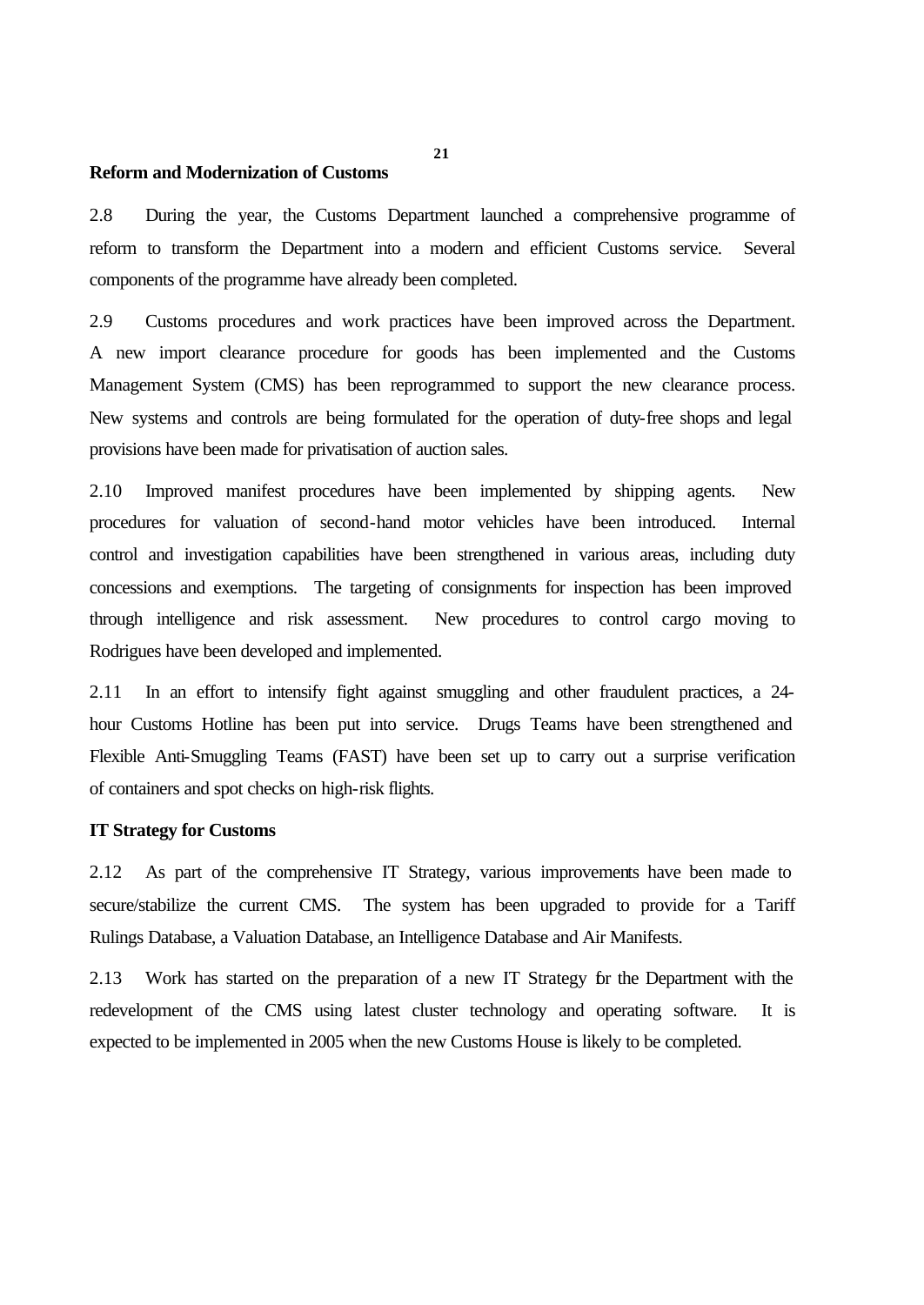#### **Infrastructure Improvements**

2.14 In order to support the reforms, Customs Headquarters have been renovated to provide a more congenial environment for staff. Work on the construction of a new Customs House at Mer Rouge is expected to start in early 2004.

2.15 At the Airport, the Red/Green Channel for passengers is being re-designed and the PATS Cargo Warehouse has been improved and refurbished to facilitate the clearance of merchandise brought by passengers for sale. In Rodrigues, the Customs Office has been upgraded and improved.

#### **Strengthening Human Resources**

2.16 In the area of human resource management, a new organization structure is under preparation and a transparent system of staff transfer/rotation has been put in place. Technical training has been provided to Customs staff, with certain courses being organized locally by experts in customs valuation, investigations and intelligence and cargo inspection techniques. Senior level managers have been given training in project management in order to better equip them to assist in driving the reform process. Training in basic computer application has been started to enable staff to acquire the necessary computer skills for use in their work.

#### **Changes in Customs Duties**

2.17 The rationalization of the structure of customs duty has been pursued during the year. The main changes in customs duties are summarized below: -

#### *Removal of customs duty on: -*

- photographic films and plates for X-Ray;
- saddlery and harness of any material for any animal;
- gloves, mittens and mitts specially designed for use in sports;
- rivets:
- fittings for loose leaf binders in files or files of base metal;
- staples in strips of base metal;
- letter clips, corner clips, paper clips and similar articles of base metal and parts;
- ticketing machines of a kind used in bus;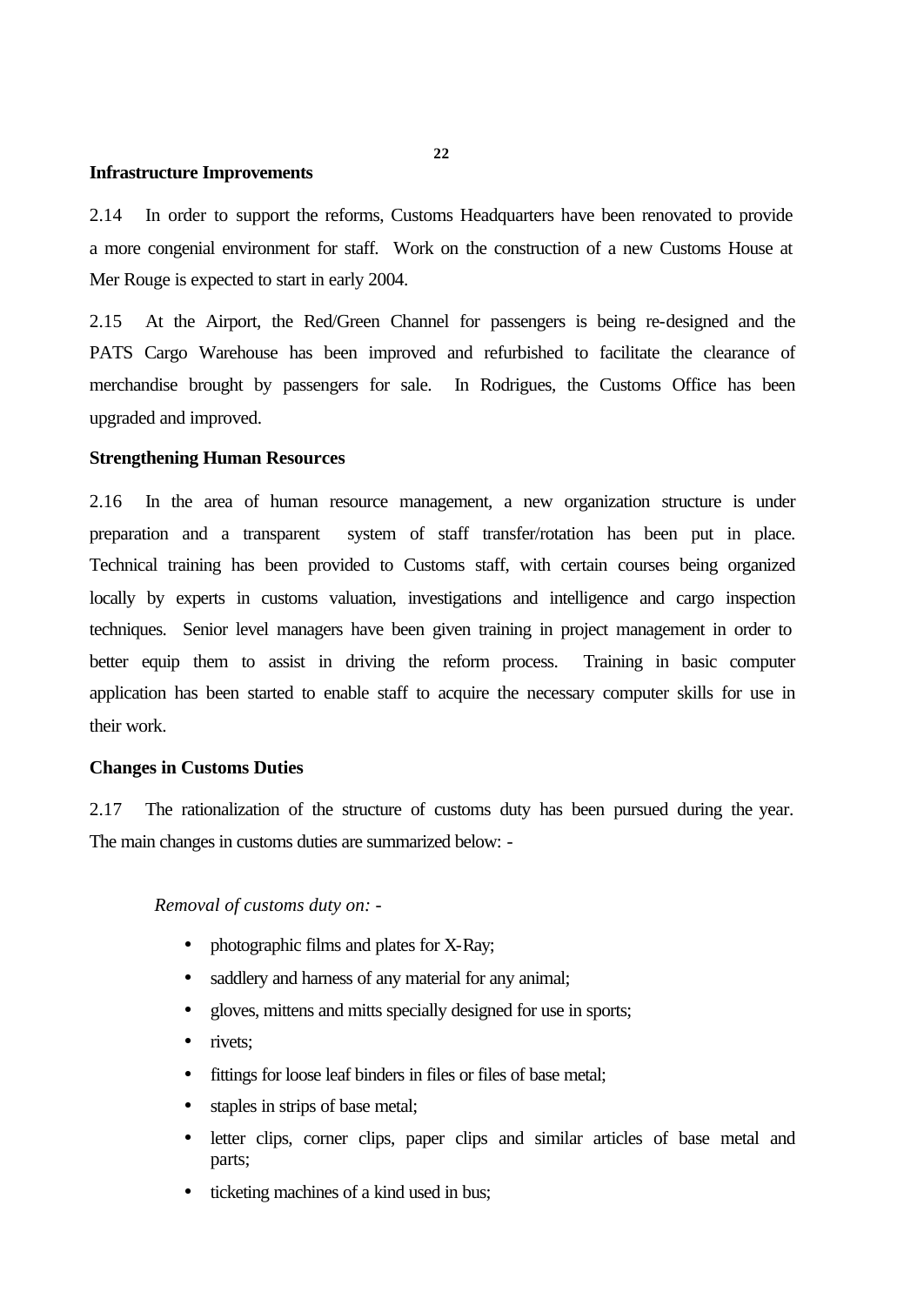- time registers and time-recorders;
- table stadium timers and time recorders for sporting events;
- parking meters;
- vegetables waxes whether or not refined or coloured;
- mixtures of odoriferous substances of a kind used as raw materials in industry or manufacture of beverages;
- snow-skis and other snow-skis equipment;
- water-skis, surf boards, sailboards and other water sports equipment;
- golf and other golf equipment;
- tennis, badminton and similar rackets;
- ice skates and roller skates;
- tailors' dummies, automata and animated displays for shop windows; and
- spectacles, reading, corrective and protective glasses and other goggles.

#### *Reduction of customs duty to 15% on: -*

- soya milk;
- photographic instant print film / polychrome film and plates;
- vacuum pumps;
- hand or foot operated in pumps;
- electrical transformers, static converters and inductors:
- pocket size disc players and radio disc players;
- insulators fittings for electrical machines and equipment; and
- typewriting ribbons or other similar ribbons, inked or otherwise prepared.

*Reduction of customs duty to 30% on: -*

- toilet articles of plastics for permanent installation on wall and building; and
- electrical fittings like fuses, switches, relays, plugs, etc and other apparatus for protecting electrical circuits.

#### *Reduction of customs duty to 40% on sunglasses.*

*Reduction of customs duty to 55% on primary cells and batteries.*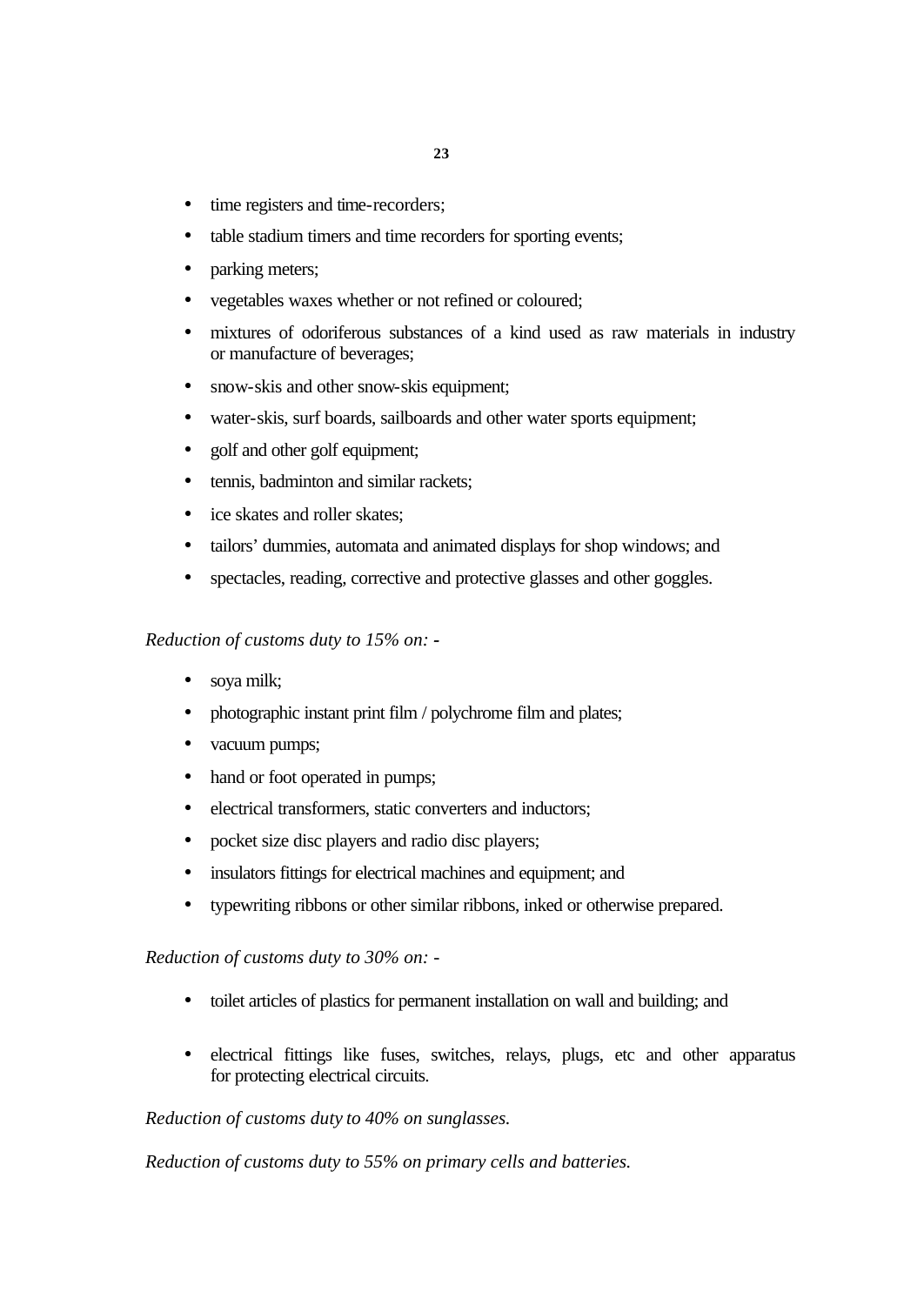#### **Change in Excise Duty**

2.18 The main change in excise duty at importation concerns cigarettes containing tobacco, which are now dutiable at 215% *ad valorem* plus Rs 780 per thousand.

#### **Staffing**

2.19 The number of officers in the Department as at 30 June 2003 was 759, including 164 supporting staff. As at June 2002, the corresponding figures were 766 and 156 respectively.

#### **Training Courses, Seminars and Workshops**

2.20 In its efforts to build capacity and enhance the skills of the staff, several senior officers were nominated to attend courses, seminars and workshops abroad. These include courses organized under the aegis of the Common Market for Eastern and the Southern African States (COMESA), the Southern African Development Community (SADC), the World Customs Organisation (WCO) and the German Foundation for International Development (DSE). The courses/seminars covered a wide range of subjects such as harmonization of customs procedures, customs valuation, rules of origin and customs legislation.

2.21 A number of officers were also given the opportunity to follow training courses and seminars organized locally on subjects relating to management, electronic business, information security and safety, internal audit, port security and money-laundering.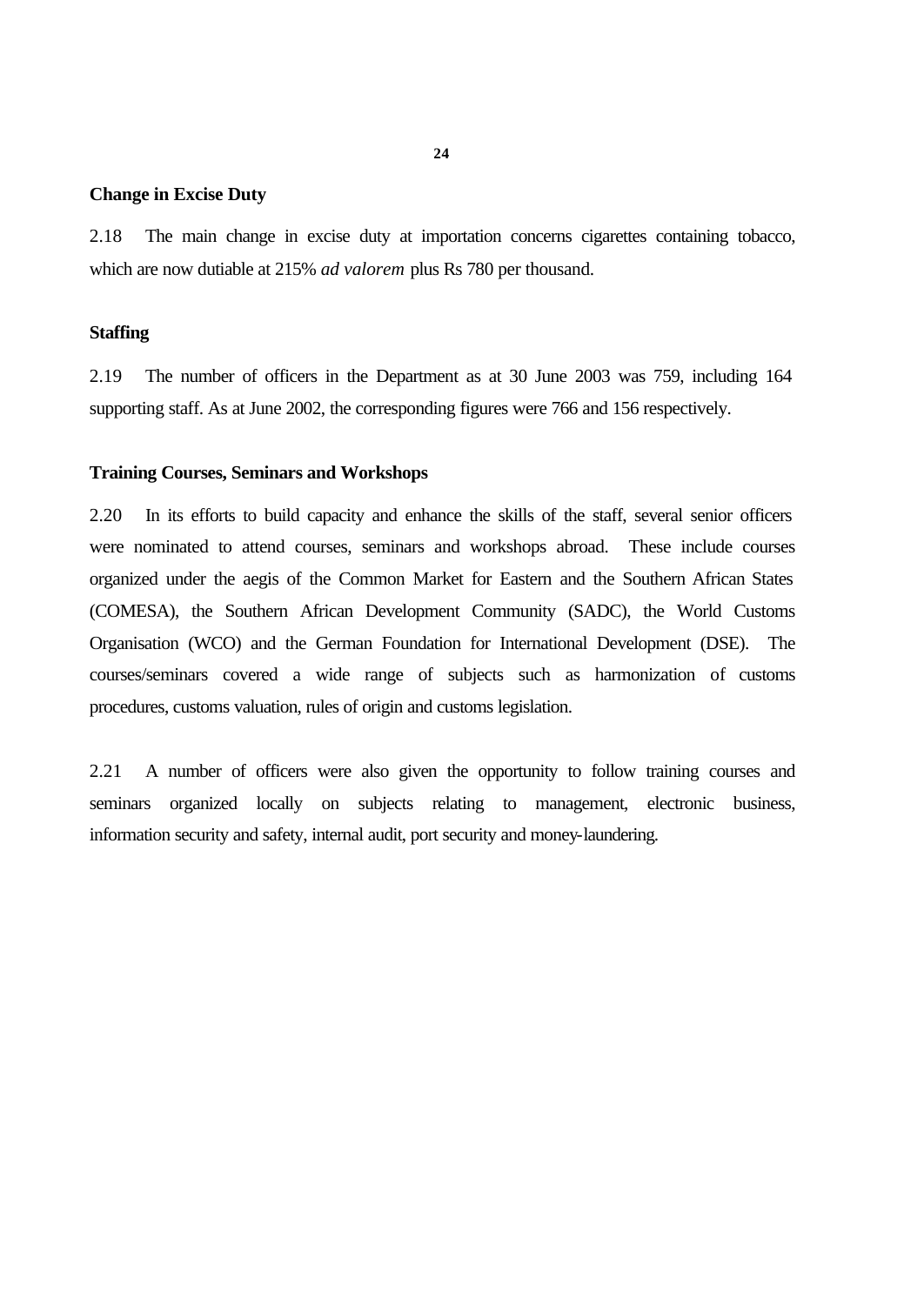### **3. VALUE ADDED TAX DEPARTMENT**

#### **Responsibilities**

3.1 The VAT Department is responsible for the collection and administration of the Value Added Tax and the various duties and taxes payable under the Gaming Act in respect of casinos, gaming houses, pool betting, sweepstakes and lotteries. It is also responsible for the collection of rum and liquor licence fees payable under Part II of the Second Schedule to the Excise Act 1994.

#### **The VAT System**

3.2 Value Added Tax on goods and services was introduced on 7 September 1998 in replacement of the Sales Tax on goods, and is governed by the Value Added Tax Act 1998. VAT is a tax on the supply of goods and services in Mauritius (including Rodrigues) and is chargeable on the value of the supply. The tax is also levied on the importation of goods into Mauritius. The rate of tax is 15 per cent.

3.3 With the exception of those which are specifically exempted, all goods and services are subject to VAT. The exempt goods and services include rice, bread, butter, common salt, other specified foodstuffs, medicines, public transport, medical, hospital and dental services and educational and training services. The Act also provides for certain bodies or persons to be exempted from the tax on specified goods and services.

3.4 Generally, goods and services which are exported are zero-rated. As from 1 September 1999, a few goods sold on the local market have been made zero-rated. These include wheat flour, edible oil, chicken, sugar and fertilizers. With effect from 1 September 2000, ghee and fish (fresh, chilled or frozen) produced in Mauritius have also been made zerorated. Two utilities, namely, water and electricity have become zero-rated as from 2 October 2000 and goods and services supplied by the Wastewater Management Authority have become zero-rated with effect from 13 November 2001.

3.5 Persons in business whose annual turnover of taxable goods and services exceeds Rs 3 million are required to be registered for VAT and submit VAT returns. This threshold has, however, been removed in respect of certain categories of business/profession as from 1 October 2002.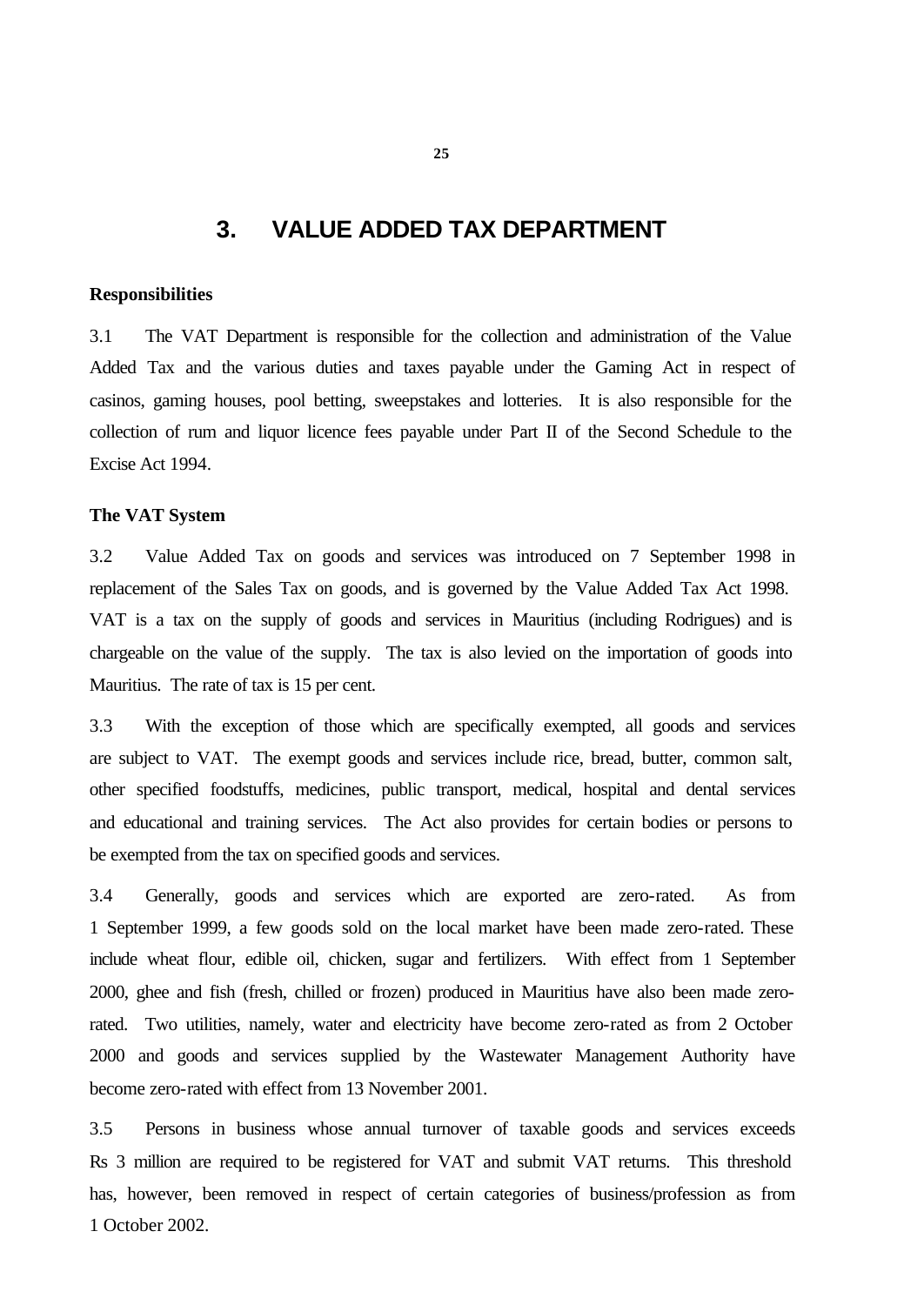3.6 As from 10 January 2003, certain specified services provided by banks and holders of a management licence under the Financial Services Development Act 2001 and services provided by insurance agents under the Insurance Act have been made subject to VAT at the standard rate. VAT in respect of the insurance sector has been further streamlined, and services provided by insurance brokers and insurance salesmen, whose turnover exceeds the prescribed limits, have also become subject to VAT.

#### **Revenue from VAT and Taxes on Gaming and Betting**

3.7 Total receipts from VAT, taxes on gaming, betting and sweepstakes and from rum and liquor licence fees amounted to Rs 8,766.2 million in 2002/03. In addition, receipts amounting to Rs 0.7 million from Sales Tax (which has been replaced by VAT as from 7 September 1998) and Rs 3.0 million from Hotel and Restaurant Tax (now abolished) have been collected. Table 3.1 and Figure 3.1 show trend in revenue collection at the VAT Department for the period 1999/00 to 2002/03.

| Table 3.1: Revenue from VAT and Taxes/Duties on Gaming and Betting, 1999/00 to 2002/03 |  |  |  |  |
|----------------------------------------------------------------------------------------|--|--|--|--|
|----------------------------------------------------------------------------------------|--|--|--|--|

|                                 | 1999/00 | 2000/01 | 2001/02 | 2002/03  |
|---------------------------------|---------|---------|---------|----------|
| Value Added Tax                 | 5,595.9 | 5,919.1 | 7,049.8 | 7,921.7* |
| <b>Sales Tax</b>                | 8.4     | 5.4     | 3.6     | 0.7      |
| Hotel & Restaurant Tax          | 176.3   | 26.7    | 1.0     | 3.0      |
| Gaming, Betting and Sweepstakes | 694.9   | 680.2   | 710.4   | 785.4    |
| <b>Gaming licences</b>          | 41.7    | 45.5    | 48.1    | 48.6     |
| Rum & Liquor licences           | 10.6    | 10.4    | 10.4    | 10.5     |
| <b>Total</b>                    | 6,527.8 | 6,687.3 | 7,823.3 | 8,769.9  |

 *Rs million*

\* Includes VAT collected at importation in respect of the large VAT registered persons.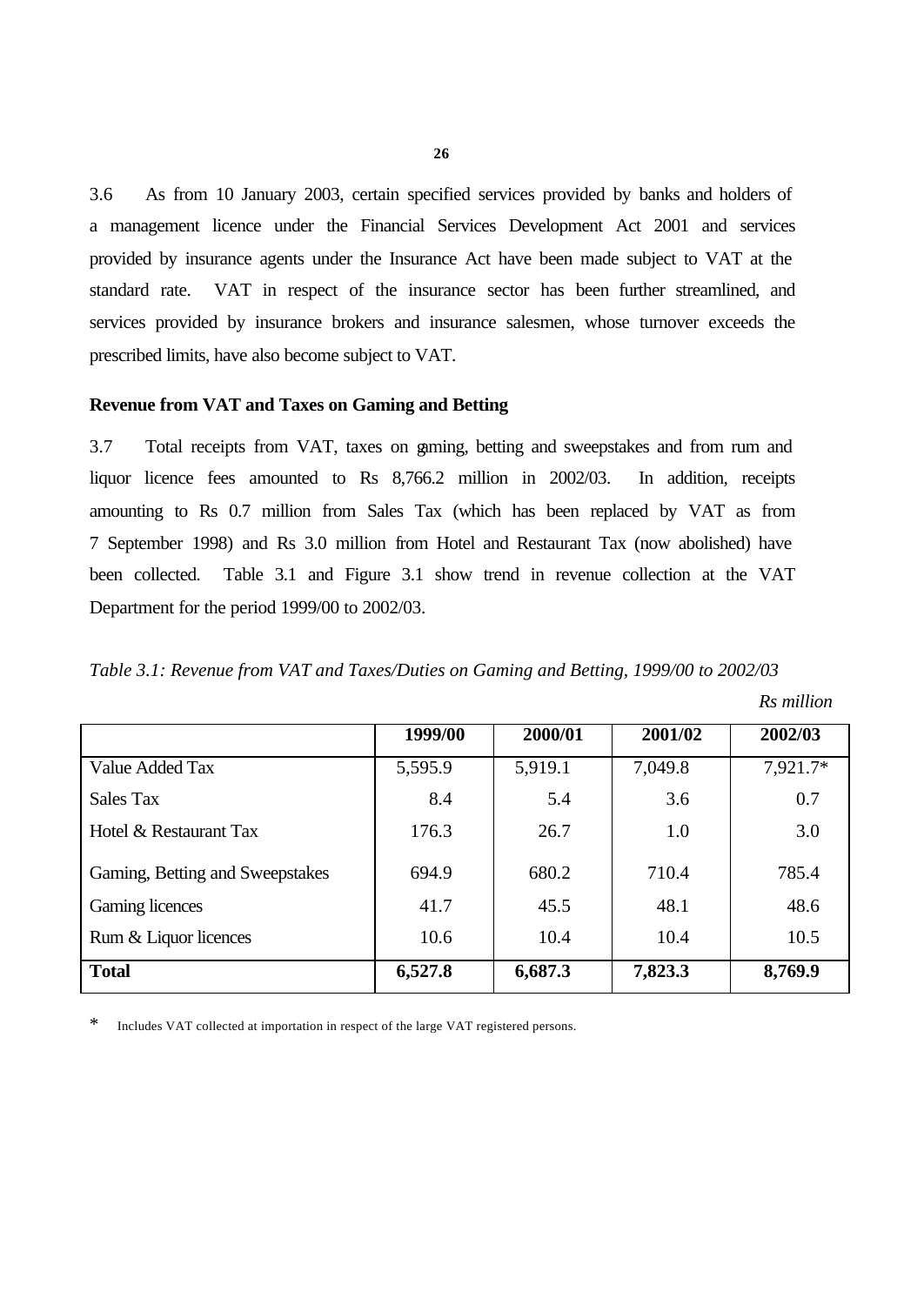

*Figure 3.1: Revenue from VAT and Taxes/Duties on Gaming and Betting, 1999/00 to 2002/03*

#### **Registrations**

3.8 The number of persons registered for VAT at the VAT Department was 7,077 as at 30 June 2003. Details of registrations for the years 2001/02 and 2002/03 are given in Table 3.2.

*Table 3.2: Number of Registrations at the VAT Department, 2001/02 and 2002/03*

|                                                 | 2001/02 | 2002/03 |
|-------------------------------------------------|---------|---------|
| Number of registrations as at 1 July            | 4,867   | 5,062   |
| New registrations                               | 565     | 2,431   |
| <b>Total</b>                                    | 5,432   | 7,493   |
| De-registrations                                | 158     | 393     |
|                                                 | 5,274   | 7,100   |
| <b>Transferred to Large Taxpayer Department</b> | 212     | 23      |
| Number of registrations as at 30 June           | 5,062   | 7,077   |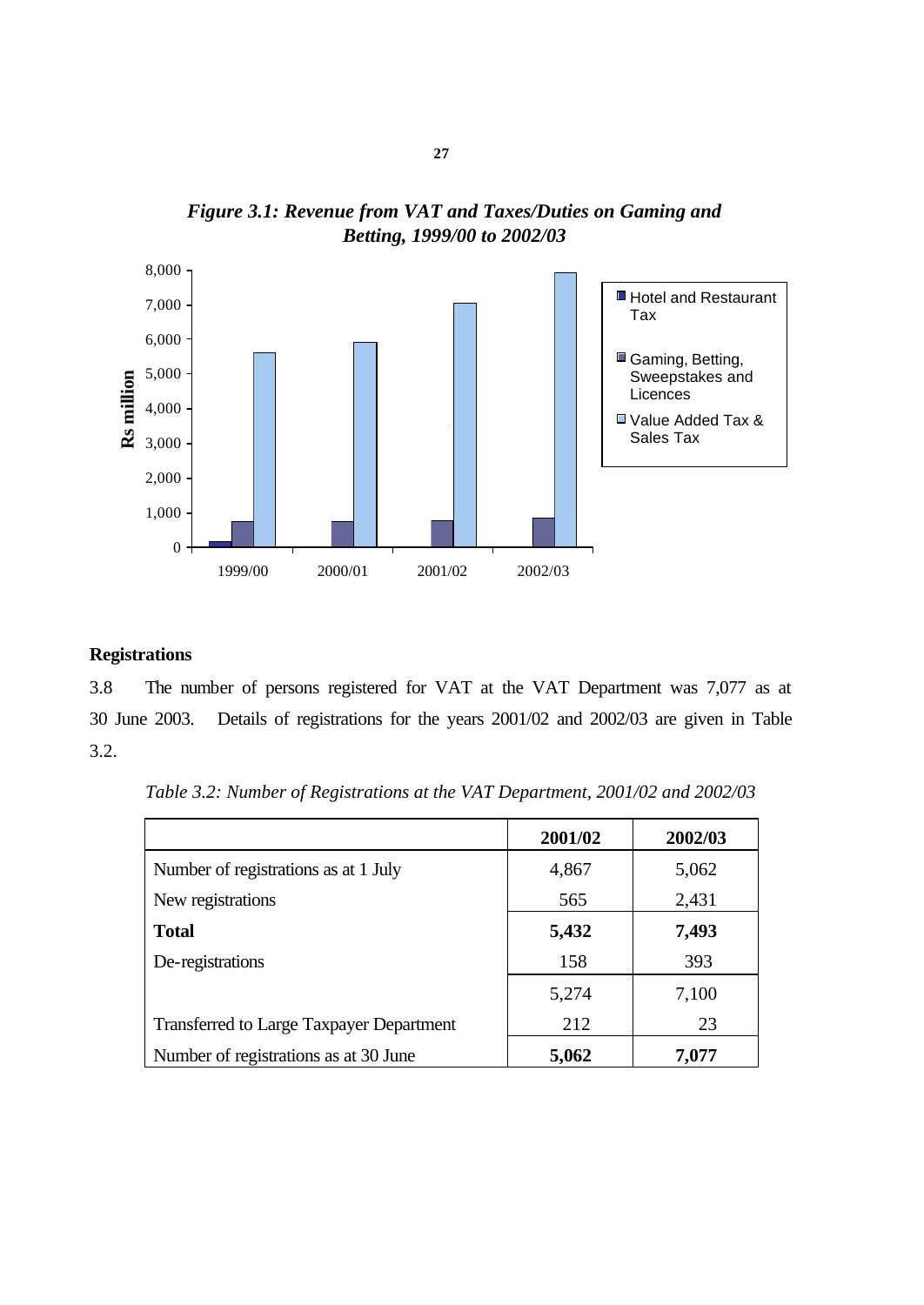#### **Repayment of VAT**

3.9 During the year 3,110 new claims for repayment of tax of a total amount of Rs 732.1 million were received. Taking into account the 398 claims of an amount of Rs 153.2 million, outstanding for the previous year, the number of cases required to be processed in 2002/03 stood at 3,508. Of these, 3,202 claims were processed during the year and an amount of Rs 722.8 million was repaid. Of the amount repaid, Rs 398.8 million were in respect of capital goods and Rs 324.0 million for zero-rated supplies. Also 306 claims for an amount of Rs 136.5 million were outstanding as at 30 June 2003.

#### **Assessments**

3.10 During the year, 131 assessments were raised for a total amount of Rs 173.3 million. These figures include an amount of Rs 42.2 million, representing betting duties and taxes in respect of 24 assessments raised under the Gaming Act.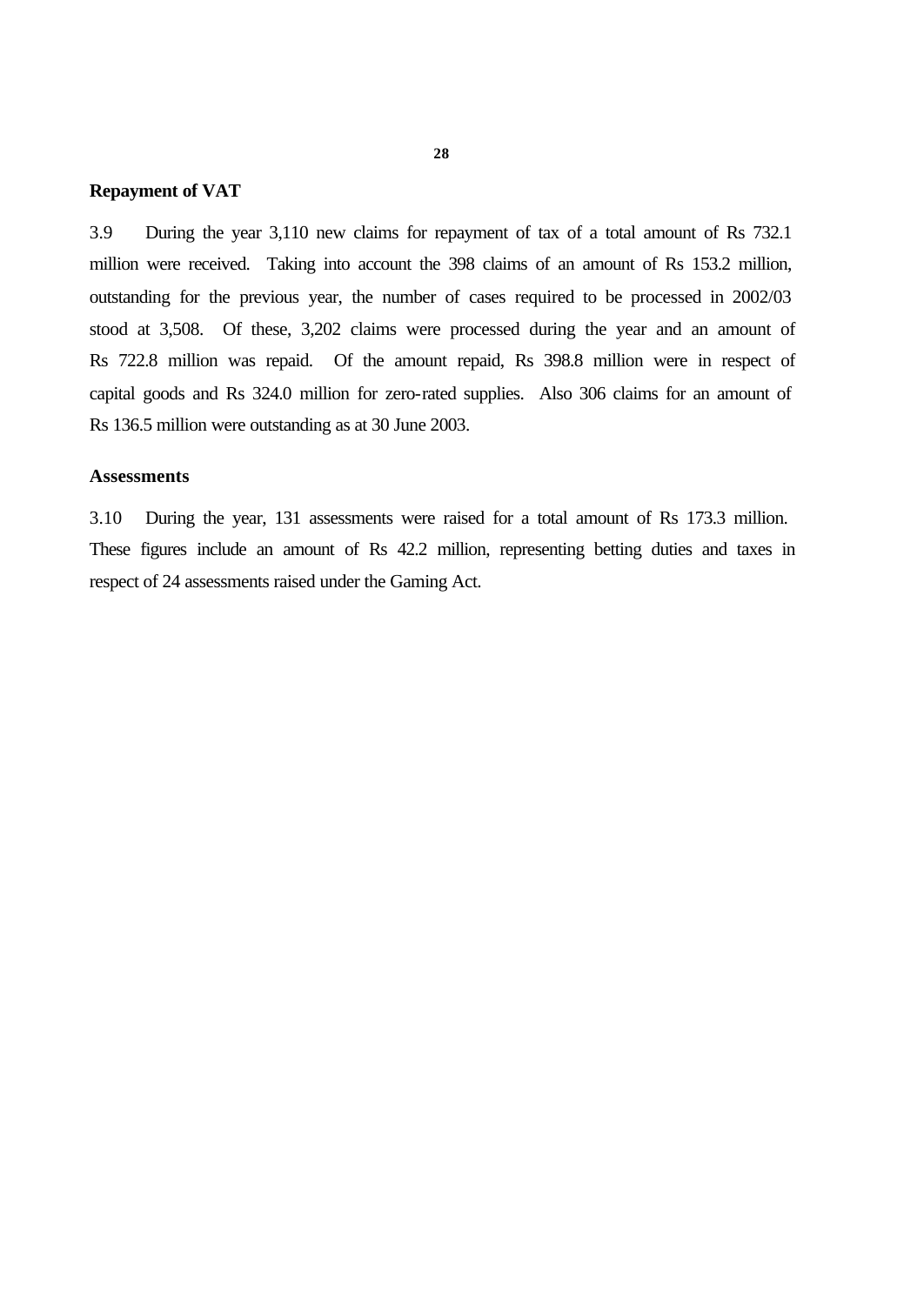### **Betting and Gaming**

3.11 As at 30 June 2003, there were 624 licensees under the Gaming Act. The number in the previous year was 585. Table 3.3 gives a breakdown of the number of licensees.

| <b>Types of Licence</b>        | 2001/02        | 2002/03        |
|--------------------------------|----------------|----------------|
| <b>Gaming Houses</b>           |                |                |
| Casino                         | 7              | 7              |
| Gaming House "A"               | $\overline{4}$ | 5              |
| Gaming House "B"               | $\overline{4}$ | 6              |
| Gaming House "C"               | 16             | 16             |
| Coin-operated gaming machine   | 14             | 16             |
| <b>Pool Betting</b>            |                |                |
| Pool promoter                  | $\overline{2}$ | $\overline{2}$ |
| Agent of foreign pool promoter | 3              | 3              |
| Collector                      | 436            | 475            |
| <b>Sweepstakes &amp; Bets</b>  |                |                |
| Pari mutuel organiser          | 3              | 3              |
| <b>Bookmaker</b>               | 71             | 65             |
| Totalisator                    | $\mathbf{1}$   | $\mathbf{1}$   |
| <b>Lotteries (Promotional)</b> |                |                |
| Lottery organiser              | 24             | 25             |
| <b>Total</b>                   | 585            | 624            |

*Table 3.3: Number of Licensees under the Gaming Act, 2001/02 and 2002/03*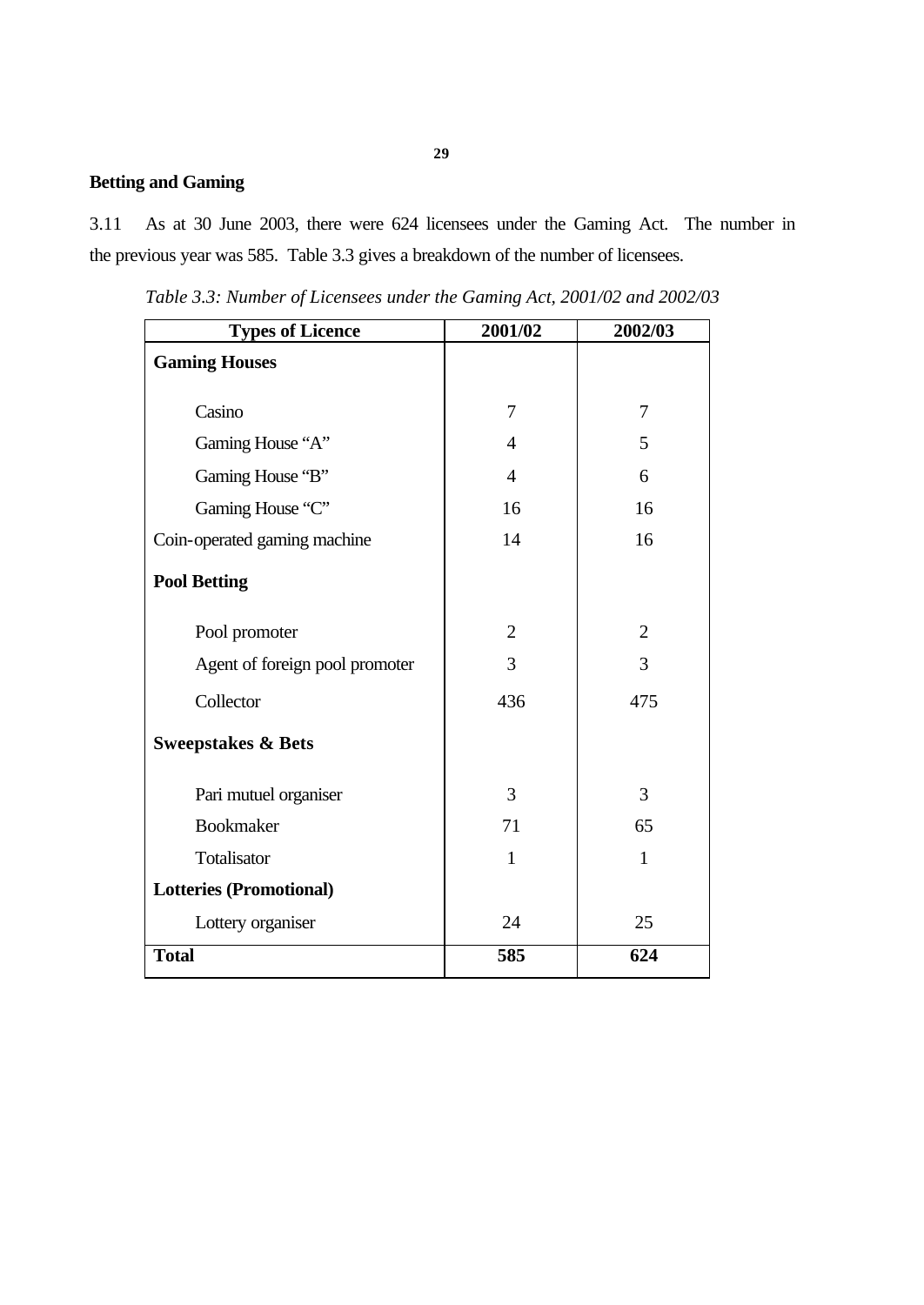#### **Rum and Liquor Licences**

3.12 As at 30 June 2003, there were 5,306 rum and liquor licensees under Part II of the Second Schedule to the Excise Act 1994. The corresponding figure for the previous year was 5,308. Table 3.4 gives a breakdown of the number of licensees by district.

| <b>District</b>             | 2001/02 | 2002/03 |
|-----------------------------|---------|---------|
| <b>Black River</b>          | 356     | 369     |
| Flacq                       | 693     | 696     |
| <b>Grand Port</b>           | 572     | 585     |
| <b>Lower Plaine Wilhems</b> | 650     | 645     |
| <b>Upper Plaine Wilhems</b> | 665     | 649     |
| Moka                        | 331     | 329     |
| Port Louis                  | 471     | 462     |
| Pamplemousses               | 605     | 603     |
| Rivière du Rempart          | 639     | 651     |
| Savanne                     | 326     | 317     |
| <b>Total</b>                | 5,308   | 5,306   |

*Table 3.4: Number of Rum and Liquor Licensees by District, 2001/02 and 2002/03*

#### **Staffing**

3.13 As at 30 June 2003, 208 officers, including 66 supporting staff, were employed in the Department. The corresponding figures for 2001/02 were 160 and 48 respectively.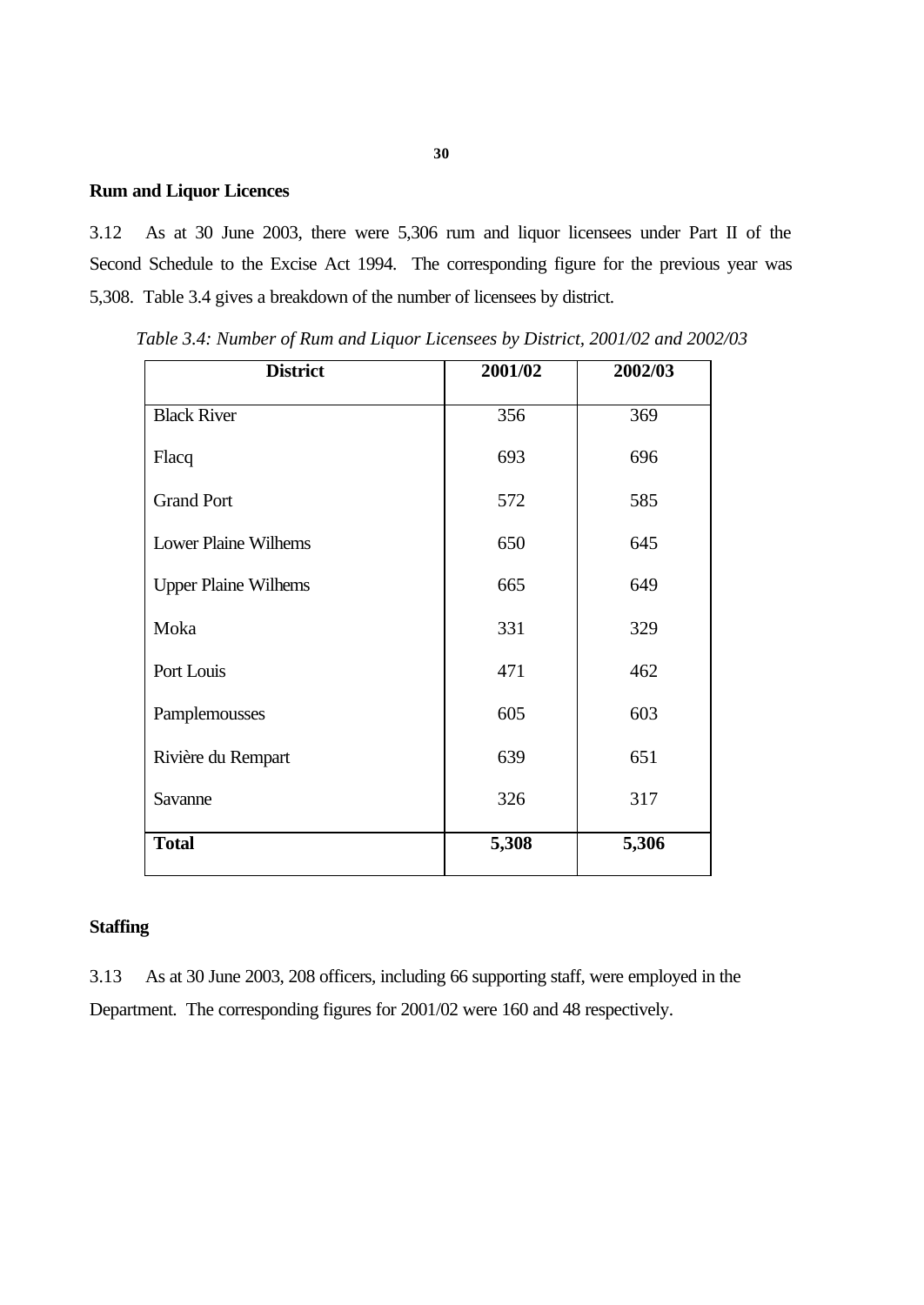#### **Training Courses and Seminars**

3.14 During the year, the Department pursued efforts to make an effective use of training opportunities available at the Tax Training School to upgrade the skills and raise the level of competence of its staff. In addition, some 31 officers attended workshops and seminars on topics such as productivity, improving counter services and IT organized by other agencies.

#### **VAT Ruling**

3.15 The Department issued one VAT Ruling (VAT R3) during the year. The VAT Ruling is reproduced at Appendix A.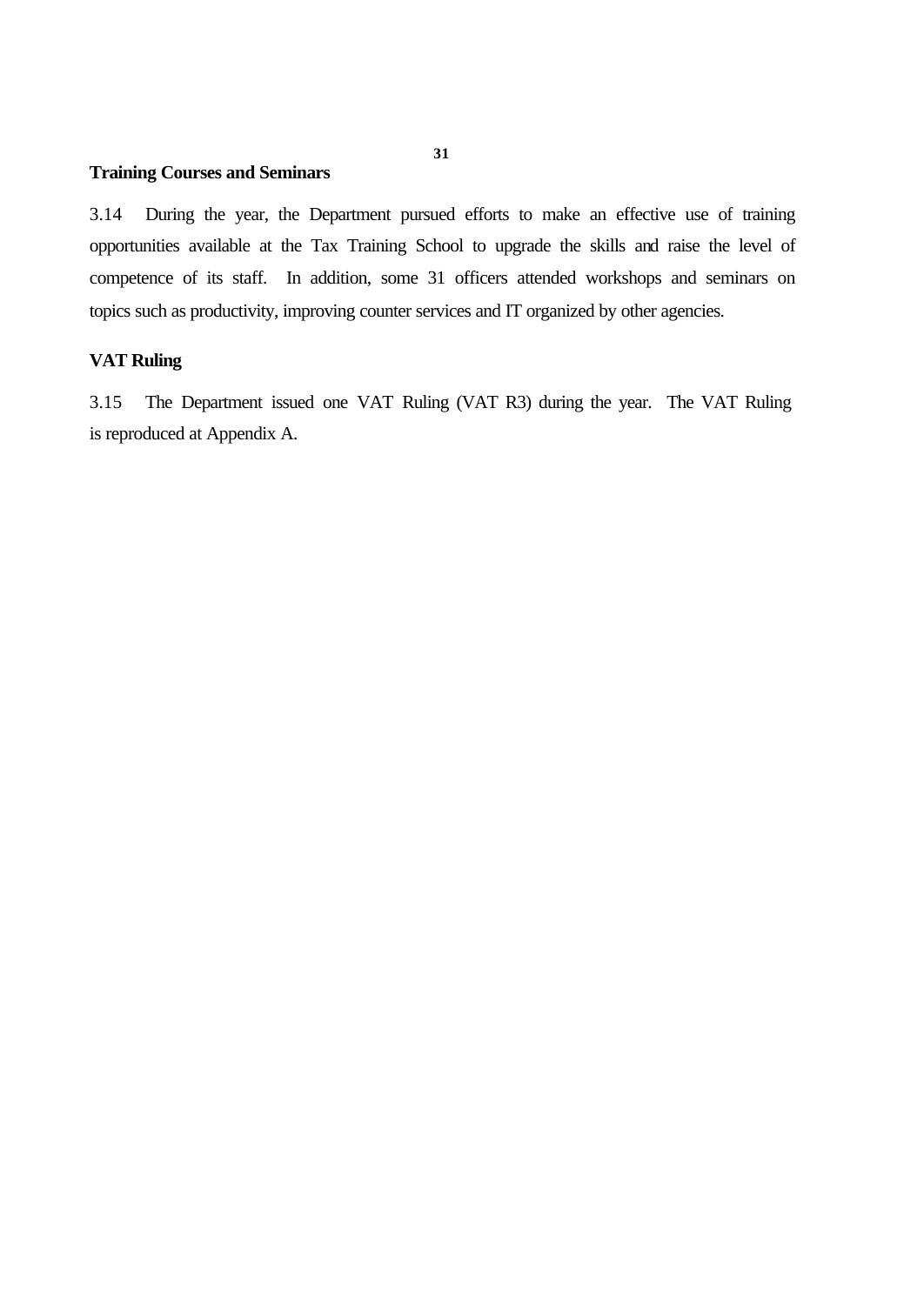### **4. INCOME TAX DEPARTMENT**

#### **Responsibilities**

4.1 The Income Tax Department is responsible for the collection and administration of tax on the income of individuals and companies.

#### **The Income Tax System**

4.2 Mauritius runs a self-assessment system based on the residence concept. A resident of Mauritius is liable to income tax on his worldwide income. In the case of earned income derived by an individual from overseas, it is taxable only to the extent that it is remitted to Mauritius.

4.3 Income Tax is payable on income derived in the preceding year. The fiscal year commences on 1 July. Individuals are required to submit their returns of income by 30 September while the due date for companies to furnish their returns is 31 January following the income year. Where a company closes its accounts on a date other than 30 June, the return of income has to be submitted by 30 September in the year of assessment.

4.4 The Income Tax rates applicable in respect of income year 2002/03 are as follows:–

#### **Individuals**

| On the first Rs 25,000 of chargeable income | 15% |
|---------------------------------------------|-----|
| On the remainder                            | 25% |
| <b>Companies</b>                            |     |
| Tax incentive companies                     | 15% |
| Others                                      | 25% |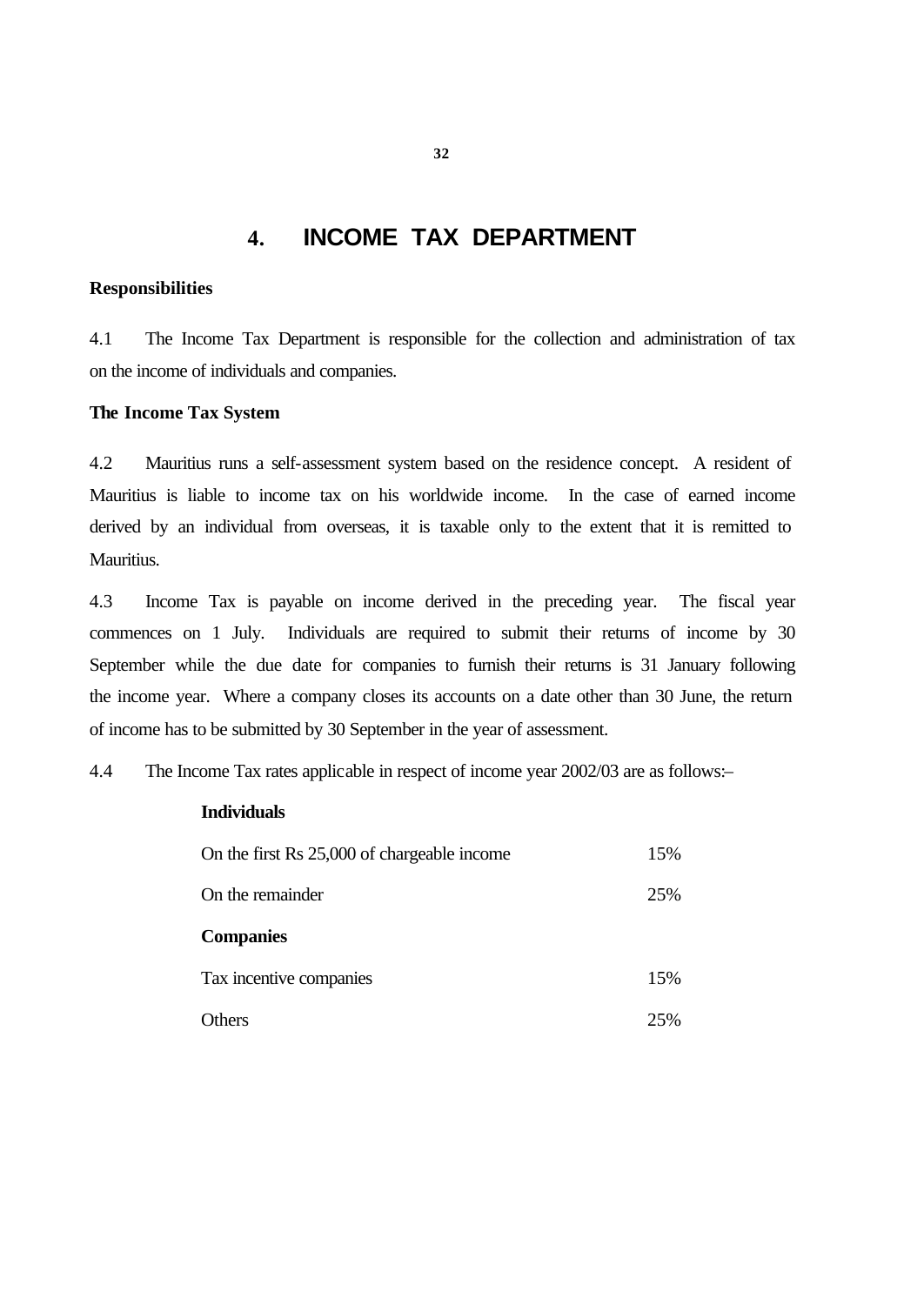#### **Revenue from Income Tax**

4.5 Total revenue from Income Tax in 2002/03 amounted to Rs 1,975.5 million compared to Rs 2,504.8 million in 2001/02. Table 4.1 and Figure 4.1 show evolution in revenue collection from 1999/00 to 2002/03.

*Table 4.1: Revenue from Income Tax, 1999/00 to 2002/03 Rs million*

|                    | 1999/00 | 2000/01 | 2001/02    | 2002/03     |
|--------------------|---------|---------|------------|-------------|
| <b>Individuals</b> | 1,539.7 | 1,517.9 | 1,619.0    | 1,034.5     |
| Companies          | 1,340.9 | 1,521.2 | 1,874.9    | 941.0       |
| <b>Total</b>       | 2,880.6 | 3,039.1 | $3,493.9*$ | $1,975.5**$ |

\* Includes an amount of Rs 989.1m collected by Large Taxpayer Department which became operational on 1 January 2002.

\*\* Excludes revenue from Income Tax collected by Large Taxpayer Department in respect of large income taxpayers.



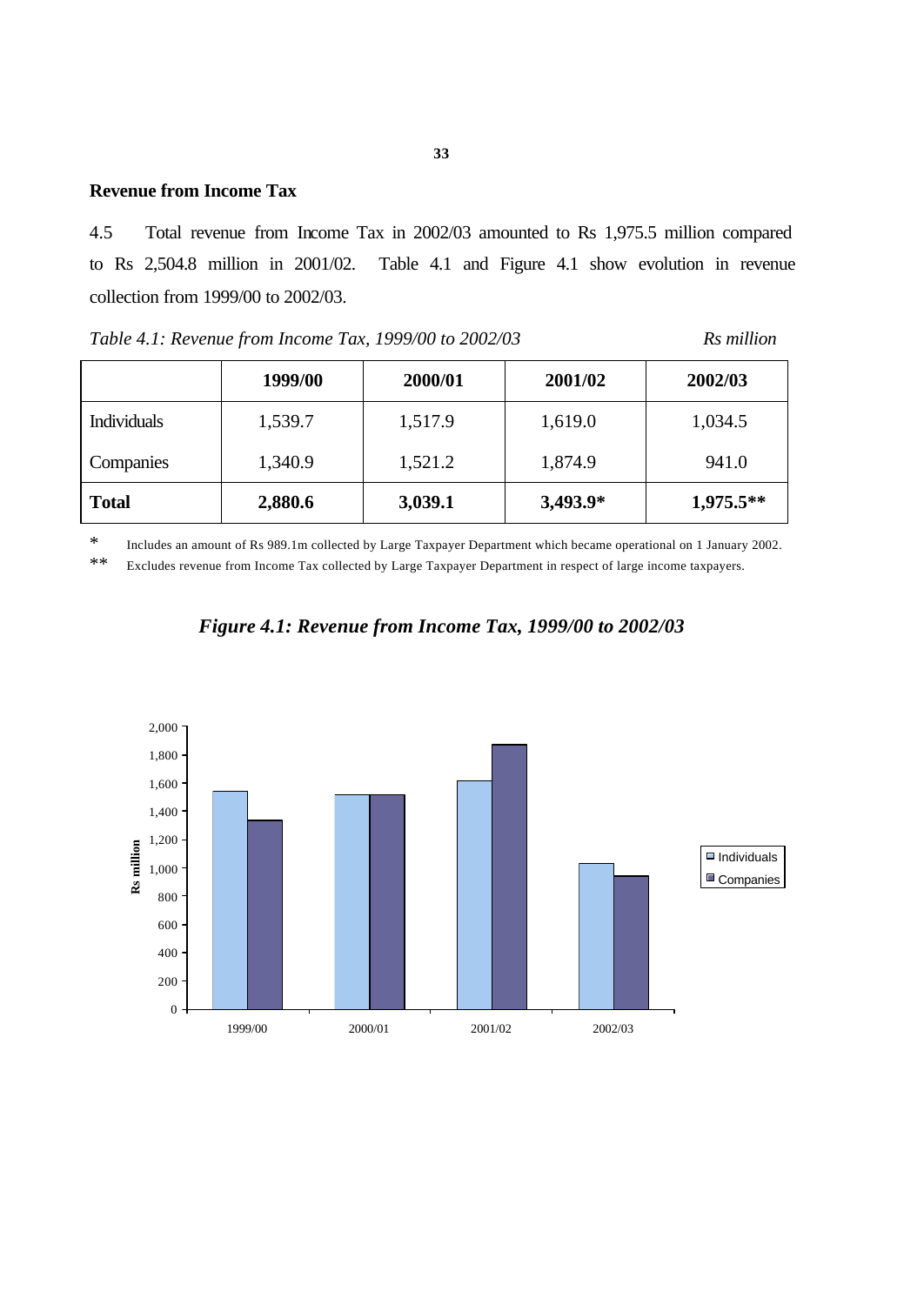#### **Pay As You Earn (PAYE) and Current Payment System (CPS)**

4.6 Non-cumulative PAYE and CPS were introduced on 1 July 1993. The PAYE system applies to emoluments whereas the CPS concerns self-employed deriving income from trade, business, profession and rent.

4.7 Under PAYE, in order to calculate the amount of tax to be withheld from the emoluments of an employee, the employer has to take into account the reliefs and deductions claimed by the employee in his PAYE Employee Declaration Form. The employer has to remit tax withheld to the Income Tax Department within 20 days from the end of the month in which the tax is withheld. In 2002/03, there were 4,301 registered employers withholding tax under PAYE, compared to 4,504 in 2001/02.

4.8 A person falling under CPS is required to submit not later than 31 March a Statement of Income in respect of his income for the half year ended 31 December and at the same time pay any tax due in accordance with the statement.

#### **Collection under PAYE**

4.9 The amount of tax collected under PAYE for the years 2001/02 and 2002/03 is shown in Table 4.2.

|                          | 2001/02                       |                         | 2002/03                              |                         |  |
|--------------------------|-------------------------------|-------------------------|--------------------------------------|-------------------------|--|
|                          | Number of<br><b>Employees</b> | <b>Amount</b><br>(Rs m) | <b>Number of</b><br><b>Employees</b> | <b>Amount</b><br>(Rs m) |  |
| Tax collected under PAYE | 83,532                        | 1,430.7*                | 76,511                               | 782.1                   |  |
| Tax collected on returns |                               | 85.8                    |                                      | 115.4                   |  |
| Total tax collected      |                               | 1,516.5                 |                                      | 897.5                   |  |
| Tax refunded             | 78,331                        | 224.3                   | 81,555                               | $236.3**$               |  |
| Net tax collected        |                               | 1,292.2                 |                                      | 661.2                   |  |

*Table 4.2: Income Tax Collected under PAYE, 2001/02 and 2002/03*

**\*** Includes tax amounting to Rs 306.5 m collected under PAYE by Large Taxpayer Department.

\*\* The refunds made in 2002/03 relate to tax collected in the year 2001/02.

Out of the total amount of PAYE collected, Rs 52.7 million were received through the electronic payment system.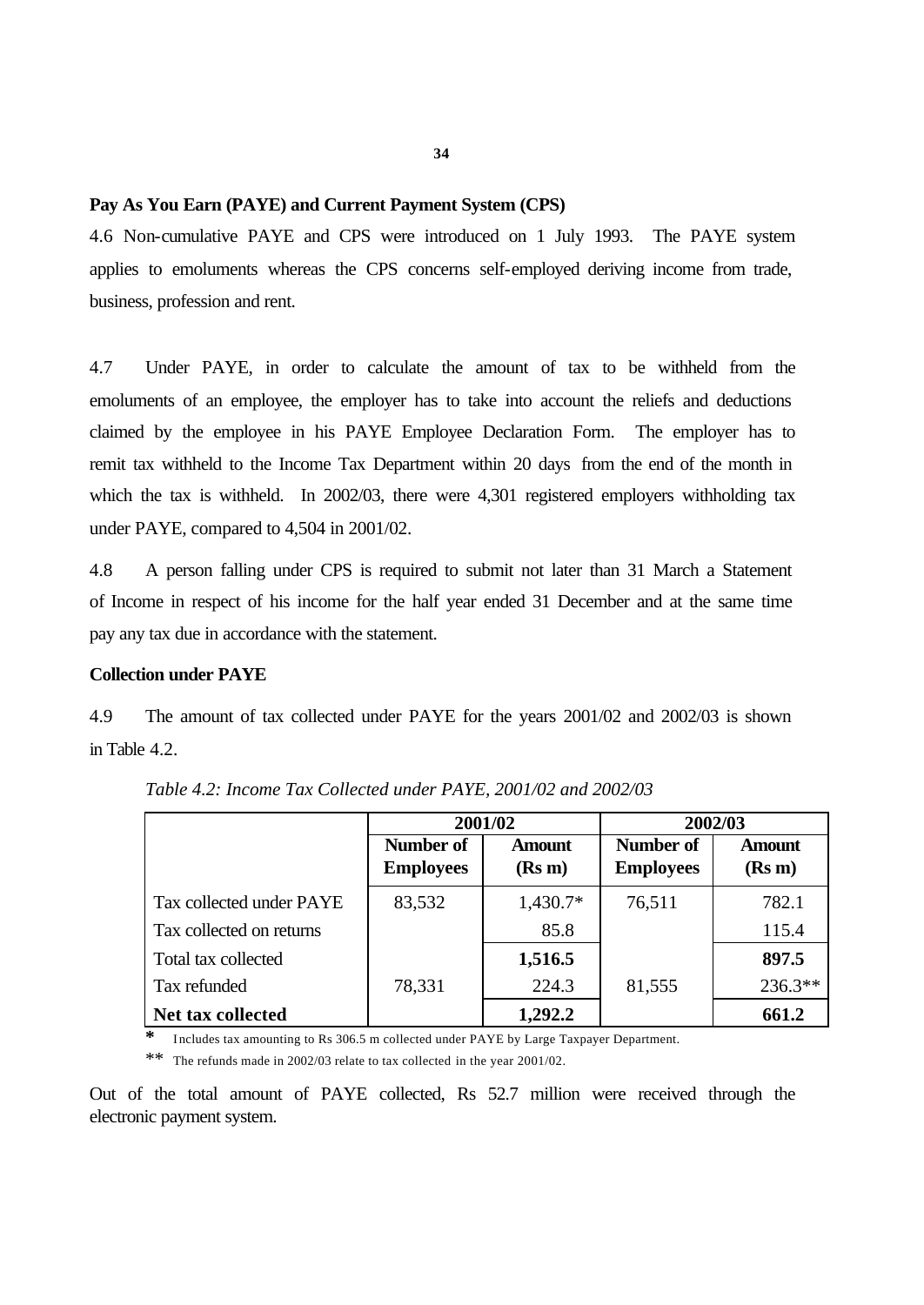#### **Collection under CPS**

4.10 The amount of tax collected under CPS for the years 2001/02 and 2002/03 is shown in Table 4.3.

**2001/02 2002/03 Number Amount (Rs m) Number Amount (Rs m)** No. of self-employed submitting Statements of Income 1 5,240 83.0 5,125 90.4 No. of self-employed submitting Returns of Income 1 5,893 114.9 4,522 110.7 **Total tax collected 197.9 201.1**

*Table 4.3: Income Tax Collected under CPS, 2001/02 and 2002/03*

#### **Breakdown of Total Revenue**

4.11 Table 4.4 shows revenue from PAYE, CPS, self-assessments and assessments raised by the Department in the years 2001/02 and 2002/03.

*Table 4.4: Revenue from PAYE, CPS, Self-assessments and Assessments, 2001/02 and 2002/03*

*Rs million*

|                              | 2001/02            |                  |              | 2002/03            |                  |              |  |
|------------------------------|--------------------|------------------|--------------|--------------------|------------------|--------------|--|
|                              | <b>Individuals</b> | <b>Companies</b> | <b>Total</b> | <b>Individuals</b> | <b>Companies</b> | <b>Total</b> |  |
| <b>PAYE</b>                  | 1,430.7*           |                  | 1,430.7      | 782.1              |                  | 782.1        |  |
| <b>CPS</b>                   | 83.0               |                  | 83.0         | 90.4               |                  | 90.4         |  |
| Self-assessments             | 210.2              | $1,780.1**$      | 1,990.3      | 251.0              | 762.3            | 1,013.3      |  |
| Assessments by<br>Department | 119.4              | 94.9***          | 214.3        | 147.3              | 179.2            | 326.5        |  |
| <b>Total</b>                 | 1,843.3            | 1,875.0          | 3,718.3      | 1,270.8            | 941.5            | 2,212.3      |  |
| Less refund                  | 224.3              | 0.1              | 224.4        | 236.3              | 0.5              | 236.8        |  |
| Net revenue                  | 1,619.0            | 1,874.9          | 3,493.9      | 1,034.5            | 941.0            | 1,975.5      |  |

\* Includes revenue amounting to Rs 306.5m collected by Large Taxpayer Department which became operational on 1 January 2002.

\*\* Includes revenue amounting to Rs 679.2 m collected by Large Taxpayer Department.

\*\*\* Includes arrears of revenue amounting to Rs 3.4 m collected by Large Taxpayer Department.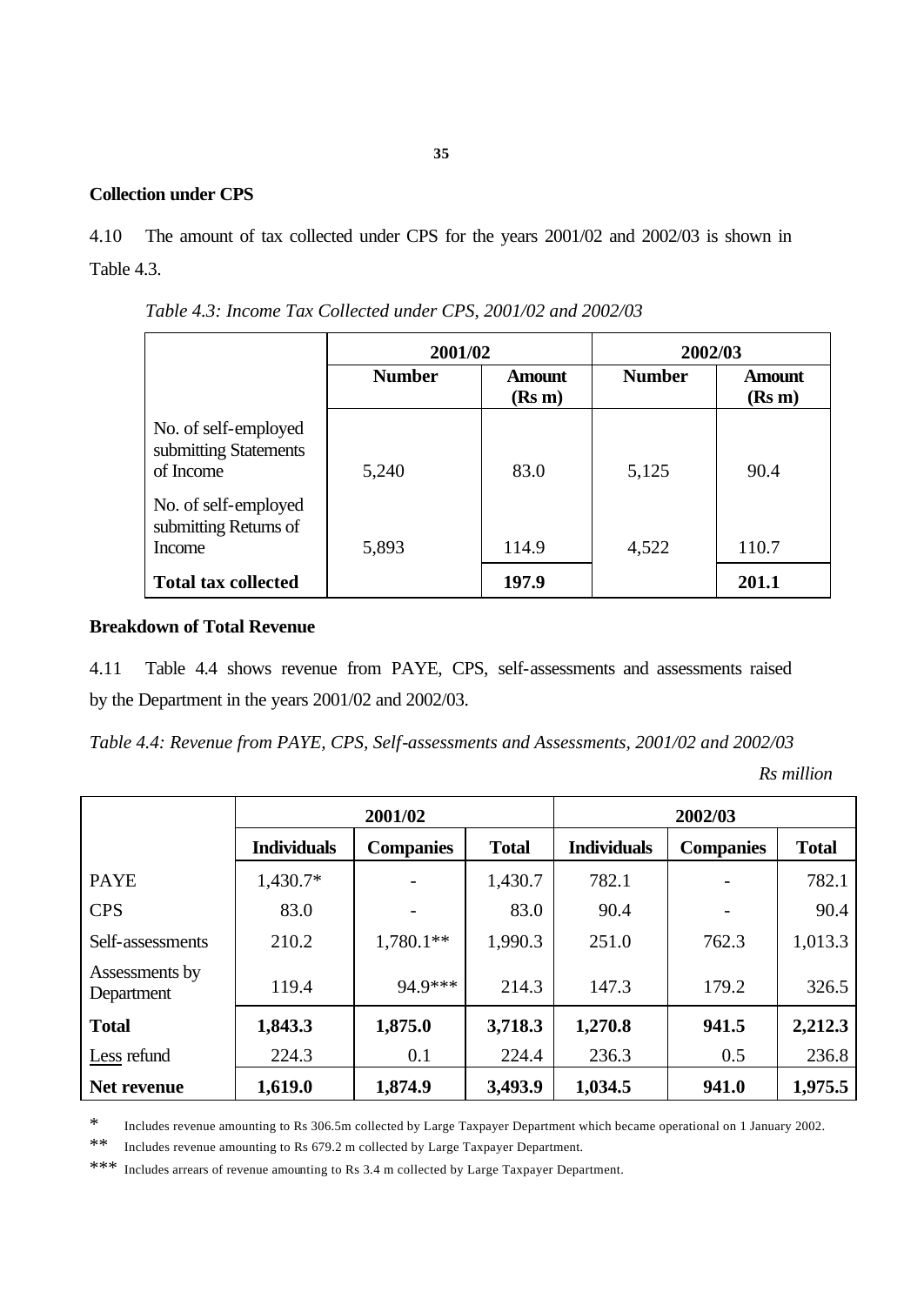#### **Number of Self-assessments and Assessments**

4.12 The number of self-assessments made by taxpayers and the number of assessments raised by the Department in the years 2001/02 and 2002/03 is given in Table 4.5.

*Table 4.5: Self-assessments and Assessments, 2001/02 and 2002/03*

|                  | 2001/02            |                  |              | 2002/03            |                  |              |
|------------------|--------------------|------------------|--------------|--------------------|------------------|--------------|
|                  | <b>Individuals</b> | <b>Companies</b> | <b>Total</b> | <b>Individuals</b> | <b>Companies</b> | <b>Total</b> |
| Self-assessments | 63,183             | 2,437            | 65,620       | 56,319             | 2,648            | 58,967       |
| Assessments      | 3,185              | 449              | 3,634        | 3,921              | 423              | 4,344        |

### **Register of Taxpayers**

4.13 As at 30 June 2003, there were 309,638 taxpayers in the register. Table 4.6 gives a breakdown of the number of registered taxpayers as at that date.

*Table 4.6: Number of Registered Taxpayers at the Income Tax Department, 2002/03*

|                                                           | <b>Individuals</b> | <b>Companies</b> | <b>Societes</b> | <b>Successions</b> | <b>Total</b> |
|-----------------------------------------------------------|--------------------|------------------|-----------------|--------------------|--------------|
| As at 1 July 2002                                         | 258,469            | 21,945           | 3,461           | 1,321              | 285,196      |
| Revived and transferred<br>from old register              | 1,428              | 49               |                 |                    | 1,477        |
| Added during year                                         | 22,626             | 4,234            | 64              | 63                 | 26,987       |
| <b>Total</b>                                              | 282,523            | 26,228           | 3,525           | 1,384              | 313,660      |
| Removed during year                                       | 3,043              | 922              | 24              | $\overline{4}$     | 3,993        |
| <b>Transferred to Large</b><br><b>Taxpayer Department</b> |                    | 27               | $\overline{2}$  |                    | 29           |
| As at 30 June 2003                                        | 279,480            | 25,279           | 3,499           | 1,380              | 309,638      |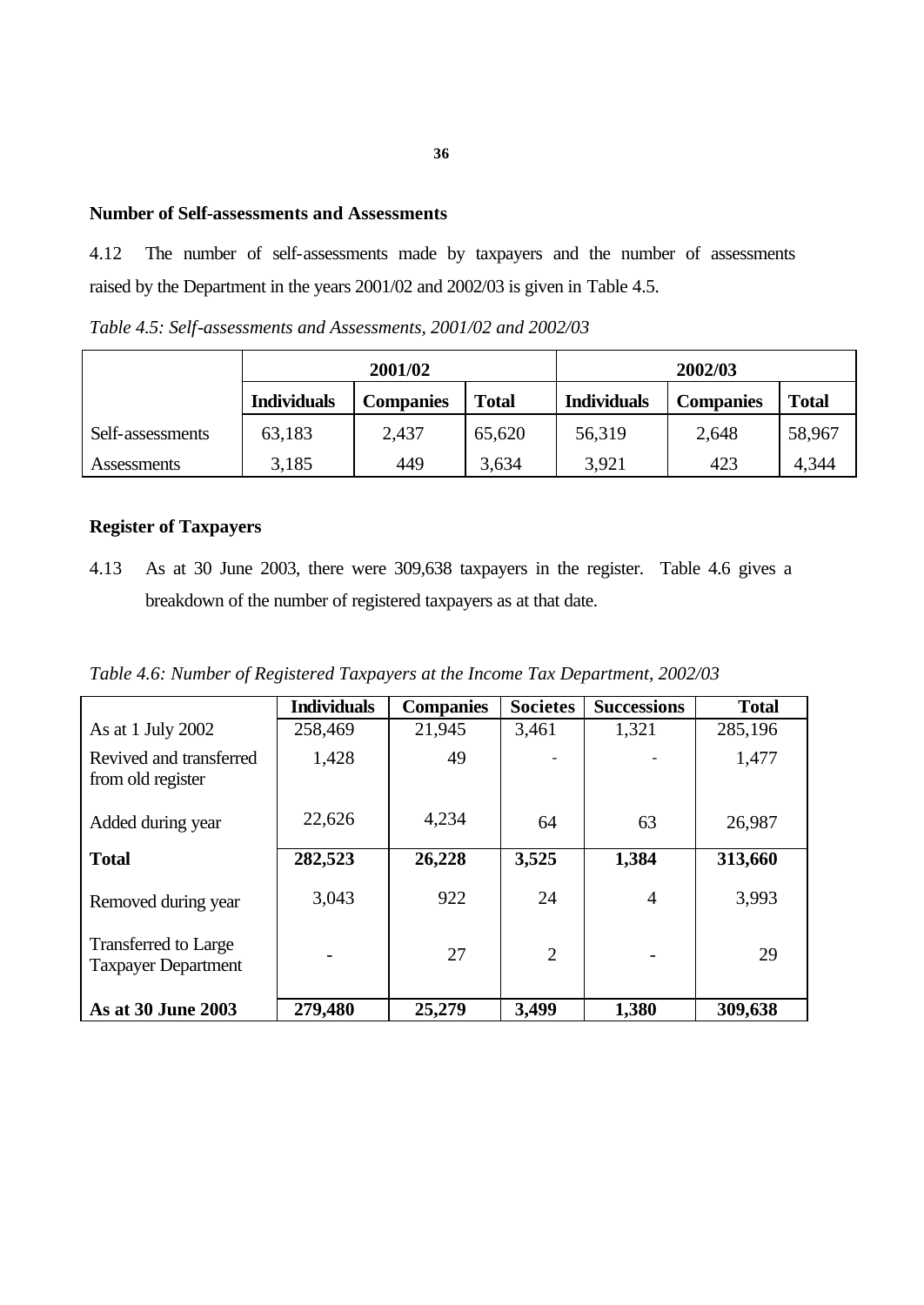### **Summary of Tax Payable by Companies**

4.14 Table 4.7 shows the number of companies and the amount of tax payable by rate of tax for the year 2002/03.

| <b>Corporate Tax by Tax Rates</b>                     |                                                   |                                             |  |  |  |
|-------------------------------------------------------|---------------------------------------------------|---------------------------------------------|--|--|--|
| <b>Tax Rate</b>                                       | <b>Number of Companies</b><br><b>Paying Tax</b>   | <b>Net Tax Payable</b><br>(Rs million)      |  |  |  |
| 15%                                                   | 1,032                                             | 648.6                                       |  |  |  |
| 25%                                                   | 1,641                                             | 1,160.2                                     |  |  |  |
| <b>Other Rates</b>                                    | 122                                               | 43.5                                        |  |  |  |
| <b>Total</b><br>$\mathbf{v}$<br>.<br>$\sim$<br>$\sim$ | 2,795<br>$\sim$<br><b>COLLEGE</b><br>$\mathbf{r}$ | 1,852.3<br>1.1<br>$\mathbf{r}$ $\mathbf{r}$ |  |  |  |

 *Table 4.7: Summary of Tax Payable by Companies by Rate of Tax, 2002/03*

Notes: 1. The figures include the number of companies and tax payable at the Income Tax Department and the Large Taxpayer Department.

2. The above data are based on self-assessment returns.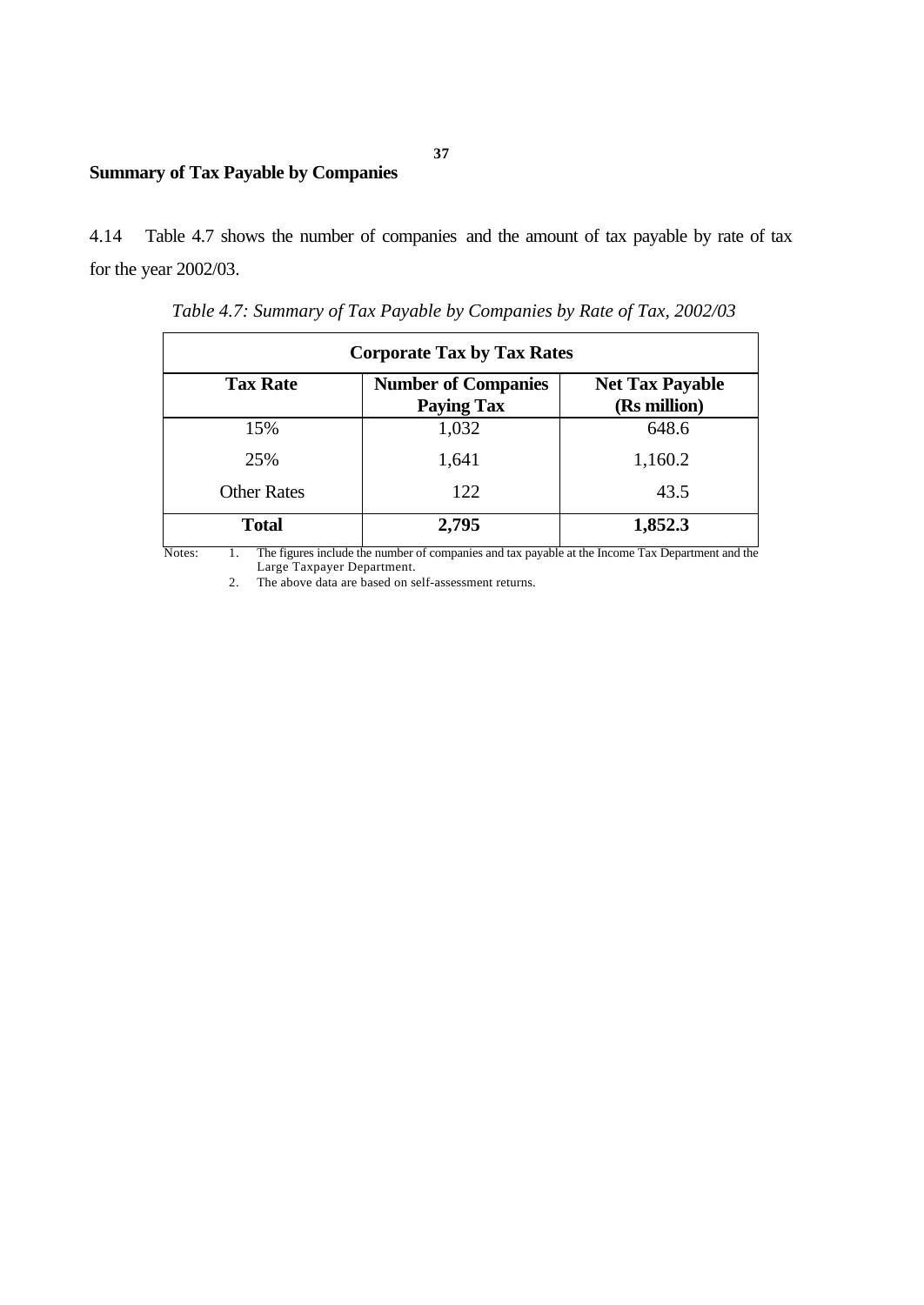#### **Returns Submitted and Tax Paid by Industrial Group of Companies**

4.15 Table 4.8 gives a summary, by industrial groups, of number of companies submitting returns and paying tax together with the amount of tax payable during the year 2002/03. *Table 4.8: Summary by Industrial Group of Companies, 2002/03*

|                                                                                                       |                                                         | <b>COMPANIES PAYING CORPORATE TAX</b>              |                                 |                             |                       |                                    |                           |
|-------------------------------------------------------------------------------------------------------|---------------------------------------------------------|----------------------------------------------------|---------------------------------|-----------------------------|-----------------------|------------------------------------|---------------------------|
|                                                                                                       | Number of                                               |                                                    | (Rs m)<br>Profit or<br>Loss as  | (Rs m)                      | (Rs m)                | (Rs m)                             | (Rs m)                    |
| <b>Industry</b> group                                                                                 | <b>Companies</b><br><b>Submitting</b><br><b>Returns</b> | Number of<br><b>Companies</b><br><b>Paying Tax</b> | adjusted<br>for tax<br>purposes | Chargeable<br><b>Income</b> | <b>Tax</b><br>Payable | <b>Total Tax</b><br><b>Credits</b> | <b>Net Tax</b><br>Payable |
|                                                                                                       |                                                         |                                                    |                                 |                             |                       |                                    |                           |
| Agriculture and fishing                                                                               | 276                                                     | 44                                                 | 197.8                           | 188.6                       | 29.6                  | 0.3                                | 29.3                      |
| of which                                                                                              |                                                         |                                                    |                                 |                             |                       |                                    |                           |
| Sugar cane                                                                                            | 68                                                      | 10                                                 | 10.8                            | 5.8                         | 0.9                   | 0.0                                | 0.9                       |
| Manufacturing, mining and<br>quarrying                                                                | 1,768                                                   | 449                                                | 2,360.4                         | 2,313.3                     | 387.7                 | 30.4                               | 361.5                     |
| of which                                                                                              |                                                         |                                                    |                                 |                             |                       |                                    |                           |
| Sugar milling                                                                                         | 25                                                      | 3                                                  | 288.1                           | 280.6                       | 42.1                  | 0.0                                | 42.1                      |
| <b>EPZ</b> industries                                                                                 | 1,282                                                   | 320                                                | 1,065.5                         | 1,033.0                     | 156.7                 | 29.0                               | 131.8                     |
| Other                                                                                                 | 451                                                     | 126                                                | 1,006.8                         | 999.6                       | 188.9                 | 1.4                                | 187.5                     |
| Electricity and water                                                                                 | 21                                                      | 5                                                  | 28.4                            | 28.4                        | 4.7                   | 0.3                                | 4.4                       |
| Construction<br>Wholesale and retail trade;<br>repair of motor vehicles,<br>motorcycles, personal and | 357                                                     | 79                                                 | 308.5                           | 300.7                       | 53.3                  | 0.4                                | 52.9                      |
| household goods                                                                                       | 3.612                                                   | 946                                                | 2,093.4                         | 2,037.9                     | 391.8                 | 15.7                               | 392.6                     |
| Hotels and restaurants<br>Transport, storage and                                                      | 382                                                     | 72                                                 | 511.8                           | 494.7                       | 74.8                  | 0.4                                | 74.4                      |
| communications                                                                                        | 597                                                     | 154                                                | 935.3                           | 924.6                       | 195.6                 | 3.5                                | 193.3                     |
| Financial intermediation<br>Real estate, renting and                                                  | 1,467                                                   | 391                                                | 10,091.6                        | 9,698.4                     | 1,140.7               | 609.9                              | 544.8                     |
| business activities<br>Public administration and<br>defence; compulsory social                        | 2,799                                                   | 518                                                | 4,218.2                         | 4,170.7                     | 314.7                 | 142.6                              | 172.7                     |
| security                                                                                              | $\overline{2}$                                          | $\theta$                                           | 0.0                             | 0.0                         | 0.0                   | 0.0                                | 0.0                       |
| Education                                                                                             | 97                                                      | 31                                                 | 16.4                            | 15.4                        | 3.0                   | 0.0                                | 3.0                       |
| Health and social work                                                                                | 52                                                      | 15                                                 | 16.2                            | 15.0                        | 2.8                   | 0.0                                | 2.8                       |
| Other community, social and<br>personal services                                                      | 435                                                     | 90                                                 | 312.4                           | 306.9                       | 23.1                  | 2.8                                | 20.5                      |
| Miscellaneous                                                                                         | 201                                                     | $\mathbf{1}$                                       | 0.4                             | 0.4                         | 0.1                   | 0.0                                | 0.1                       |
| <b>Total</b>                                                                                          | 12,066                                                  | 2,795                                              |                                 | 21,090.8 20,495.0           | 2,621.9               | 806.3                              | 1,852.3                   |

Notes: 1. Section 72 of the Income Tax Act 1995 limits the aggregate amount of tax credits to such an amount that would not reduce the tax payable after such tax credits to less than 15 percent of the chargeable income of the company.

2. The figures include the number of companies and tax payable at the Income Tax Department and the Large Taxpayer Department.

3. The above data are based on self-assessment returns.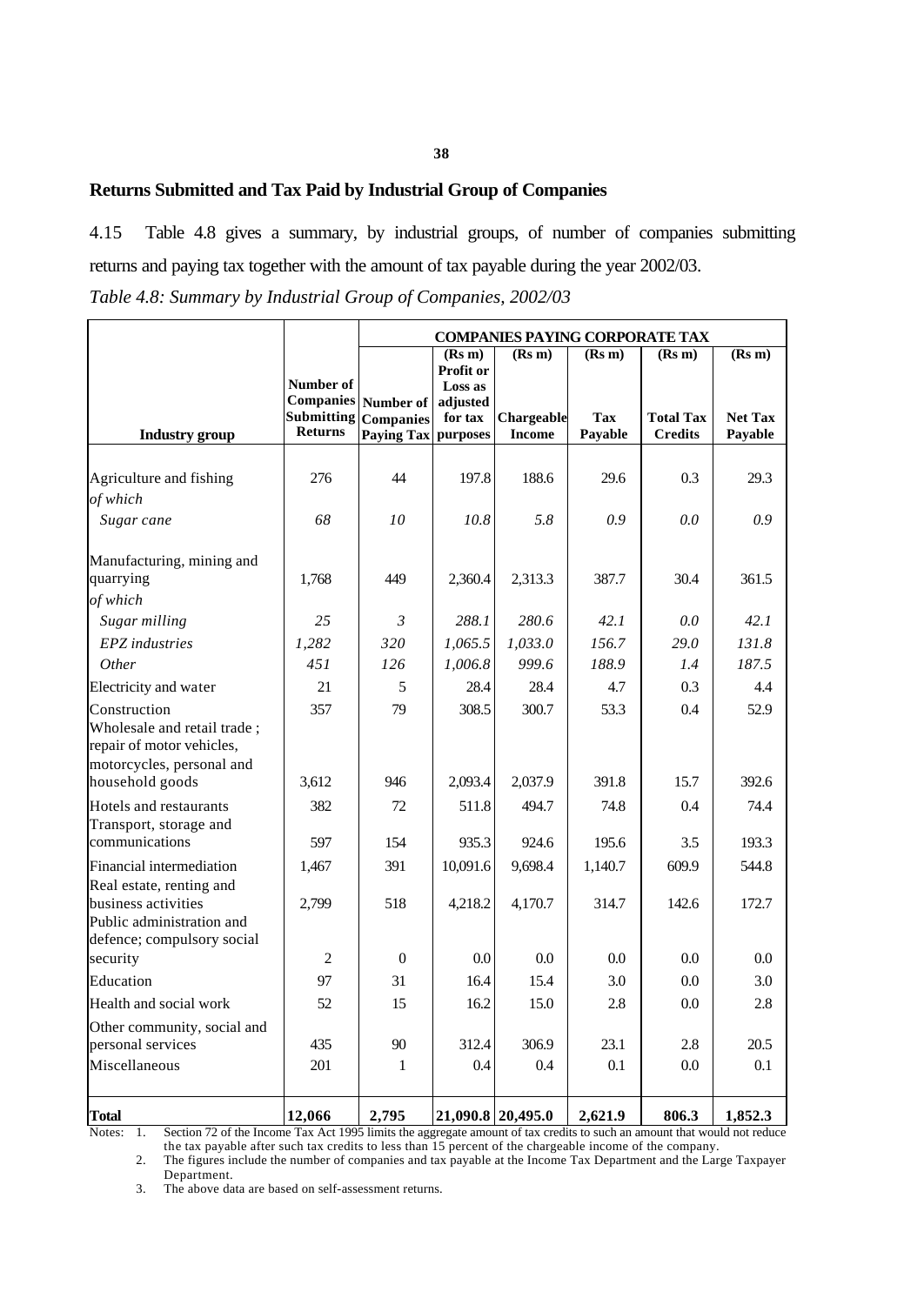#### **Staffing**

4.16 The number of officers in the Department as at 30 June 2003 was 396, including 206 supporting staff. The corresponding figures for 2001/02 were 403 and 206 respectively.

**39**

#### **Training**

4.17 During the year, 19 Inspectors of Taxes successfully followed the Mauritius Tax Inspectors Course run by the Tax Training School. In addition, 4 senior officers followed advanced training courses overseas organised by the Commonwealth Association of Tax Administrators (CATA) and SADC.

#### **Double Taxation Avoidance Treaties**

4.18 As at 30 June 2003, the position concerning Double Taxation Avoidance Treaties with the following 43 countries was as follows:–

#### **Double Taxation Avoidance Treaties in force**:

- 
- 
- -
- 
- 
- 
- -
- -
- 
- 
- 
- 
- -
	- -
- Belgium Kuwait Rwanda
	- Botswana Luxembourg Singapore
- China Madagascar South Africa
- Cyprus Malaysia Sri Lanka
	-
	-
- India Nepal Thailand
	- Indonesia Oman United Kingdom and Northern Ireland
	- Italy Pakistan Zimbabwe

#### **Negotiations completed but not yet ratified**:

- Bangladesh Nigeria Uganda
- Croatia Russia Vietnam
	-
- Malawi Tunisia
- 
- **Negotiations on-going**:
- 
- 
- 
- Lesotho Senegal Zambia
- 
- Czech Republic Seychelles
- Canada Portugal
	-

• Greece

- 
- France Mozambique Swaziland
	- Germany Namibia Sweden
		-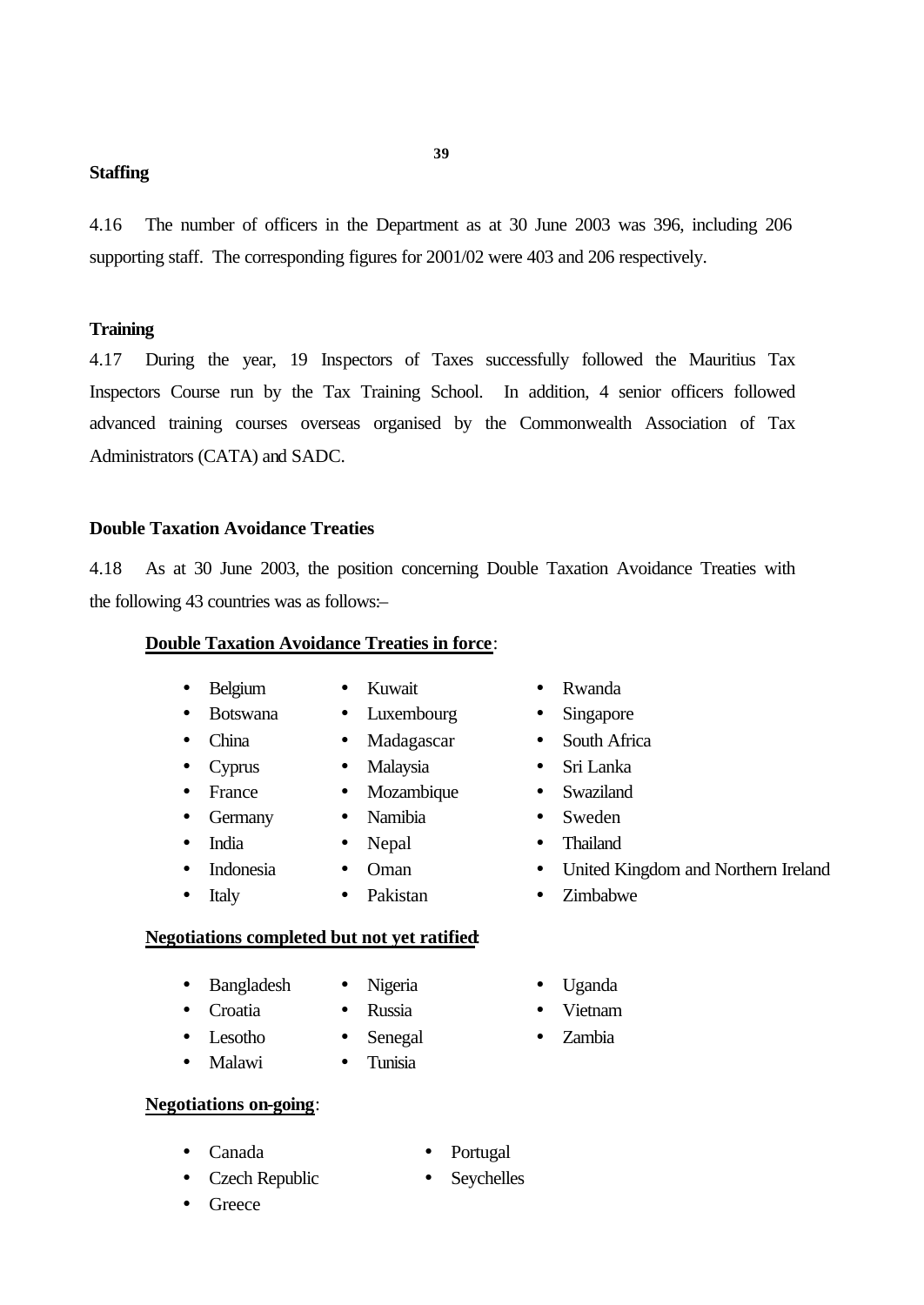### **Tax Rulings**

4.19 During the year, the Department gave 2 Tax Rulings (TR 29 and TR 30) under the Income Tax Act 1995. The 2 Tax Rulings are reproduced at Appendix B.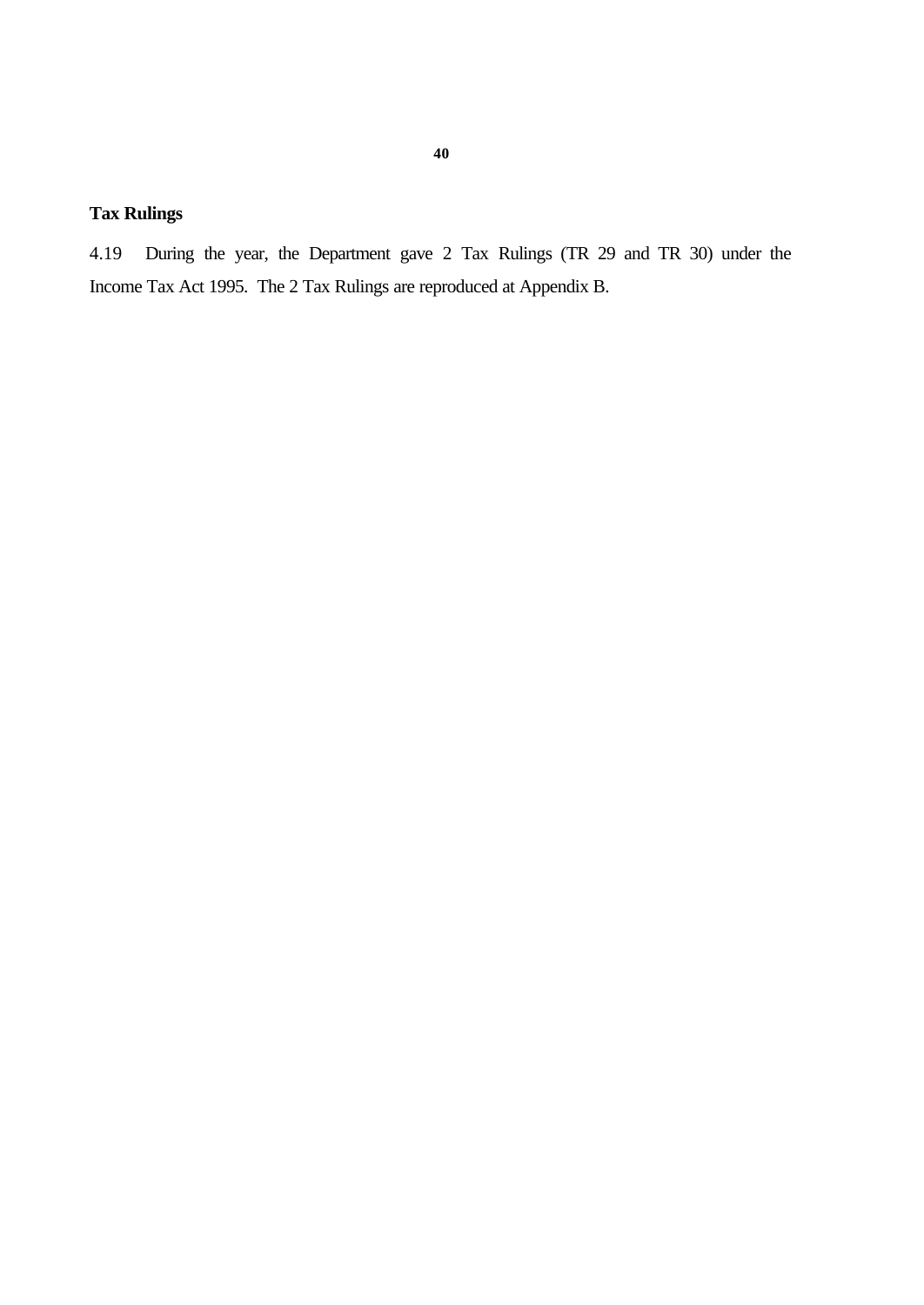### **5. LARGE TAXPAYER DEPARTMENT**

#### **Responsibilities**

5.1 The Large Taxpayer Department was established under the Unified Revenue Act 1983 and became operational on 1 January 2002. The Department is responsible for the collection and administration of Corporate Tax, PAYE and VAT chargeable on large taxpayers by virtue of the Income Tax Act 1995 and the Value Added Tax Act 1998. A large taxpayer is defined as a person whose annual turnover exceeds Rs 200 million.

#### **Revenue from Corporate Tax, PAYE and VAT**

5.2 Total revenue collected from large taxpayers in 2002/03 amounted to Rs 5,139.9 million as compared to Rs 2,130.9 million for the 6-month period, January to June 2002. Table 5.1 and Figure 5.1 show the revenue collected by the Department under Corporate Tax, PAYE and VAT.

*Table 5.1: Revenue Collected under Corporate Tax, PAYE and VAT from Large Taxpayers, 2002/03*

|                 |                      |             |            | Rs million   |
|-----------------|----------------------|-------------|------------|--------------|
| Mode of payment | <b>Corporate Tax</b> | <b>PAYE</b> | <b>VAT</b> | <b>Total</b> |
|                 |                      |             |            |              |
| Electronically  | 583.8*               | 526.0       | 1,597.1    | 2,706.9      |
| Manually        | 629.7                | 298.4       | 1,504.9    | 2,433.0      |
| <b>Total</b>    | 1,213.5              | 824.4       | 3,102.0    | 5,139.9      |

Includes Rs 8.6 million representing amount of tax collected by way of set off against VAT repayment.



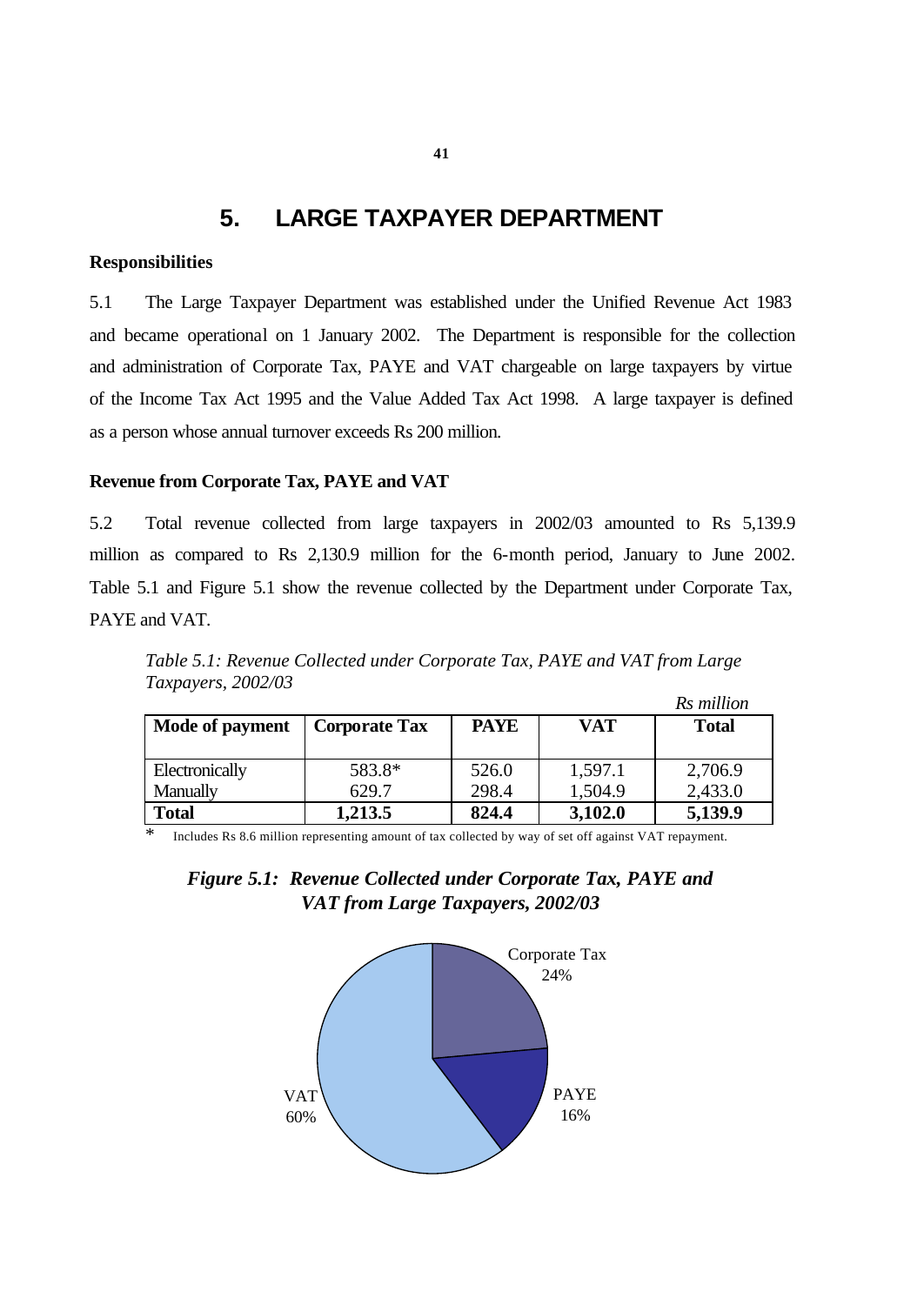#### **Register of Taxpayers**

5.3 As at 30 June 2003, there were 265 large taxpayers registered with the Department; 236 are registered for VAT and 253 are employers registered for PAYE. Table 5.2 gives details of registered taxpayers.

|                                                                              | <b>Number</b> |
|------------------------------------------------------------------------------|---------------|
| As at 1 July 2002                                                            | 262           |
| Less transferred to Income Tax Dept and VAT Dept.                            | 26            |
|                                                                              | 236           |
| Add transferred from Income Tax Dept. and VAT<br>Department during the year. | 29            |
| As at 30 June 2003                                                           | 265           |

*Table 5.2: Number of Large Taxpayers, 2002/03*

#### **Repayment of VAT**

5.4 During the year, 785 claims for repayment of VAT for an amount of Rs 1,255.9 million were received. Of these, the Department processed 760 claims and paid out an amount of Rs 1,210.6 million.

*Table 5.3: Repayment of VAT, 2002/03*

|                                | No. of<br><b>Claims</b> | <b>Amount</b><br>(Rs m) |
|--------------------------------|-------------------------|-------------------------|
| As at 1 July 2002              | 65                      | 90.0                    |
| Received during the year       | 785                     | 1255.9                  |
| Less processed during the year | 760                     | 1210.6                  |
| As at 30 June 2003             | 90                      | 135.3                   |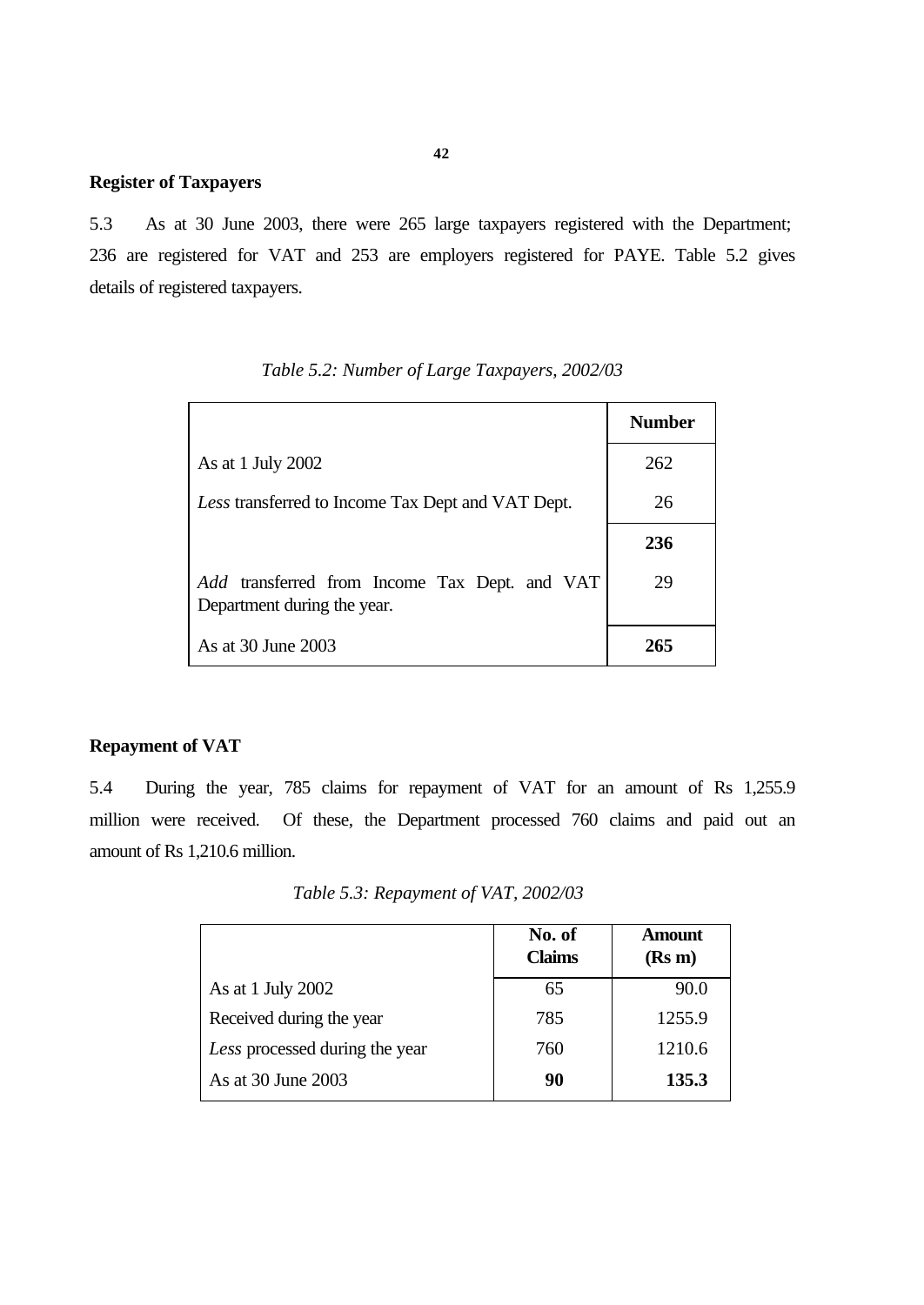#### **Assessments**

5.5 During the year, 23 assessments were raised for a total amount of Rs 35.6 million. Moreover, in 10 other cases which were examined, the amount of tax losses declared has been reduced by Rs 63 million.

#### **Staffing**

5.6 The number of officers in the Department as at 30 June 2003 was 42, including 23 supporting staff. The corresponding figures for 30 June 2002 were 29 and 17 respectively.

#### **Training**

5.7 During the year, 12 officers of the Department followed courses and seminars held at the Tax Training School. In addition, several officers attended courses held at the University of Technology, the National Institute for Information Technology and the Ministry of Civil Service Affairs & Administrative Reforms on subjects such as quality awareness, public sector improvement, ICT and prevention of corruption. One Assistant Commissioner attended a two-week programme organised by the South African Tax Institute in South Africa.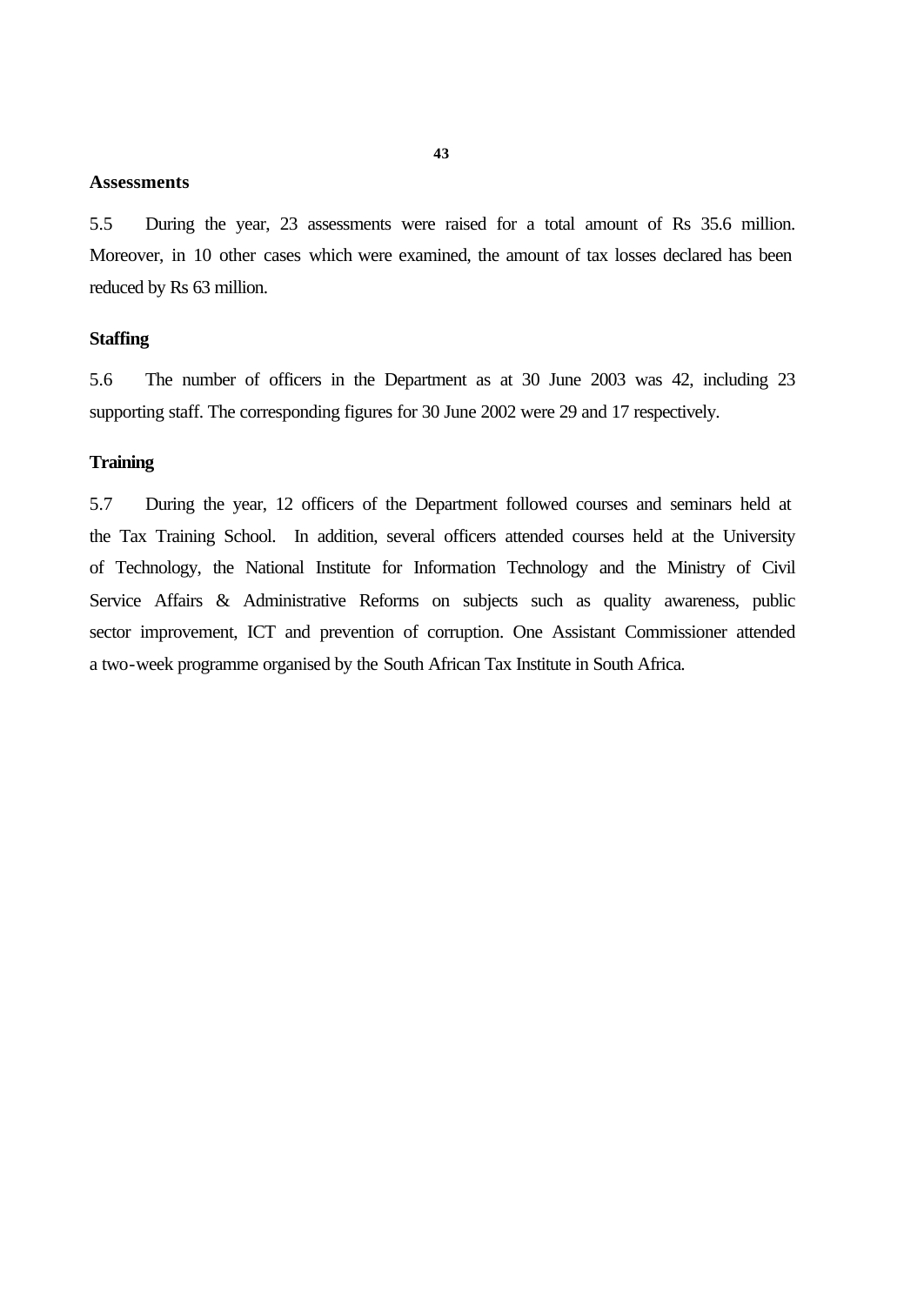### **6. REGISTRAR-GENERAL'S DEPARTMENT**

#### **Responsibilities**

6.1 The Registrar-General's Department is responsible for the collection and administration of:–

- Registration duty;
- Capital Gains (Morcellement)Tax/Land Transfer Tax on transfer of immovable property;
- Campement Site Tax;
- Campement Tax; and
- Tax on transfer of leasehold rights in State land.

The Department is also responsible for the collection of Land Conversion Tax under the Sugar Industry Efficiency Act 2001 and stamp duty on documents deposited for registration, transcription or inscription.

#### **Registration Duty**

6.2 Documents deposited for registration at the Registrar-General's Department attract either a fixed registration duty of Rs 50 or proportional duty varying from 0.1 per cent to 12 per cent (plus 10 per cent surcharge) or donation duty varying from 10 per cent to 45 per cent (plus 10 per cent surcharge).

#### **Capital Gains (Morcellement) Tax/Land Transfer Tax**

6.3 Capital Gains (Morcellement) Tax or Land Transfer Tax, whichever is higher, is levied on transfer of immovable property. The tax is levied as follows –

• Capital Gains (Morcellement) Tax on any lot in a morcellement on the difference between the sale price and the purchase price which is enhanced by costs of infrastructure and notarial costs at –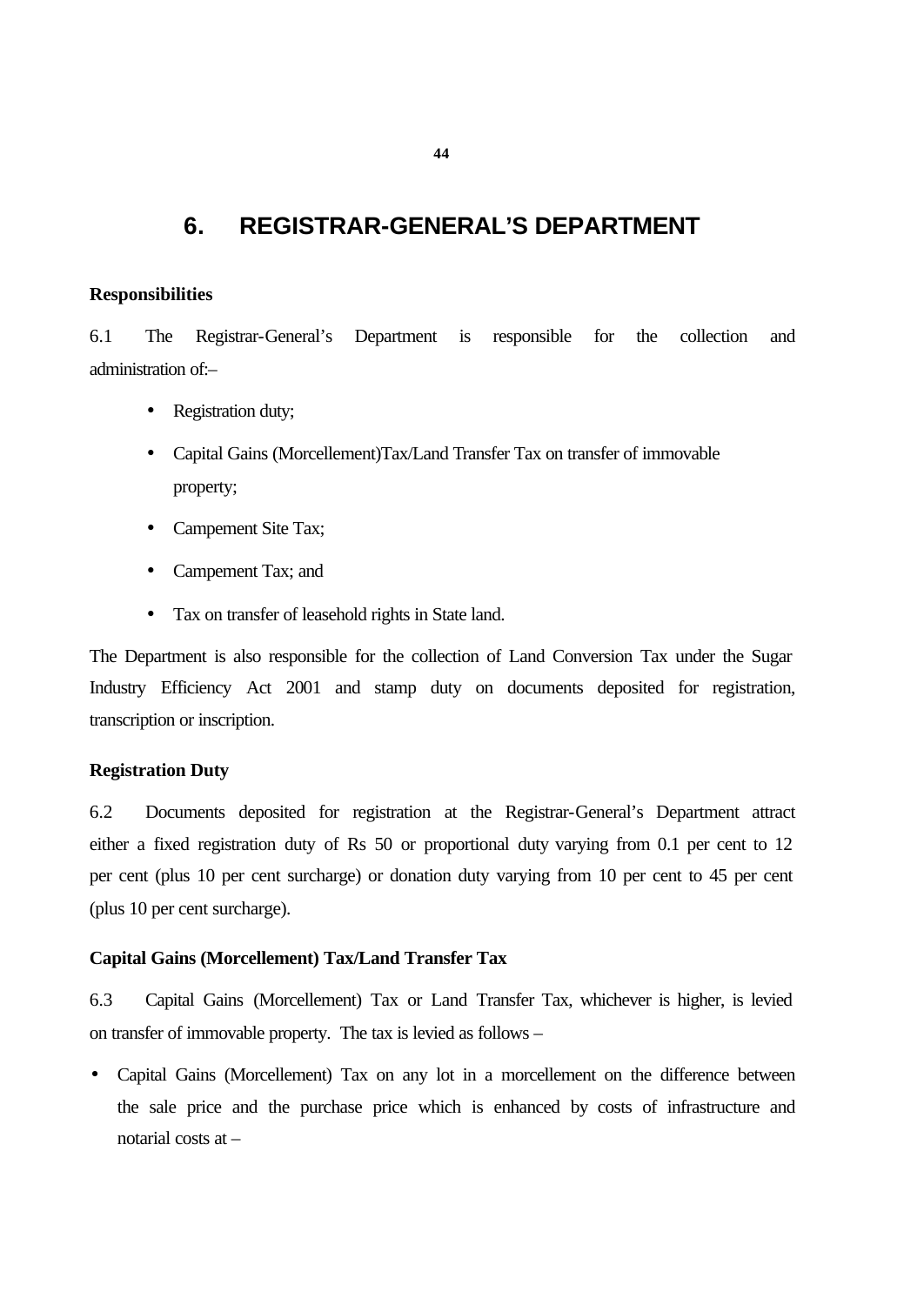- (i) 30 per cent where any lot is transferred less than 5 years from date of acquisition of the property; or
- (ii) 25 per cent where any lot is transferred more than 5 years but less than 10 years from date of acquisition of the property; or
- (iii) 20 per cent where any lot is transferred more than 10 years but less than 15 years from date of acquisition of the property.
- Land Transfer Tax at 5 per cent or 10 per cent of the consideration for the transfer after deducting therefrom an aggregate amount of Rs 75,000 in respect of all transfers of immovable properties effected on or after 16 July 1984.

#### **Tax on Transfer of Leasehold Rights in State Land**

6.4 A tax of 20 per cent on transfer of leasehold rights in State land is levied on registration of a deed of transfer of:–

- (a) leasehold rights in State land;
- (b) shares in a civil society, partnership, association or company which reckons among its assets any leasehold rights in State land;
- (c) shares in a company which is an associate in a partnership which reckons among its assets any leasehold rights in State land.

#### **Campement Site Tax**

6.5 Campement Site Tax is levied on every owner of a campement site in a zone specified in Part I of the Fifth Schedule to the Land (Duties and Taxes) Act as an annual tax varying from Rs 2 per  $m^2$  to Rs 6 per  $m^2$ .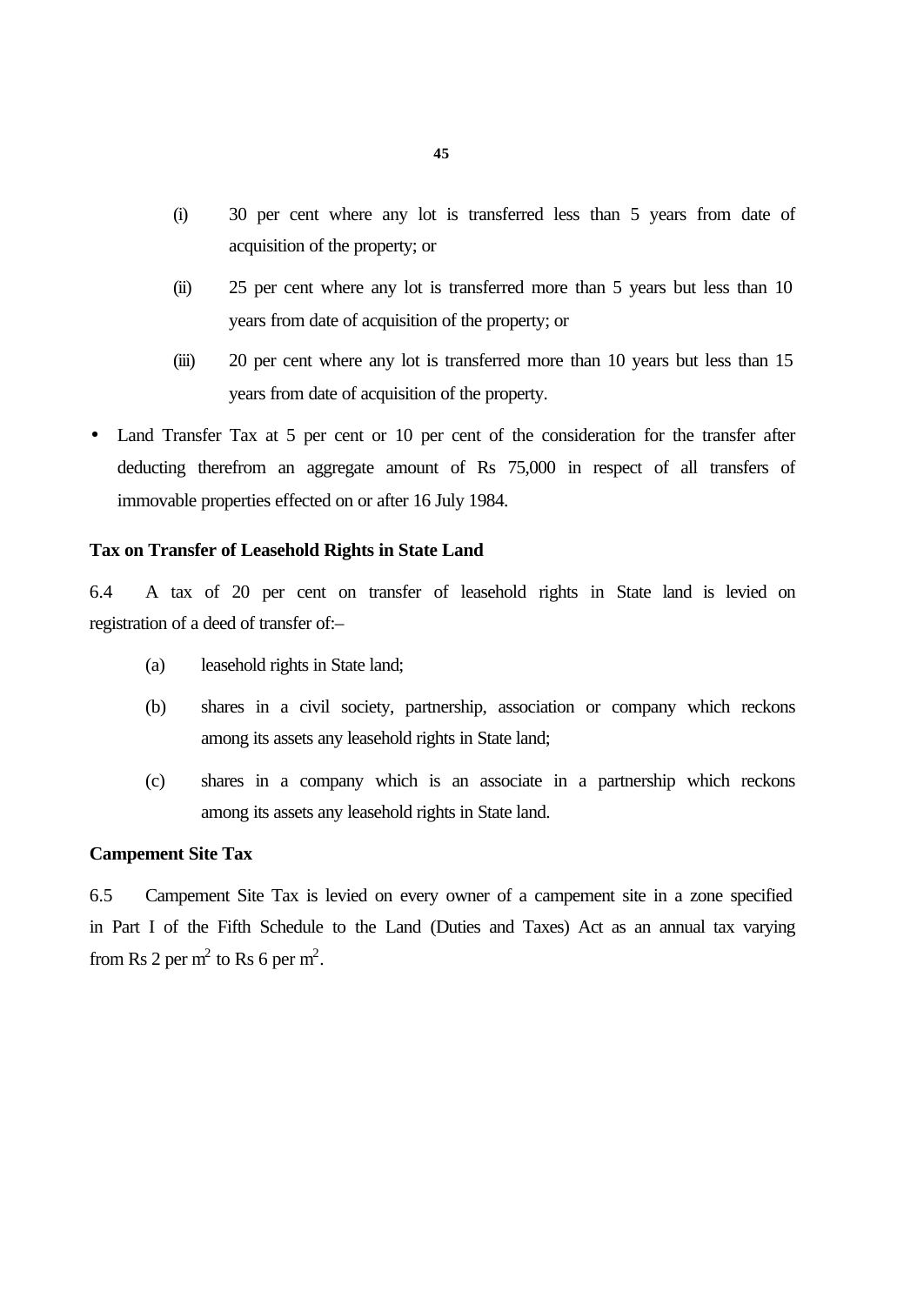#### **Campement Tax**

6.6 A new tax known as Campement Tax was introduced on 1 July 2002. The tax is levied at the rate of 0.5 per cent of the open market value of campements. However, a campement which is the sole residence of the owner and which has an open market value of less than Rs 5 million is exempted from the tax.

#### **Revenue**

6.7 Total receipts from registration duty, land transfer tax, capital gains (Morcellement) tax, mortgage fees, stamp duty, campement site tax, campement tax, land conversion tax and arrears in respect of succession duties (now abolished but still applicable to succession prior to October 1987) amounted to Rs 1,376.9 million in 2002/03 as compared to Rs 1,286.8 million in 2001/02. Table 6.1 and Figure 6.1 show trend in revenue collection from registration duty, land transfer tax, stamp duty, campement site tax, campement tax and land conversion tax since 1999/00.

*Table 6.1: Revenue from Registration Duty, Land Transfer Tax, Campement Site Tax, Campement Tax and Land Conversion Tax, 1999/00 to 2002/03 Rs million*

|                          |         |         |         | IS Muuton |
|--------------------------|---------|---------|---------|-----------|
|                          | 1999/00 | 2000/01 | 2001/02 | 2002/03   |
| <b>Registration duty</b> | 960.4   | 1,017.1 | 1,027.9 | 1,060.5   |
| Land transfer tax        | 158.3   | 175.7   | 175.4   | 224.0     |
| Stamp duty               | 12.0    | 11.3    | 12.6    | 11.4      |
| Campement site tax       | 26.5    | 37.5    | 31.4    | 23.3      |
| Campement tax            |         |         |         | 26.9      |
| Land conversion tax      | 10.5    | 29.1    | 10.1    | 8.4       |
| Other*                   | 32.2    | 38.9    | 29.4    | 22.4      |
| <b>Total</b>             | 1,199.9 | 1,309.6 | 1,286.8 | 1,376.9   |

\* Item "Other" includes Capital Gains (Morcellement)Tax, Tax on transfer of leasehold rights in State land, Mortgage Fees and arrears of Succession Dues.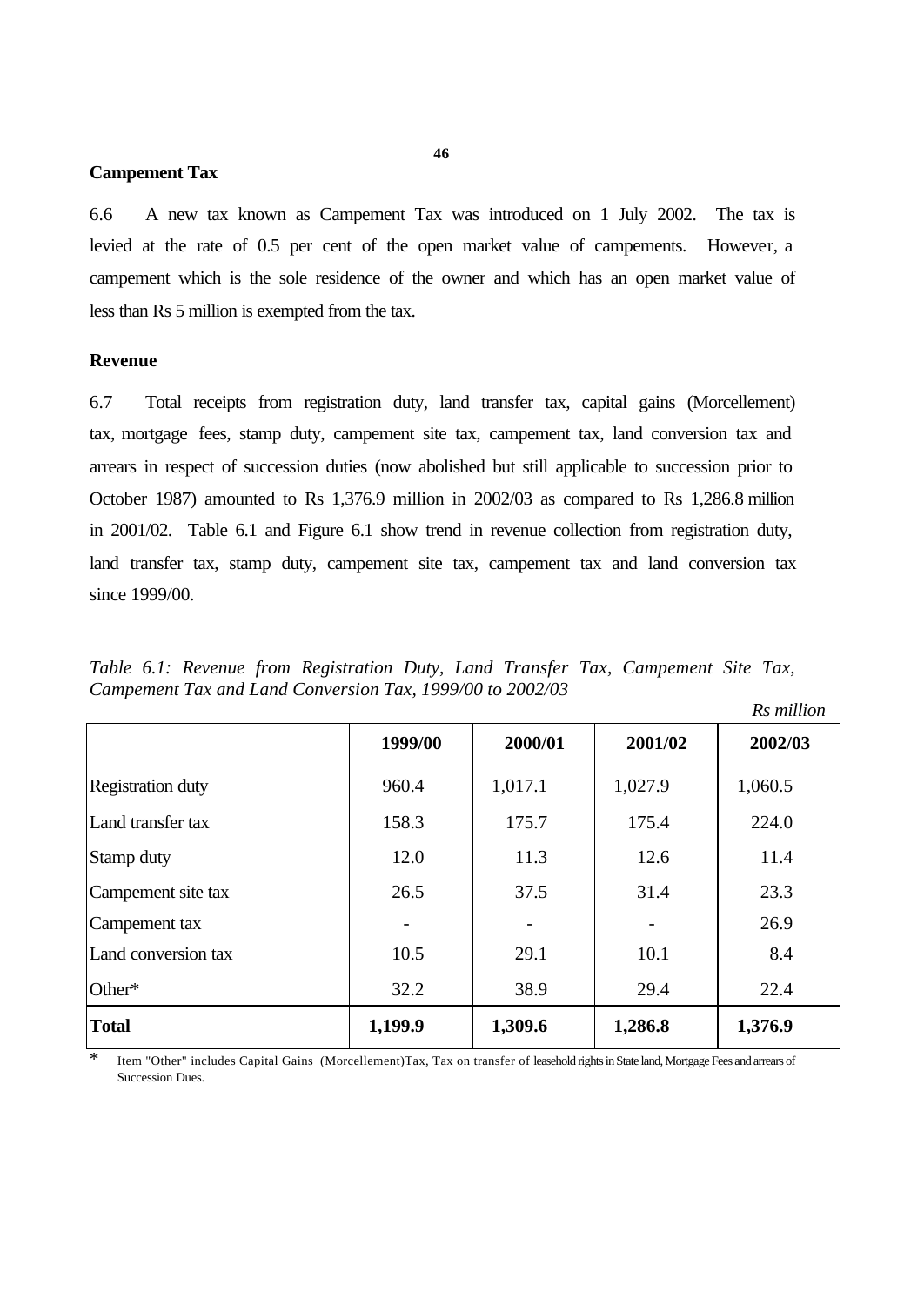*Figure 6.1: Revenue from Registration Duty, Land Transfer Tax, Campement Site Tax, Campement Tax and Land Conversion Tax, 1999/00 to 2002/03*



#### **Number of Documents Presented for Registration and Registration Duty Collected**

6.8 During the year, 182,515 documents were presented for registration compared to 182,115 in the previous year. The Registration duty collected amounted to Rs 1,060.5 million compared to Rs 1,027.9 million in the previous year. The number of documents presented for registration and the amount of registration duty collected in the years 2001/02 and 2002/03 are given in Table 6.2.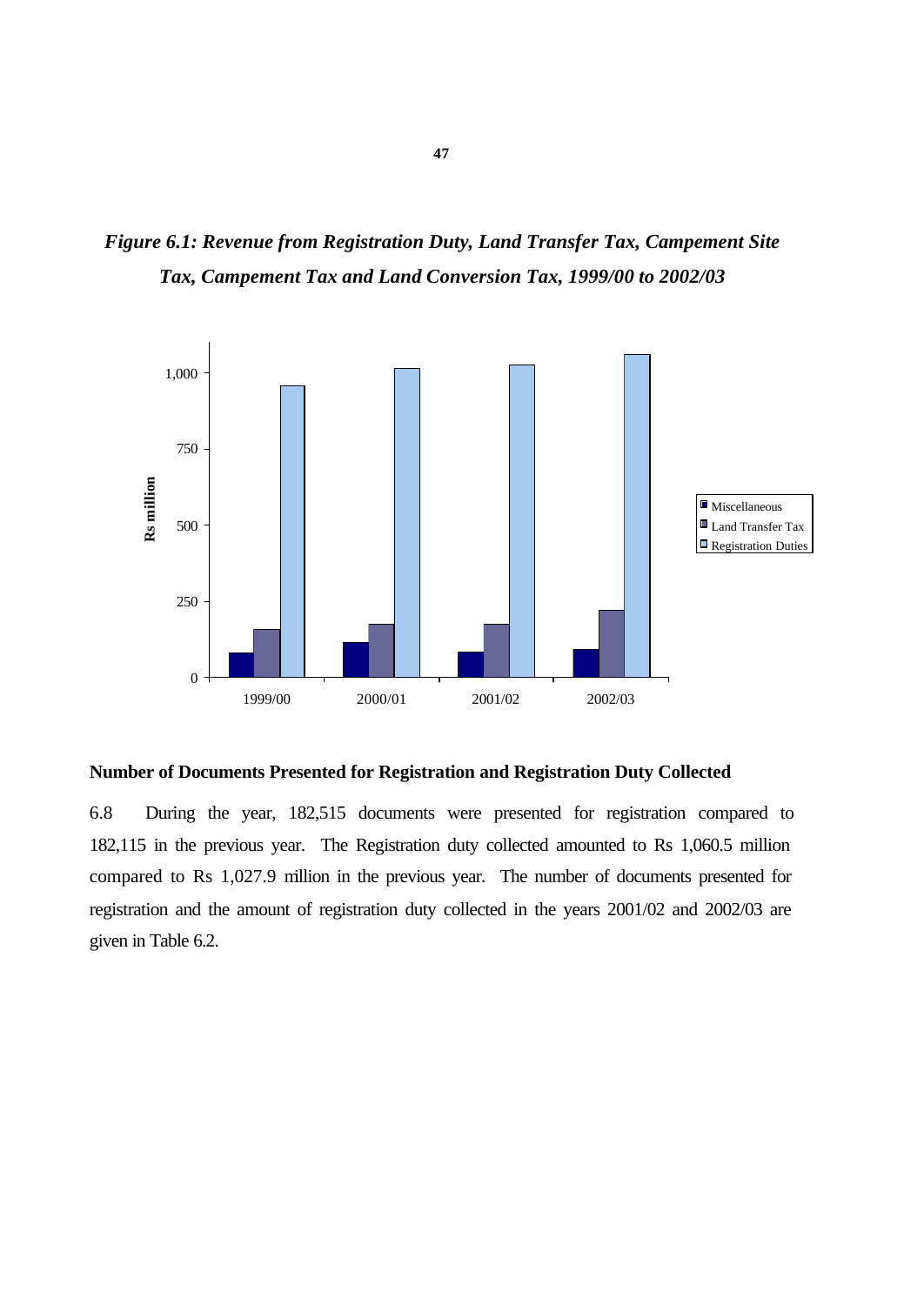|                                                                                 | 2001/02                |                                      | 2002/03                |                               |  |
|---------------------------------------------------------------------------------|------------------------|--------------------------------------|------------------------|-------------------------------|--|
| <b>Type of document</b>                                                         | Number of<br>documents | <b>Amount</b><br>collected<br>(Rs m) | Number of<br>documents | Amount<br>collected<br>(Rs m) |  |
| Transfer of immovable                                                           |                        |                                      |                        |                               |  |
| properties*                                                                     | 20,826                 | 360.0                                | 22,437                 | 408.7                         |  |
| Transfer of motor vehicles                                                      | 33,330                 | 536.0                                | 32,081                 | 518.2                         |  |
| Deeds creating mortgage/pledge<br>Instruments creating<br>fixed/floating charge | 8,359                  | 12.0                                 | 9,258                  | 14.2                          |  |
|                                                                                 | 22,701                 | 52.0                                 | 23,694                 | 60.0                          |  |
| Leases*                                                                         | 5,571                  | 17.0                                 | 7,062                  | 25.5                          |  |
| Transfer of shares in companies                                                 | 2,920                  | 13.0                                 | 2,811                  | 4.8                           |  |
| Other (affidavits, security bonds)                                              |                        |                                      |                        |                               |  |
| etc)                                                                            | 88,408                 | 37.9                                 | 85,172                 | 29.1                          |  |
| <b>Total</b>                                                                    | 182,115                | 1,027.9                              | 182,515                | 1,060.5                       |  |

*Table 6.2: Number of Documents Presented for Registration and Registration Duty Collected, 2001/02 and 2002/03*

\* Items 'Transfer of immovable properties' and 'Leases' include documents presented for registration as well as for transcription.

In addition, there were 1,025 transfers of land qualifying for payment of registration duty at a reduced rate and exempted from payment of land transfer tax, capital gains (Morcellement) tax and transcription fees under the Sugar Industry Efficiency Act 2001.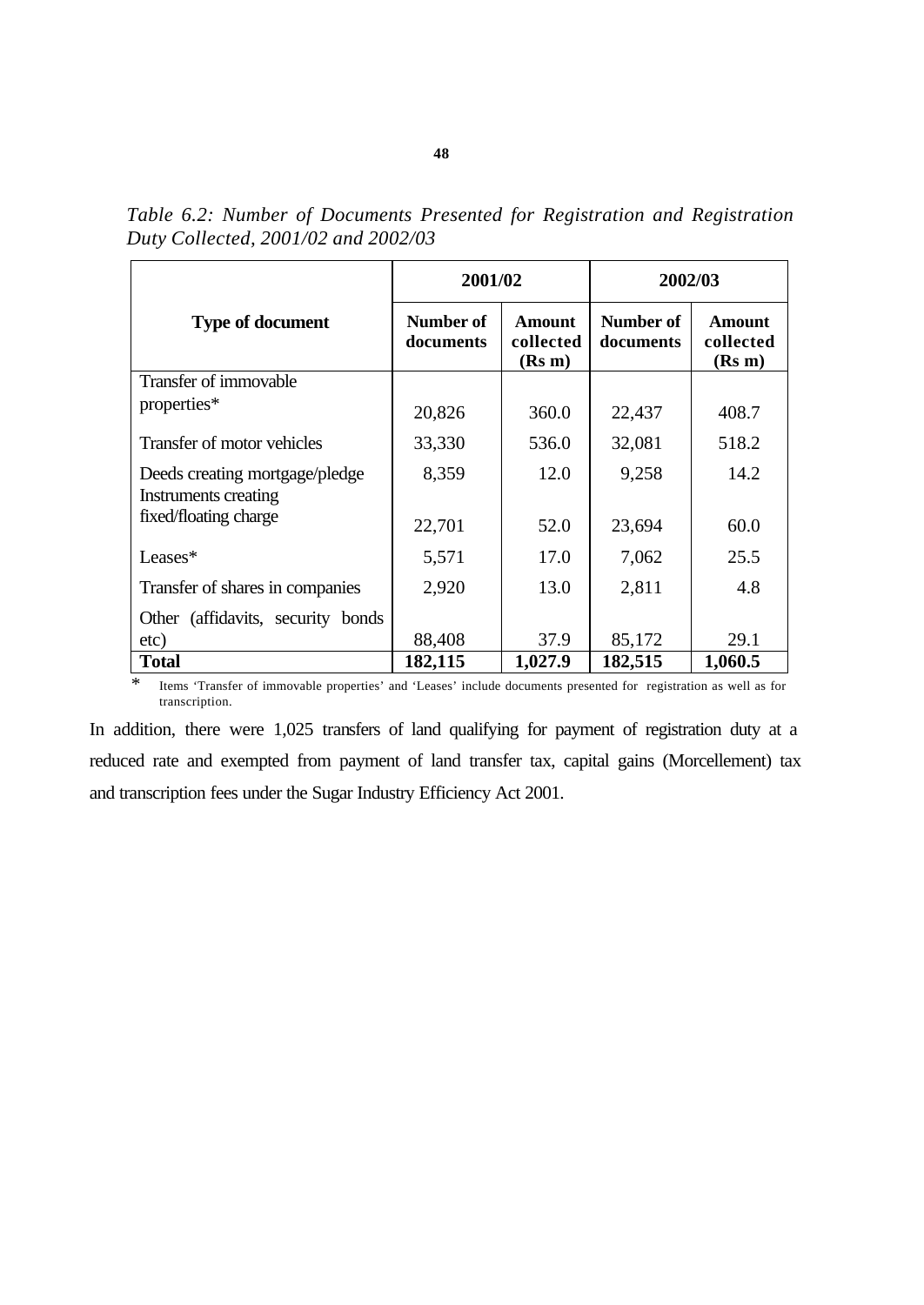### **Transfer of Immovable Property**

6.9 A total of 9,550 deeds of transfer of immovable property were transcribed as against 7,367 in the previous year. Details of these transfers are shown in Table 6.3.

*Table 6.3: Extent and Value of Immovable Property Transferred, 2001/02 and 2002/03*

|                                                |                                         | 2001/02                                    |                                        |                                         | 2002/03                                    |                                        |
|------------------------------------------------|-----------------------------------------|--------------------------------------------|----------------------------------------|-----------------------------------------|--------------------------------------------|----------------------------------------|
| <b>Value</b><br>(Rs)                           | <b>Number</b><br>of<br><b>Transfers</b> | <b>Total</b><br><b>Extent</b><br>(hectare) | <b>Total</b><br><b>Value</b><br>(Rs m) | <b>Number</b><br>of<br><b>Transfers</b> | <b>Total</b><br><b>Extent</b><br>(hectare) | <b>Total</b><br><b>Value</b><br>(Rs m) |
| Up to 100,000                                  | 1,682                                   | 234.0                                      | 113.8                                  | 2,216                                   | 188.2                                      | 110.4                                  |
| 100,001<br>300,000<br>$\overline{\phantom{a}}$ | 2,640                                   | 305.8                                      | 555.7                                  | 3,217                                   | 485.9                                      | 686.0                                  |
| 300,001<br>500,000<br>$\overline{\phantom{a}}$ | 1,327                                   | 104.1                                      | 541.9                                  | 1,752                                   | 267.1                                      | 712.9                                  |
| 700,000<br>500,001<br>$\blacksquare$           | 530                                     | 69.3                                       | 325.6                                  | 859                                     | 113.9                                      | 511.7                                  |
| $700,001 -$<br>900,000                         | 376                                     | 63.6                                       | 303.8                                  | 441                                     | 80.2                                       | 355.1                                  |
| 900,001<br>$-1,000,000$                        | 157                                     | 38.7                                       | 154.9                                  | 174                                     | 35.1                                       | 170.3                                  |
| $1,000,001 - 2,000,000$                        | 433                                     | 152.0                                      | 619.4                                  | 613                                     | 175.5                                      | 864.7                                  |
| $2,000,001 - 4,000,000$                        | 152                                     | 79.0                                       | 423.8                                  | 199                                     | 117.6                                      | 553.7                                  |
| $4,000,001 - 8,000,000$                        | 37                                      | 40.8                                       | 204.9                                  | 56                                      | 37.7                                       | 317.1                                  |
| 8,000,001 -15,000,000                          | 16                                      | 8.0                                        | 174.7                                  | 9                                       | 5.8                                        | 102.5                                  |
| 15,000,001 and over                            | 17                                      | 4,511.5                                    | 1,736.4                                | 14                                      | 90.8                                       | 546.1                                  |
| <b>Total</b>                                   | 7,367                                   | 5,606.8                                    | 5,154.9                                | 9,550                                   | 1,597.8                                    | 4,930.5                                |

### **Succession Dues Collected and the Number of Successions Declared**

6.10 No succession dues were collected during the year as these dues have been abolished. An amount of Rs 45.07 was collected in respect of successions declared during previous years.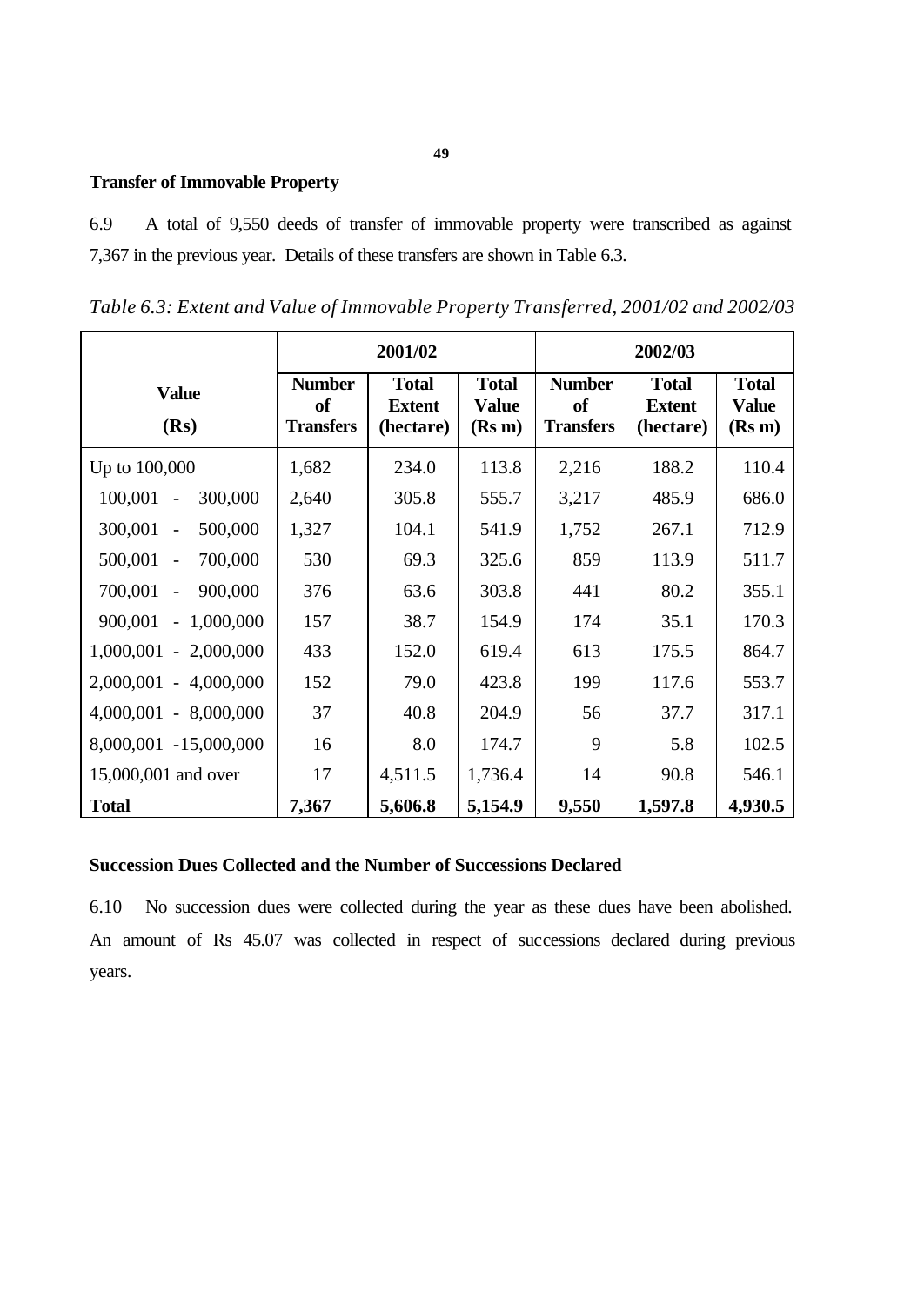### **Amount Secured by Mortgage Inscription/Charges**

6.11 The total amount secured by mortgage inscription/charges was Rs 47,288.2 million compared to Rs 51,890.9 million in the previous year. The amount secured in the years 2001/02 and 2002/03 is shown in Table 6.4.

| Table 6.4: Amount Secured by Mortgage Inscription/Charges, 2001/02 and 2002/03 |  |
|--------------------------------------------------------------------------------|--|
|--------------------------------------------------------------------------------|--|

|                                       |          | Rs million |
|---------------------------------------|----------|------------|
| Nature of mortgage/charge             | 2001/02  | 2002/03    |
| Conventional mortgage                 | 755.5    | 725.1      |
| Privileges                            | 2,218.0  | 1,375.8    |
| Renewal of mortgages                  | 340.2    | 370.7      |
| Legal mortgages                       | 0.6      | 2.6        |
| Fixed/floating charges and<br>pledges | 48,570.0 | 44,790.5   |
| Judicial mortgage                     | 6.6      | 23.5       |
| <b>Total</b>                          | 51,890.9 | 47,288.2   |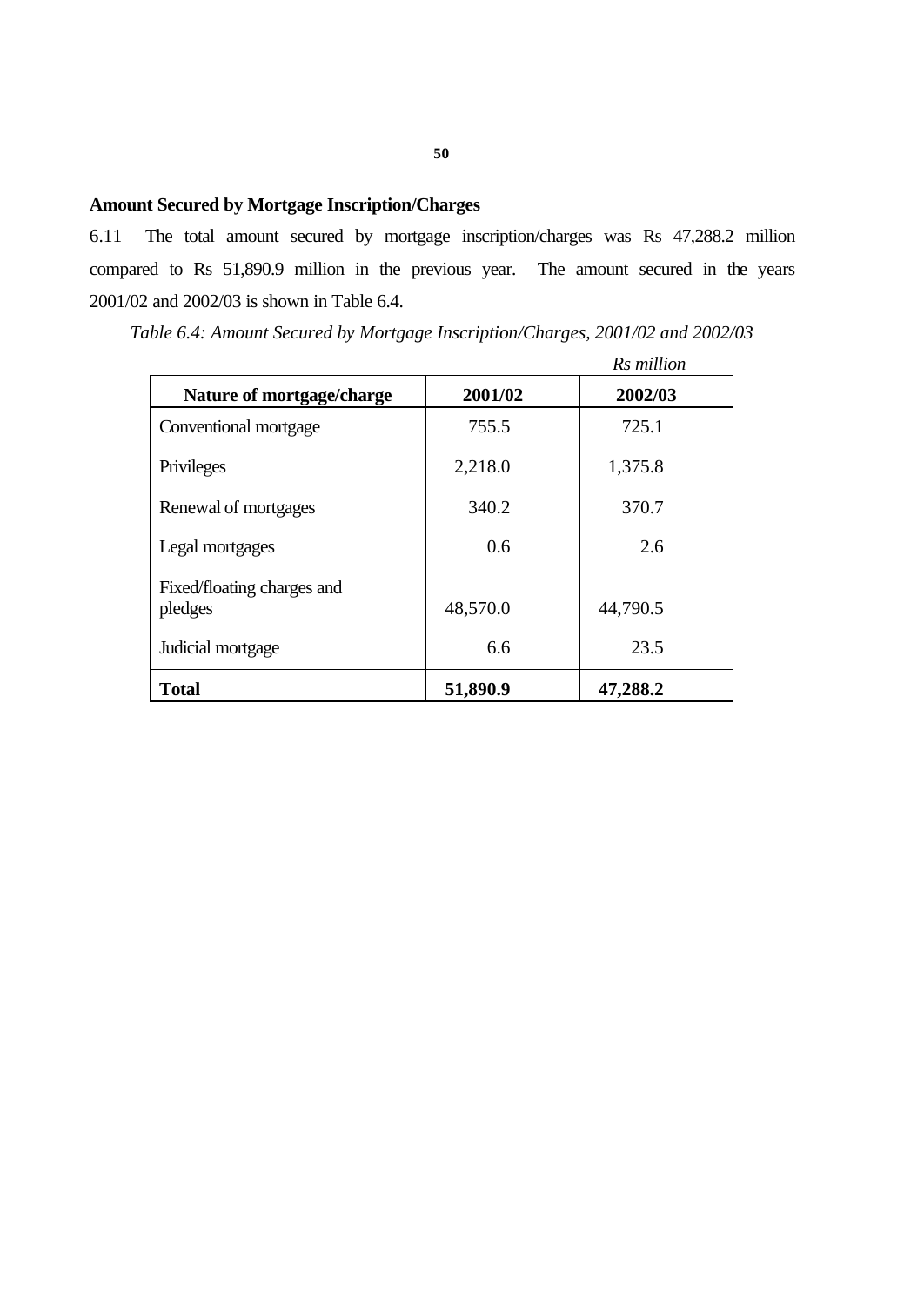#### **Documents Transcribed/Inscribed at the Mortgage Office**

6.12 A total of 39,992 documents were transcribed/inscribed at the Mortgage Office of the Department during the year compared to 39,337 in the previous year. Details of the documents transcribed/inscribed in 2001/02 and 2002/03 are given in Table 6.5.

| <b>Nature of documents</b>     | 2001/02 | 2002/03 |
|--------------------------------|---------|---------|
| Leases                         | 2,928   | 3,001   |
| Mortgages and charges          | 28,608  | 26,985  |
| Seizures of immovable property | 434     | 456     |
| Transfer of immovable property | 7,367   | 9,550   |
| Total                          | 39,337  | 39.992  |

*Table 6.5: Documents Transcribed/Inscribed, 2001/02 and 2002/03*

During the year, 11,510 mortgage inscriptions and fixed/floating charges were erased compared to 12,655 in the previous year.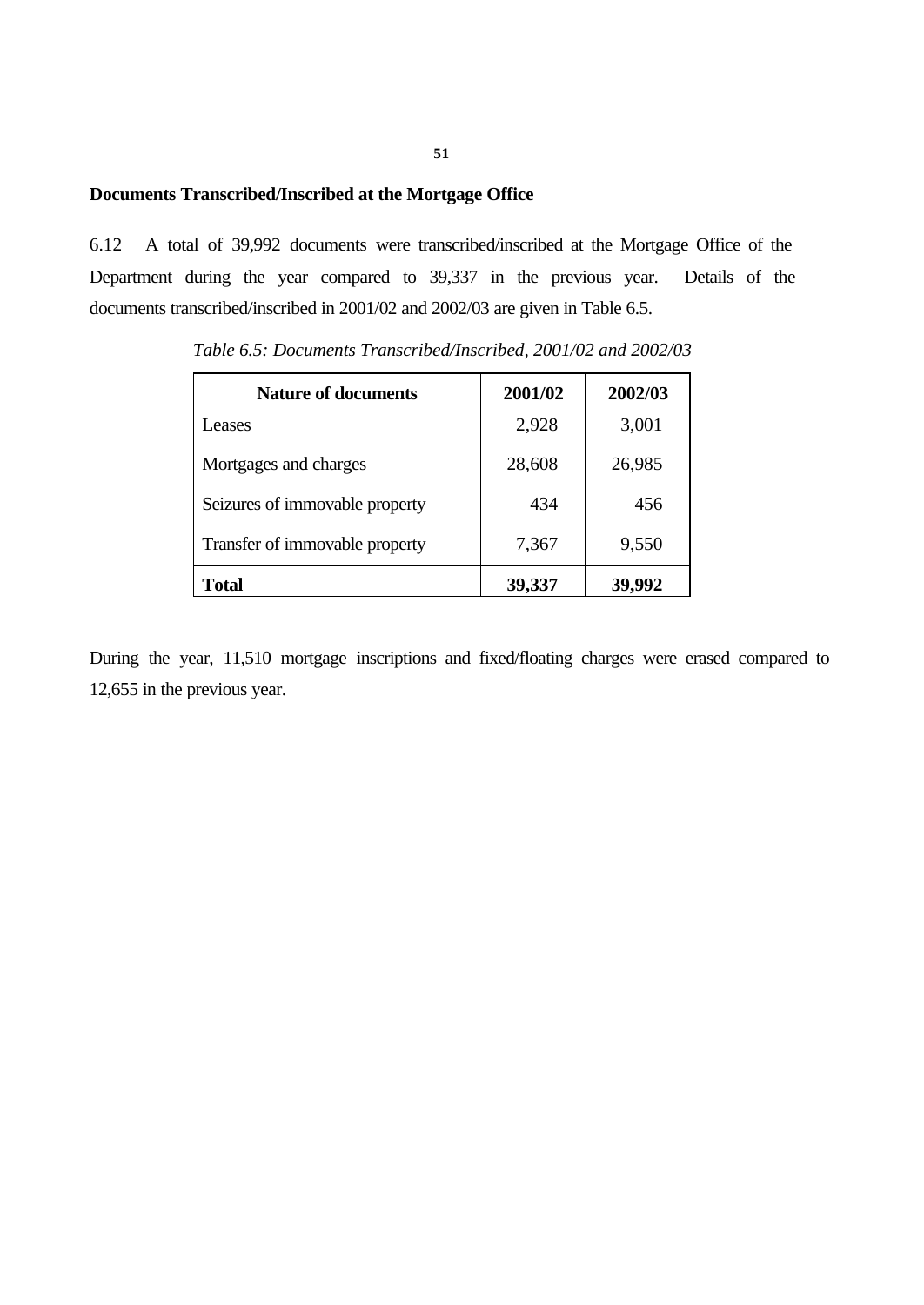### **Staffing**

6.13 As at 30 June 2003, there were 152 officers in the Department, including 48 supporting staff. The corresponding figures in 2001/02 were 141 and 47 respectively.

--------------------------------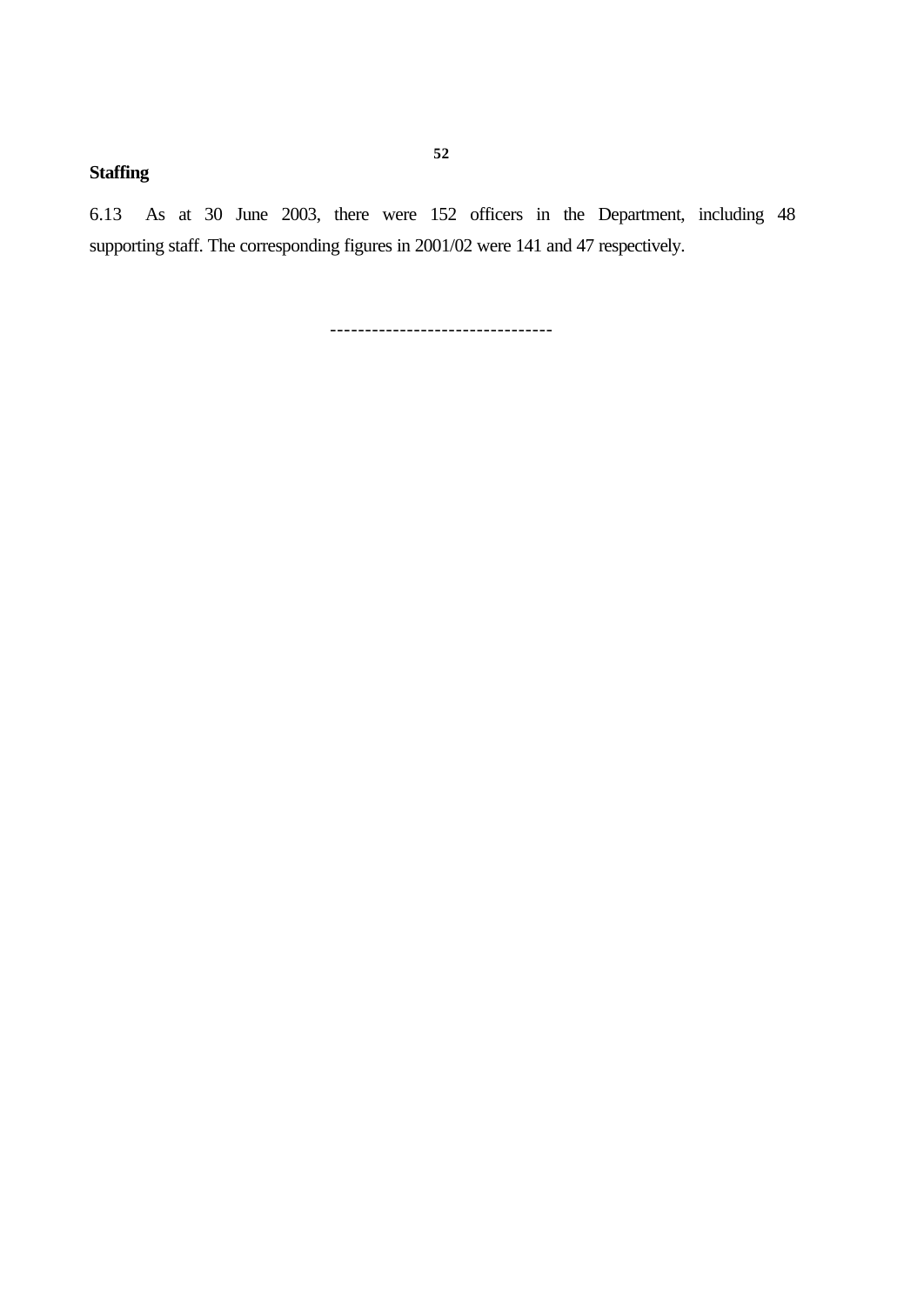### **Ruling under the Value Added Tax Act 1998**

#### **VAT R3**

#### **Facts**

1. A company is incorporated in December 2002 to take over retrospectively as from January 2002 the entire business of five companies as a going concern.

It has applied for VAT registration as from 1 January 2003.

- 2. All the business assets less liabilities excluding borrowings of the five companies are to be transferred to the newly incorporated company and the five companies are to apply for cancellation of registration. However, for the period 1 January 2002 to 31 December 2002 a claim is to be made by the newly incorporated company to each of the five companies for all the revenues received by them on its behalf. Similarly, a claim is to be made by each of the five companies to the newly incorporated company for all the expenses incurred by them for the same period.
- 3. The five companies are engaged mainly in making zero-rated supplies and make claims for repayment regularly.

#### **Points at issue:**

- 1. Whether the transaction described above falls under section 63(3) of Value Added Tax Act.
- 2. Whether VAT is chargeable on the claims for refunds of revenues/expenses.
- 3. Whether VAT credits due to the five companies as at the date of their deregistration will be refunded by the VAT Office.

#### **Ruling**

- 1. The transfer as a going concern of the whole business of each of the five companies to the newly incorporated company falls under section 63(3) of the Value Added Tax Act.
- 2. The transfer of the five companies as a going concern to the newly incorporated company takes place on 1 January 2003, the date on which the latter has been registered for VAT. No VAT is chargeable on the claims for the refund of revenue accrued and expenses incurred during the period 1 January 2002 to 31 December 2002 as they form part of the arrangement for the transfer.
- 3. Any amount standing to the credit of each of the five companies as at the date of cancellation of registration is to be repaid after a thorough audit has been carried out on submission of the claims for repayment.

### **Appendix A**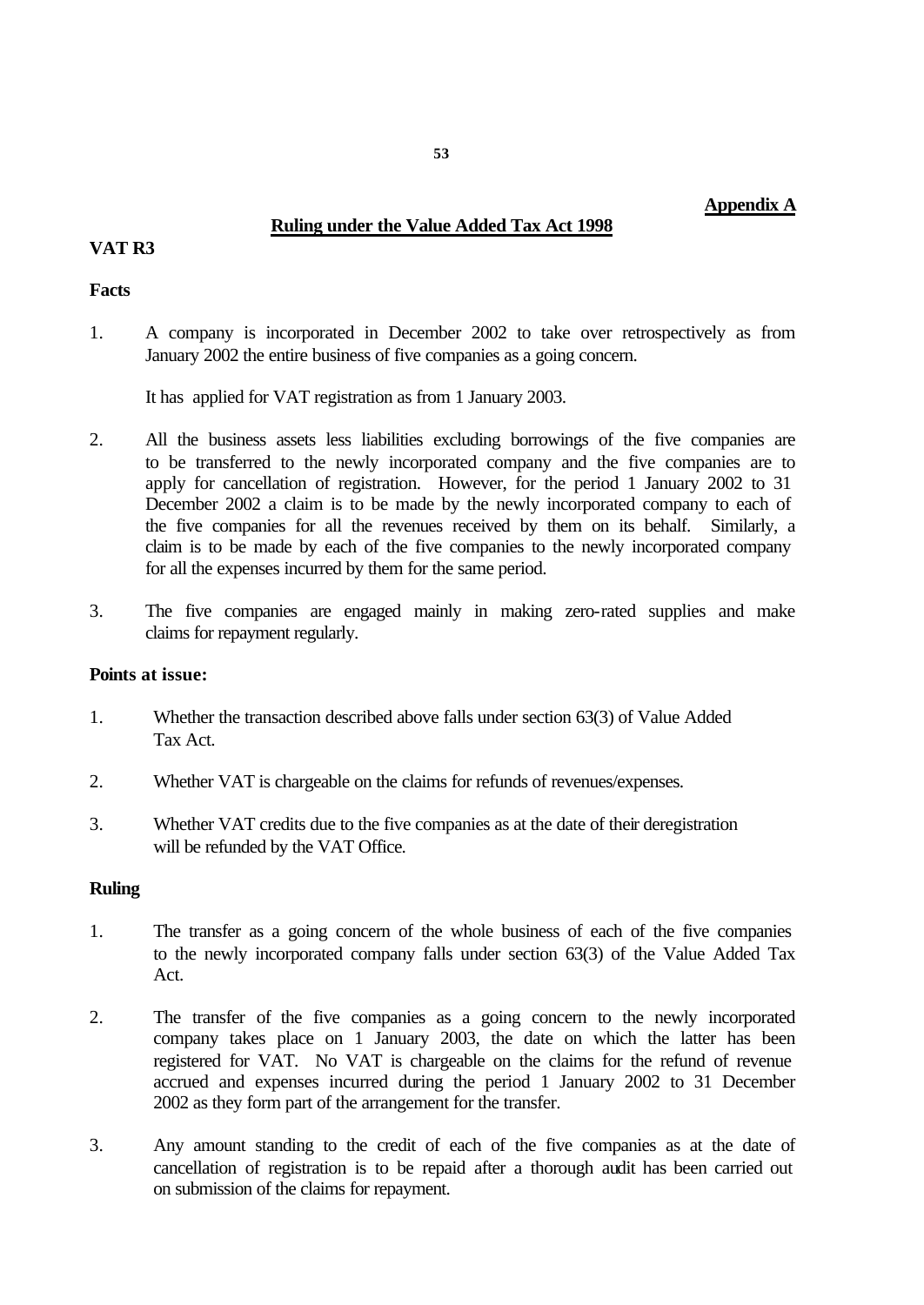#### **Appendix B**

#### **Rulings under the Income Tax Act 1995**

#### **TR 29**

**Facts**

A resident company incorporated in Mauritius holds a Regional Headquarters Certificate. A foreign company and its wholly owned subsidiary hold, each of them, 50% of the shares of the resident company.

All strategic decisions relating to the business of the foreign company and its subsidiary will continue to be made by the respective Board of Directors outside Mauritius.

The resident company will be providing a range of services including management, marketing, financial, coordination and other services to the foreign company and its subsidiary. As part of the service agreement, the resident company may issue sales invoices in the name of the foreign company/its subsidiary. However, pricing and all other terms relating to a transaction are pre-agreed by the foreign company/its subsidiary and the purchaser in a distribution contract. All sales and payments in respect of invoices issued by the resident company are entered in the accounts of the foreign company/its subsidiary.

The resident company will receive an arm's length service fee from the foreign company and its subsidiary in respect of the provision of the above services.

#### **Point at issue**

Whether the foreign company/its subsidiary may be considered as having a branch or agency (or other form of permanent establishment) in Mauritius or a source of income taxable in Mauritius.

#### **Ruling (issued in September 2002)**

Provided the transactions between the resident company and the foreign company/its subsidiary are carried out at arm's length and the issuing of invoices by the resident company is a pure administrative act, the foreign company and its subsidiary will not be considered as having a permanent establishment in Mauritius or other source of income taxable in Mauritius.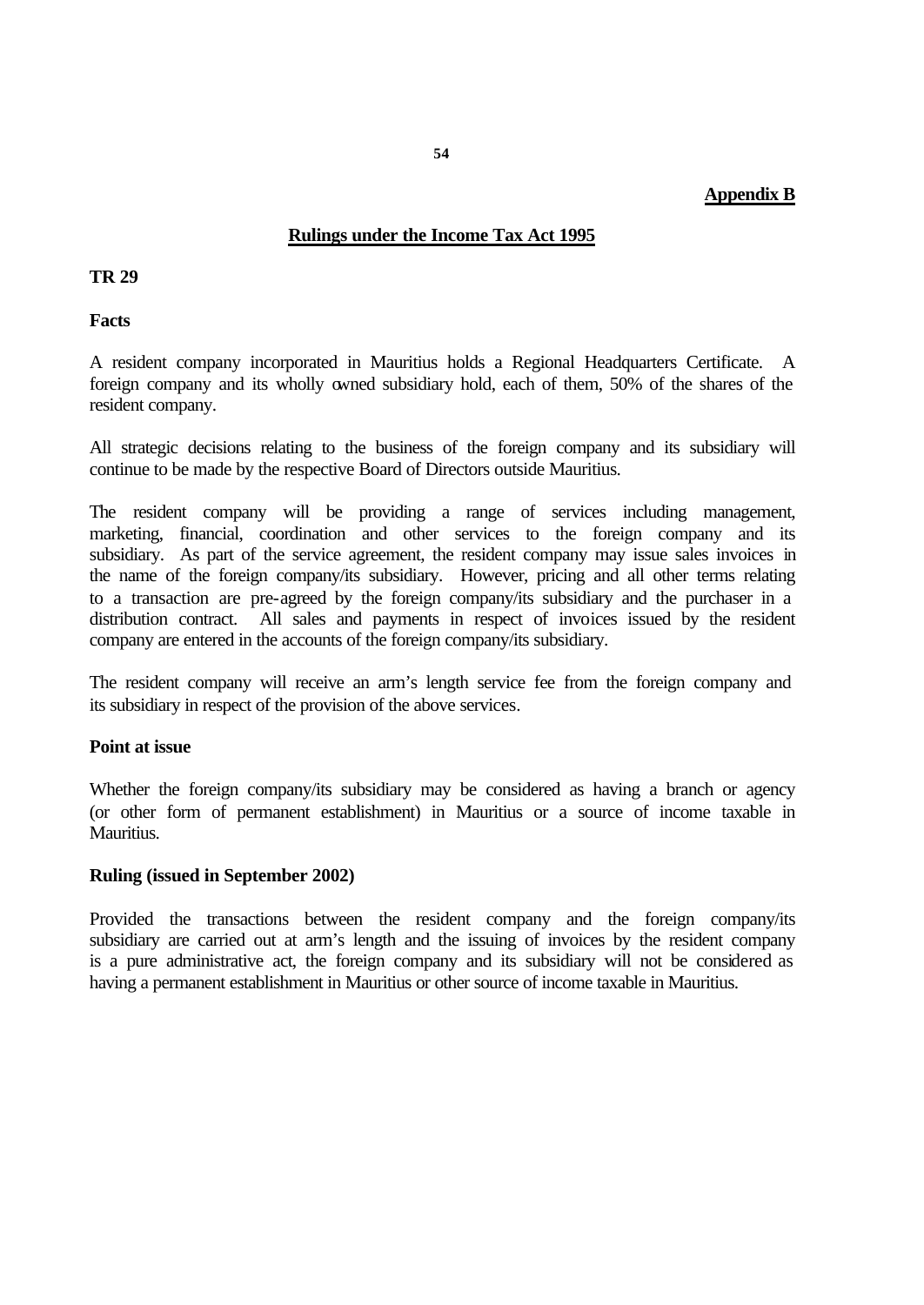#### **TR 30**

#### **A Facts**

A bank holding a Category 2 Banking Licence deals with companies holding Category 1 and 2 Global Business Licences, Freeport Companies and Trusts which carry out qualified global business. The bank provides services to clients from Mauritius in respect of activities carried out outside Mauritius.

#### **Points at issue**

- (i) Whether the income from transactions with the entities as described above will be classified as foreign source income.
- (ii) Whether the 80% presumed foreign tax credit will be available.

#### **Ruling (issued in September 2002)**

Companies holding Category 1 and 2 Global Business Licences, Freeport Companies and Trusts carrying out qualified global business outside Mauritius are resident in Mauritius. Companies holding Category 2 Global Business Licence are resident in Mauritius by virtue of their being incorporated/registered here except that they are deemed not to be resident only for treaty purposes under Section 76 of the Income Tax Act.

Income derived by the bank from the loan/banking facilities and other services provided to the entities mentioned above are income derived from within Mauritius and not foreign source income. Accordingly, no presumed foreign tax credit will be available.

#### **B Facts**

A bank holds a Category 2 Banking Licence. As a result of certain international trading transactions regarding lendings and borrowings or buying and selling of foreign currencies, the bank made certain gains or losses, due to fluctuation in foreign currency rates.

#### **Point at issue**

Whether exchange gains or losses would be classified as capital gains/losses or income receipt/allowable expenses.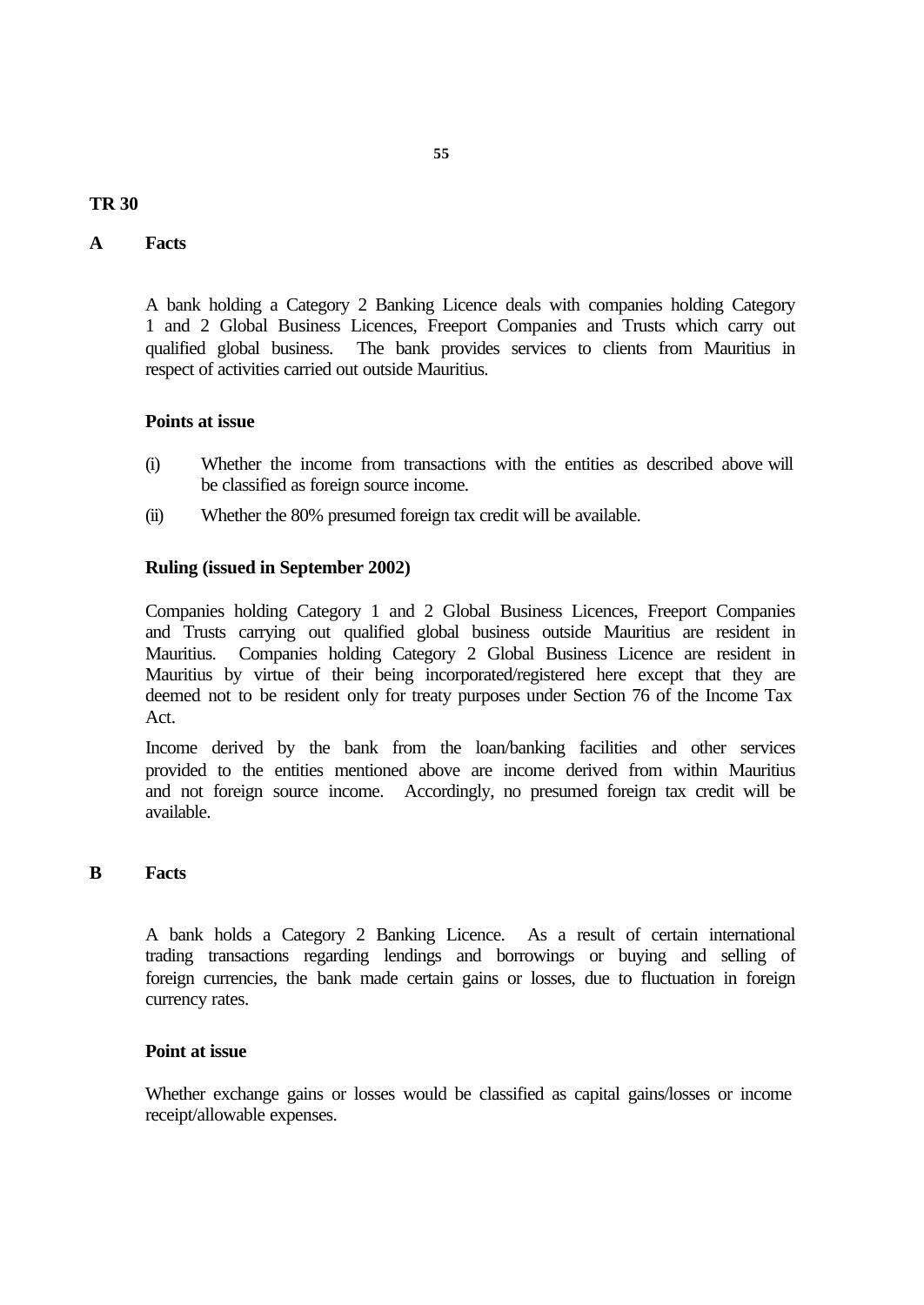#### **Ruling (issued in September 2002)**

Exchange gains/losses arising on accounts that record a company's ordinary business transactions are taxable or deductible as the case may be. However, exchange gains/losses in connection with transactions involving capital assets are not recognized for income tax purposes.

#### **C Facts**

A new tax regime applicable to Global Qualified Corporations has been introduced whereby all such entities would be taxable at the rate of 15% on their income as from the year of assessment starting 01 July 2003. The basis period for the assessment year 2003/04 is normally 01 July 2002 to 30 June 2003. The financial year of a bank holding a Category 2 Banking Licence ends on 31 March. The financial statement for the year ended 31 March 2003, which forms the basis for the assessment year 2003/04 will therefore include foreign source income earned from 01 April 2002 to 30 June 2002.

#### **Point at issue**

Whether the bank would have to pay tax on income derived during the period prior to 01 July 2002 at the rate of 15%. Alternatively, whether the income for the financial year ended 31 March 2003 could be apportioned so that the rate of tax in force during the period before and after 01 July 2002 could be applied for calculation of the tax payable and the allowable presumed foreign tax credit.

#### **Ruling (issued in September 2002)**

Pursuant to Section 4 of the Income Tax Act 1995, the income assessable for the year of assessment 2003/04 is the income derived during the preceding year ended 30 June 2003. However, as the bank has an approved return date under Section 118 of the Income Tax Act, the income for the financial year ended during that preceding year will form the basis of assessment for the assessment year 2003/04.

Income tax payable for the year of assessment 2003/04 should be computed based on the tax rate applicable for that year of assessment, i.e. 15%. Apportionment of the income of a financial year for calculation of tax payable or presumed foreign tax credit is not applicable.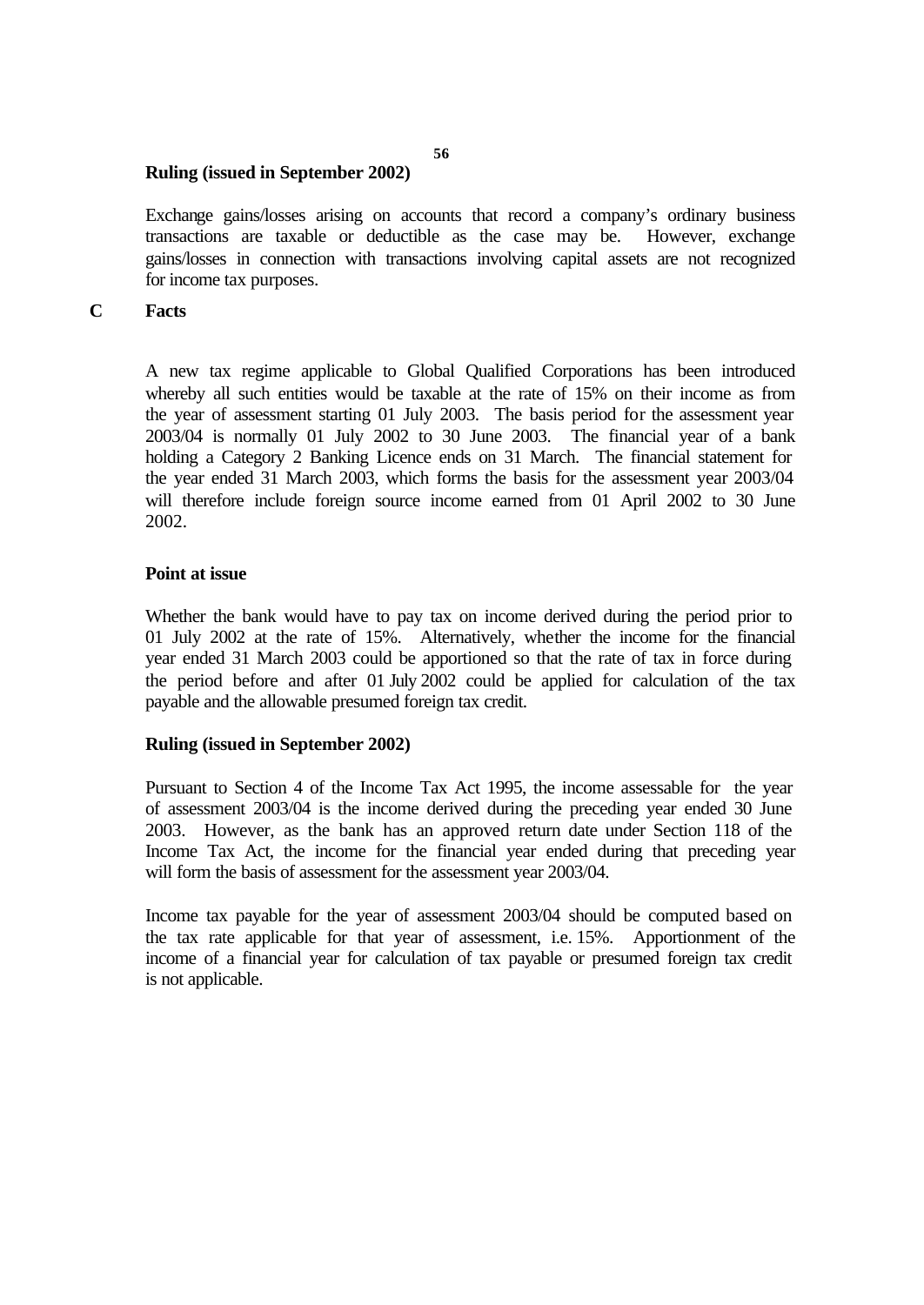#### **LIST OF TABLES**

| <b>Table 1.1:</b> | Revenue from Taxes and Duties, 1999/00 to 2002/03                                      | 6              |
|-------------------|----------------------------------------------------------------------------------------|----------------|
| <b>Table 1.2:</b> | <b>Expenditure by Revenue Department, 2001/02 and 2002/03</b>                          | $\overline{7}$ |
| <b>Table 1.3:</b> | Appeals to Tax Appeal Tribunal, 2002/03                                                | 14             |
| <b>Table 1.4:</b> | <b>Representations to Assessment Review Committee,</b><br><b>February to June 2003</b> | 15             |
| <b>Table 1.5:</b> | Number of Courses and Seminars held at the School,<br>1999/00 to 2002/03               | 16             |
| Table 1.6         | Number of Participants in Courses and Seminars, 1999/00 to 2002/03                     | 17             |
| <b>Table 2.1:</b> | Revenue from Customs and Excise Duties, 1999/00 to 2002/03                             | 19             |
| <b>Table 2.2:</b> | Number of Bills of Entry and the Value of Imports and Exports,<br>2001/02 and 2002/03  | 20             |
| <b>Table 3.1:</b> | <b>Revenue from VAT and Taxes/Duties on Gaming and Betting,</b><br>1999/00 to 2002/03  | 26             |
| <b>Table 3.2:</b> | Number of Registrations at the VAT Department 2001/02 and 2002/03                      | 27             |
| <b>Table 3.3:</b> | Number of Licensees under the Gaming Act, 2001/02 and 2002/03                          | 29             |
| <b>Table 3.4:</b> | <b>Number of Rum and Liquor Licensees by District, 2001/02</b><br>and 2002/03          | 30             |
| <b>Table 4.1:</b> | Revenue from Income Tax, 1999/00 to 2002/03                                            | 33             |
| <b>Table 4.2:</b> | Income Tax Collected under PAYE, 2001/02 and 2002/03                                   | 34             |
| <b>Table 4.3:</b> | Income Tax Collected under CPS, 2001/02 and 2002/03                                    | 35             |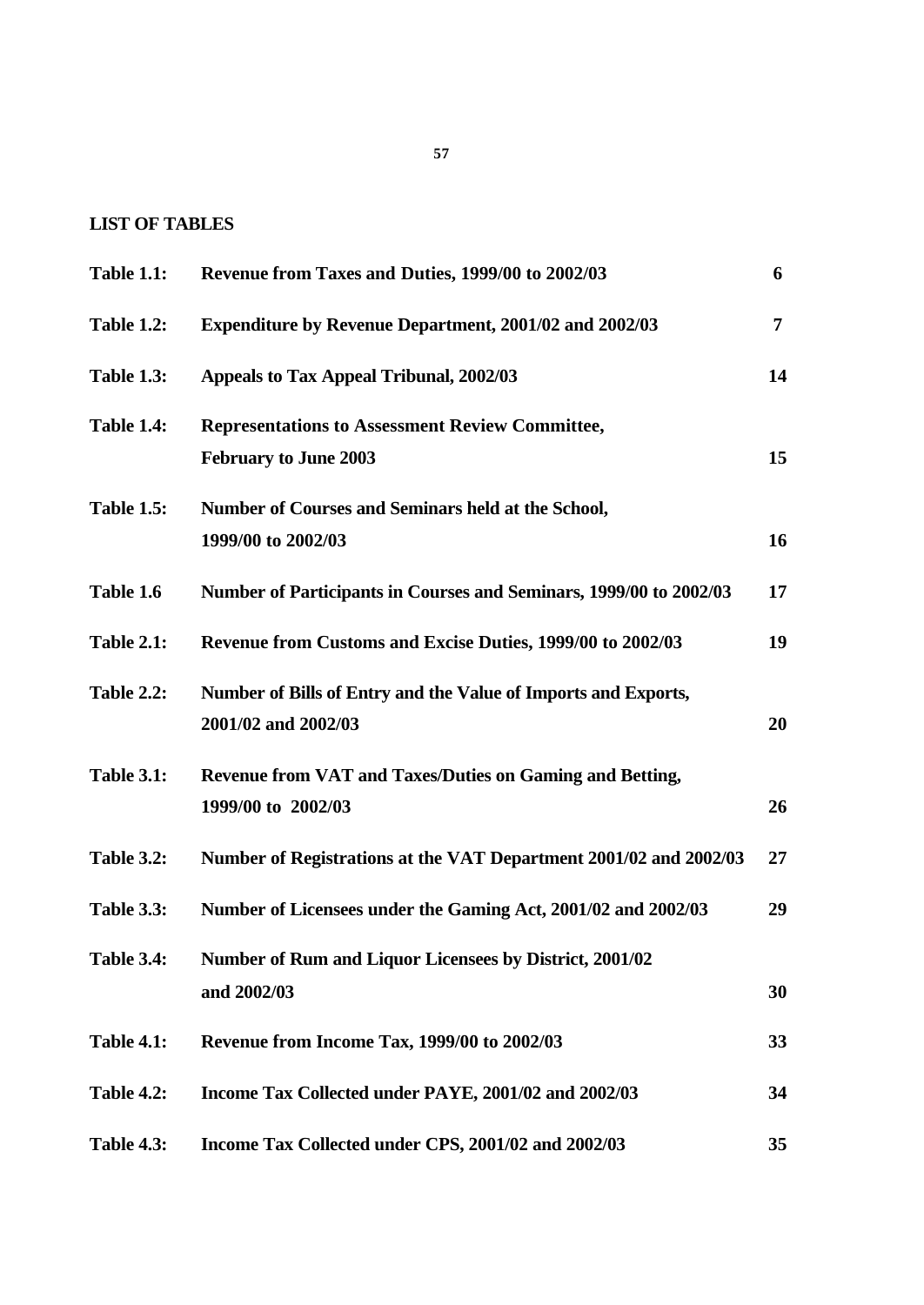| <b>Table 4.4:</b> | Revenue from PAYE, CPS, Self-assessments and Assessments,                                                                           |    |
|-------------------|-------------------------------------------------------------------------------------------------------------------------------------|----|
|                   | 2001/02 and 2002/03                                                                                                                 | 35 |
| <b>Table 4.5:</b> | Self-assessments and Assessments, 2001/02 and 2002/03                                                                               | 36 |
| <b>Table 4.6:</b> | Number of Registered Taxpayers at the Income Tax Department,<br>2002/03                                                             | 36 |
| <b>Table 4.7:</b> | Summary of Tax Payable by Companies by Rate of Tax, 2002/03                                                                         | 37 |
| <b>Table 4.8:</b> | <b>Summary by Industrial Group of Companies, 2002/03</b>                                                                            | 38 |
| <b>Table 5.1:</b> | Revenue Collected under Corporate Tax, PAYE and VAT from Large<br><b>Taxpayers, 2002/03</b>                                         | 41 |
| <b>Table 5.2:</b> | <b>Number of Large Taxpayers, 2002/03</b>                                                                                           | 42 |
| <b>Table 5.3:</b> | Repayment of VAT, 2002/03                                                                                                           | 42 |
| <b>Table 6.1:</b> | Revenue from Registration Duty, Land Transfer Tax, Campement Site Tax,<br>Campement Tax and Land Conversion Tax, 1999/00 to 2002/03 | 46 |
| <b>Table 6.2:</b> | <b>Number of Documents Presented for Registration and Registration</b><br>Duty Collected, 2001/02 and 2002/03                       | 48 |
| <b>Table 6.3:</b> | <b>Extent and Value of Immovable Property Transferred, 2001/02</b><br>and 2002/03                                                   | 49 |
| Table 6.4:        | <b>Amount Secured by Mortgage Inscription/Charges, 2001/02</b><br>and 2002/03                                                       | 50 |
| <b>Table 6.5:</b> | Documents Transcribed/Inscribed, 2001/02 and 2002/03                                                                                | 51 |
|                   |                                                                                                                                     |    |